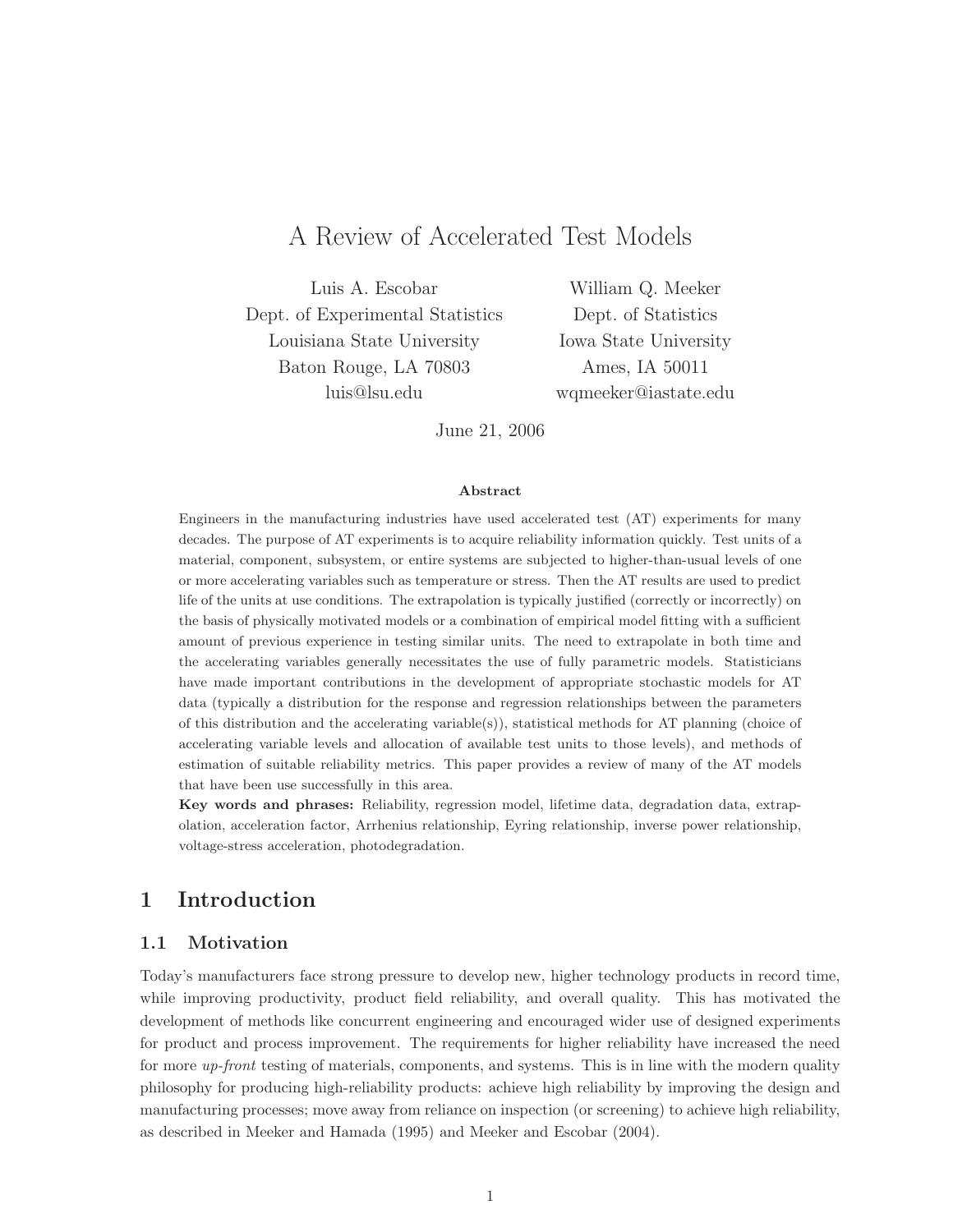Estimating the failure-time distribution or long-term performance of components of high-reliability products is particularly difficult. Most modern products are designed to operate without failure for years, decades, or longer. Thus few units will fail or degrade appreciably in a test of practical length at normal use conditions. For example, the design and construction of a communications satellite may allow only 8 months to test components that are expected to be in service for 10 or 15 years. For such applications, Accelerated Tests (ATs) are used in manufacturing industries to assess or demonstrate component and subsystem reliability, to certify components, to detect failure modes so that they can be corrected, compare different manufacturers, and so forth. ATs have become increasingly important because of rapidly changing technologies, more complicated products with more components, higher customer expectations for better reliability, and the need for rapid product development. There are difficult practical and statistical issues involved in accelerating the life of a complicated product that can fail in different ways. Generally, information from tests at high levels of one or more accelerating variables (e.g., use rate, temperature, voltage, or pressure) is extrapolated, through a physically reasonable statistical model, to obtain estimates of life or long-term performance at lower, normal levels of the accelerating variable(s).

Statisticians in manufacturing industries are often asked to become involved in planning or analyzing data from accelerated tests. At first glance, the statistics of accelerated testing appears to involve little more than regression analysis, perhaps with a few complicating factors, such as censored data. The very nature of ATs, however, always requires extrapolation in the accelerating variable(s) and often requires extrapolation in time. This implies critical importance of model choice. Relying on the common statistical practice of fitting curves to data can result in an inadequate model or even nonsense results. Statisticians working on AT programs need to be aware of general principles of AT modeling and current best practices.

The purpose of this review paper is to outline some of the basic ideas behind accelerated testing and especially to review currently used AT modeling practice and to describe the most commonly used AT models. In our concluding remarks we make explicit suggestions about the potential contributions that statisticians should be making to the development of AT models and methods. We illustrate the use of the different models with a series of examples from the literature and our own experiences.

## 1.2 Quantitative versus qualitative accelerated tests

Within the reliability discipline, the term "Accelerated Test" is used to describe two completely different kinds of useful, important tests that have completely different purposes. To distinguish between these, the terms "quantitative accelerated tests" (QuanAT) and "qualitative accelerated tests" (QualAT) are sometimes used.

A QuanAT tests units at combinations of higher-than-usual levels of certain accelerating variables. The purpose of a QuanAT is to obtain information about the failure time distribution or degradation distribution at specified "use" levels of these variables. Generally failure modes of interest are known ahead of time, and there is some knowledge available that describes the relationship between the failure mechanism and the accelerating variables (either based on physical/chemical theory or large amounts of previous experience with similar tests) that can be used identify a model that can be used to justify the extrapolation. In this paper, we describe models for QuanATs.

A QualAT tests units at higher-than-usual combinations of variables like temperature cycling and vibration. Specific names of such tests include HALT (for highly accelerate life tests), STRIFE (stresslife), and EST (environmental stress testing). The purpose of such tests is to identify product weaknesses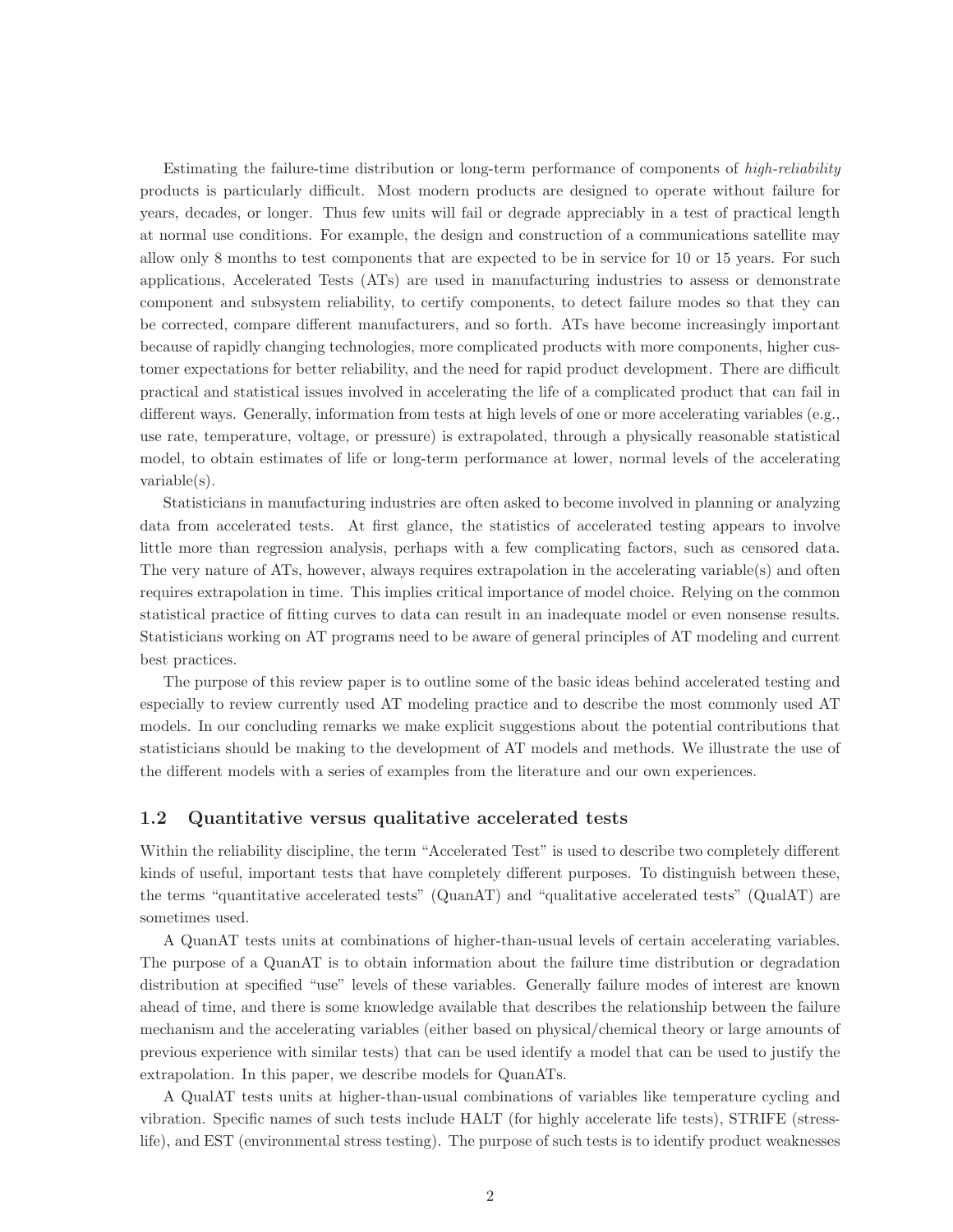caused by flaws in the products design or manufacturing process. Nelson (1990, pages 37-39) describes such tests as "elephant tests" and outlines some important issues related to QualATs.

When there is a failure in a QualAT it is necessary to find and carefully study the failure's root cause and assess whether the failure mode could occur in actual use or not. Knowledge and physical/chemical modeling of the particular failure mode is useful for helping to make this assessment. When it is determined that a failure could occur in actual use, it is necessary to change the product design or manufacturing process to eliminate that cause of failure. Nelson (1990, page 38) describes an example where a costly effort was made to remove a high-stress-induced failure mode that never would have occurred in actual use.

Because the results of a QualAT are used to make changes on the product design or manufacturing process, it is difficult, or at the very least, very risky to use the test data to predict what will happen in normal use. Thus QualATs are generally though of as being nonstatistical.

# 1.3 Overview

The rest of this paper is organized as follows. Section 2 describes the basic physical and practical ideas behind the use of ATs and the characteristics of various kinds of AT data. Section 3 describes the concept of a time-transformation model as an accelerated failure-time model, describes some commonly used special cases, and also presents several nonstandard special cases that are important in practice. Section 4 describes acceleration models that are used when product use rate is increased to get information quickly. Sections 5 and 6 explain and illustrate the use of temperature and humidity, respectively, to accelerate failure mechanisms. Section 7 describes some of the special characteristics of ATs for photodegradation. Section 8 explains and illustrates the use of increased voltage (or voltage stress) in ATs with the commonly-use inverse power relationship. This section also describes how a more general relationship, based on the Box-Cox transformation, can be used in sensitivity analyses that help engineers to make decisions. Section 9 describes examples in which combinations of two or more accelerating variables are used in an AT. Section 10 discusses some practical concerns and general guidelines for conducting and interpreting ATs. Section 11 describes areas of future research in the development of accelerated test models and the role that statisticians will have in these developments.

# 2 Basic Ideas of Accelerated Testing

# 2.1 Different types of acceleration

The term "acceleration" has many different meanings within the field of reliability, but the term generally implies making "time" (on whatever scale is used to measure device or component life) go more quickly, so that reliability information can be obtained more rapidly.

# 2.2 Methods of acceleration

There are different methods of accelerating a reliability test:

• Increase the use-rate of the product. This method is appropriate for products that are ordinarily not in continuous use. For example, the median life of a bearing for a certain washing machine agitator is 12 years, based on an assumed use rate of 8 loads per week. If the machine is tested at 112 loads per week (16 per day), the median life is reduced to roughly 10 months, under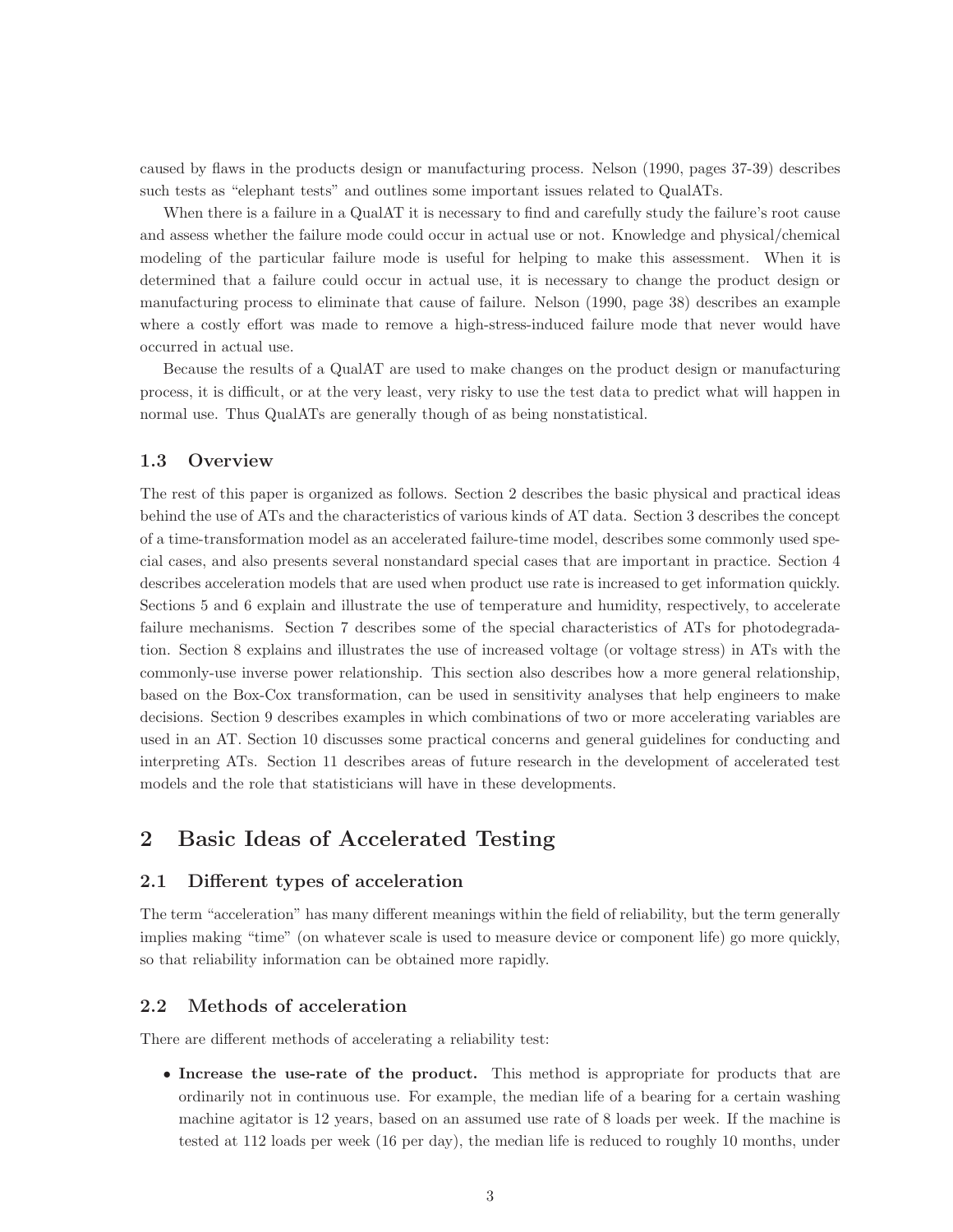the assumption that the increased use rate does not change the cycles to failure distribution. Also, because it is not necessary to have all units fail in a life test, useful reliability information could be obtained in a matter of weeks instead of months.

- Increase the intensity of the exposure to radiation. Various types of radiation can lead to material degradation and product failure. For example, organic materials (ranging from human skin to materials like epoxies and polyvinyl chloride on PVC) will degrade when exposed to ultraviolet (UV) radiation. Electrical insulation exposed to gamma rays in nuclear power plants will degrade more rapidly than similar insulation in similar environments without the radiation. Modeling and acceleration of degradation processes by increasing radiation intensity is commonly done in a manner that is similar to acceleration by increasing use rate.
- Increase the aging-rate of the product. Increasing the level of experimental variables like temperature or humidity can accelerate the chemical processes of certain failure mechanisms such as chemical degradation (resulting in eventual weakening and failure) of an adhesive mechanical bond or the growth of a conducting filament across an insulator (eventually causing a short circuit).
- Increase the level of stress (e.g., amplitude in temperature cycling, voltage, or pressure) under which test units operate. A unit will fail when its *strength* drops below applied stress. Thus a unit at a high stress will generally fail more rapidly than it would have failed at low stress.

Combinations of these methods of acceleration are also employed. Variables like voltage and temperature cycling can both increase the rate of an electro-chemical reaction (thus accelerating the aging rate) and increase stress relative to strength. In such situations, when the effect of an accelerating variable is complicated, there may not be enough physical knowledge to provide an adequate physical model for acceleration (and extrapolation). Empirical models may or may not be useful for extrapolation to use conditions.

# 2.3 Types of responses

It is useful to distinguish among ATs on the basis of the nature of the response.

- Accelerated Binary Tests (ABTs). The response in an ABT is binary. That is, whether the product has failed or not is the only reliability information obtained from each unit. See Meeker and Hahn (1977) for an example and references.
- Accelerated Life Tests (ALTs). The response in an ALT is directly related to the lifetime of the product. Typically, ALT data are right censored because the test is stopped before all units fail. In other cases, the ALT response is interval censored because failures are discovered at particular inspection times. See Chapters 2-10 of Nelson (1990) for a comprehensive treatment of ALTs.
- Accelerated Repeated Measures Degradation Tests (ARMDTs). In an ARMDT, one measures degradation on a sample of units at different points in time. In general, each unit provides several degradation measurements. The degradation response could be actual chemical or physical degradation or performance degradation, (e.g., drop in power output). See Meeker and Escobar (Chapters 13 and 21, 1998) for examples of ARMDT modeling and analysis.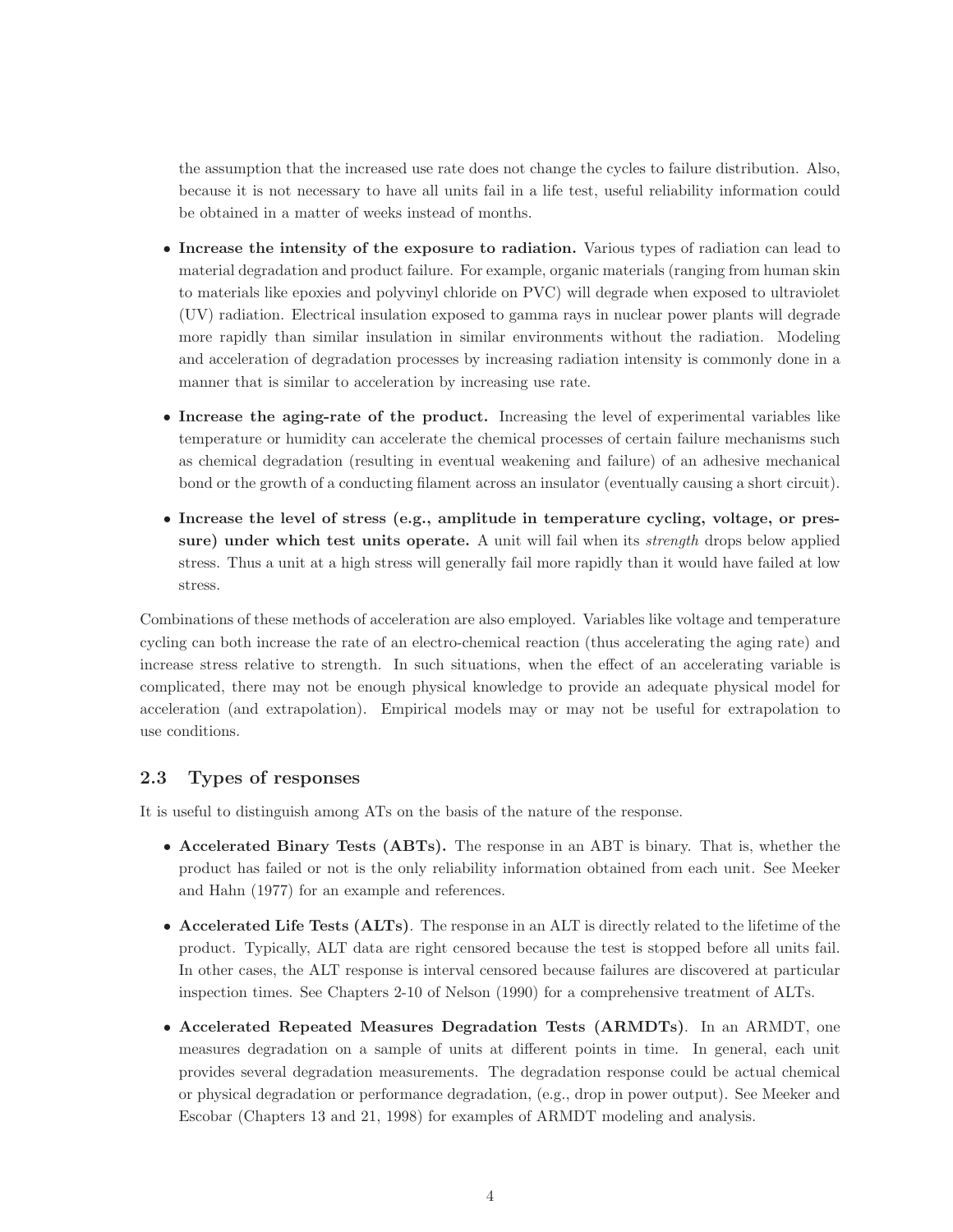• Accelerated Destructive Degradation Tests (ADDTs). An ADDT is similar to an ARMDT, except that the measurements are destructive, so one can obtain only one observation per test unit. See Escobar, Meeker, Kugler, and Kramer (2003) for a discussion of ADDT methodology and a detailed case study.

These different kinds of ATs can be closely related because they can involve the same underlying physical/chemical mechanisms for failure and models for acceleration. They are different, however, in that different kinds of statistical models and analyses are performed because of the differences in the kind of response that can be observed.

Many of the underlying physical model assumptions, concepts, and practices are the same for ABTs, ALTs, ARMDTs, and ADDTs. There are close relationships among models for ABT, ALT, ARMD, and ADD data. Because of the different types of responses, however, the actual models fitted to the data and methods of analysis differ. In some cases, analysts use degradation-level data to define failure times. For example, turning ARMDT data into ALT data, generally simplifies analysis but may sacrifice useful information. An important characteristic of all ATs is the need to extrapolate outside the range of available data: tests are done at accelerated conditions, but estimates are needed at use conditions. Such extrapolation requires strong model assumptions.

# 3 Statistical Models for Acceleration

This section discusses acceleration models and some physical considerations that lead to these models. For further information on these models, see Nelson (1990, Chapter 2) and Meeker and Escobar (1998, Chapter 18). Other useful references include Smith (1996), Section 7 of Tobias and Trindade (1995), Sections 2 and 9 of Jensen (1995), and Klinger, Nakada, and Menendez (1990).

Interpretation of accelerated test data requires models that relate accelerating variables like temperature, voltage, pressure, size, etc. to time acceleration. For testing over some range of accelerating variables, one can fit a model to the data to describe the effect that the variables have on the failurecausing processes. The general idea is to test at high levels of the accelerating variable(s) to speed up failure processes and extrapolate to lower levels of the accelerating variable(s). For some situations, a physically reasonable statistical model may allow such extrapolation.

Physical acceleration models. For well-understood failure mechanisms, one may have a model based on physical/chemical theory that describes the failure-causing process over the range of the data and provides extrapolation to use conditions. The relationship between accelerating variables and the actual failure mechanism is usually extremely complicated. Often, however, one has a simple model that adequately describes the process. For example, failure may result from a complicated chemical process with many steps, but there may be one rate-limiting (or dominant) step and a good understanding of this part of the process may provide a model that is adequate for extrapolation.

Empirical acceleration models. When there is little understanding of the chemical or physical processes leading to failure, it may be impossible to develop a model based on physical/chemical theory. An empirical model may be the only alternative. An empirical model may provide an excellent fit to the available data, but provide nonsense extrapolations (e.g., the quadratic models used in Meeker and Escobar 1998, Section 17.5). In some situations there may be extensive empirical experience with particular combinations of variables and failure mechanisms and this experience may provide the needed justification for extrapolation to use conditions.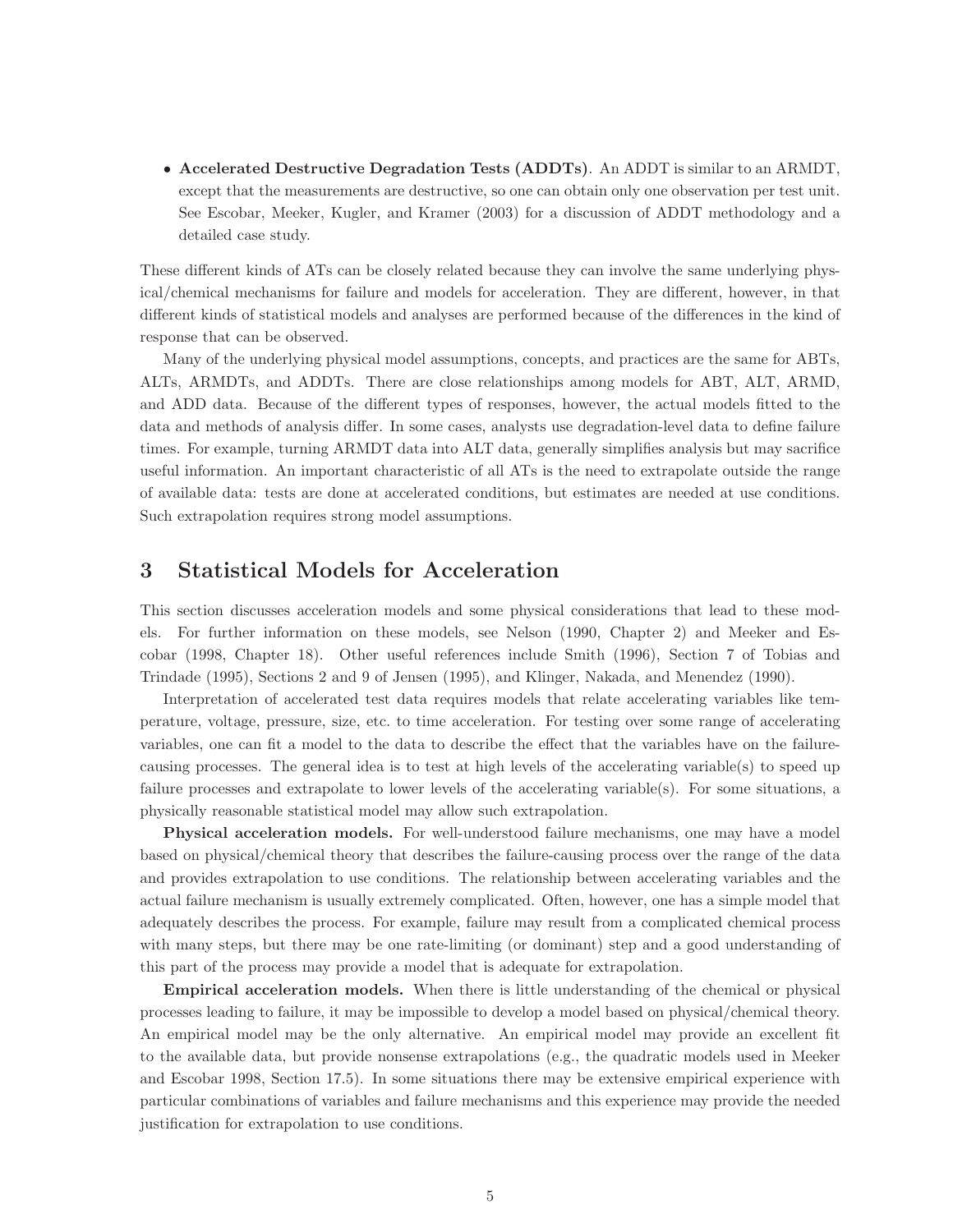

Figure 1: General failure time transformation with  $x_u > x$ .

In the rest of this section we will describe the general time transformation model and some special acceleration models that have been useful in specific applications.

### 3.1 General time transformation functions

A time transformation model maps time at one level of x, say  $x_U$ , to time at another level of x. This can be expressed as  $T(x) = \Upsilon[T(x_U), x]$ , where  $x_U$  denotes use conditions. To be a time transformation, the function  $\Upsilon(t, x)$  must have the following properties:

- For any  $x, \Upsilon(0, x) = 0$ , as in Figure 1.
- $\Upsilon(t, x)$  is nonnegative, i.e.,  $\Upsilon(t, x) \geq 0$  for all t and x.
- For fixed  $x, \Upsilon(t, x)$  is monotone increasing in t.
- When evaluated at  $x_U$ , the transformation is the identity transformation (i.e.,  $\Upsilon(t, x_U) = t$  for all t).

A quantile of the distribution of  $T(x)$  can be determined as a function of x and the corresponding quantile of the distribution of  $T(\boldsymbol{x}_U)$ . In particular,  $t_p(\boldsymbol{x}) = \Upsilon[t_p(\boldsymbol{x}_U), \boldsymbol{x}]$  for  $0 \leq p \leq 1$ . As shown in Figure 1, a plot of  $T(x_U)$  versus  $T(x)$  can imply a particular class of transformation functions. In particular,

- $T(x)$  entirely below the diagonal line implies acceleration.
- $T(x)$  entirely above the diagonal line implies deceleration.
- $T(x)$  can cross the diagonal, in which case the transformation is accelerating over some times and decelerating over other times. In this case the cdfs of  $T(x)$  and  $T(x_U)$  cross. See Martin (1982) and LuValle, Welsher, and Svoboda (1988) for further discussion of time-transformation models.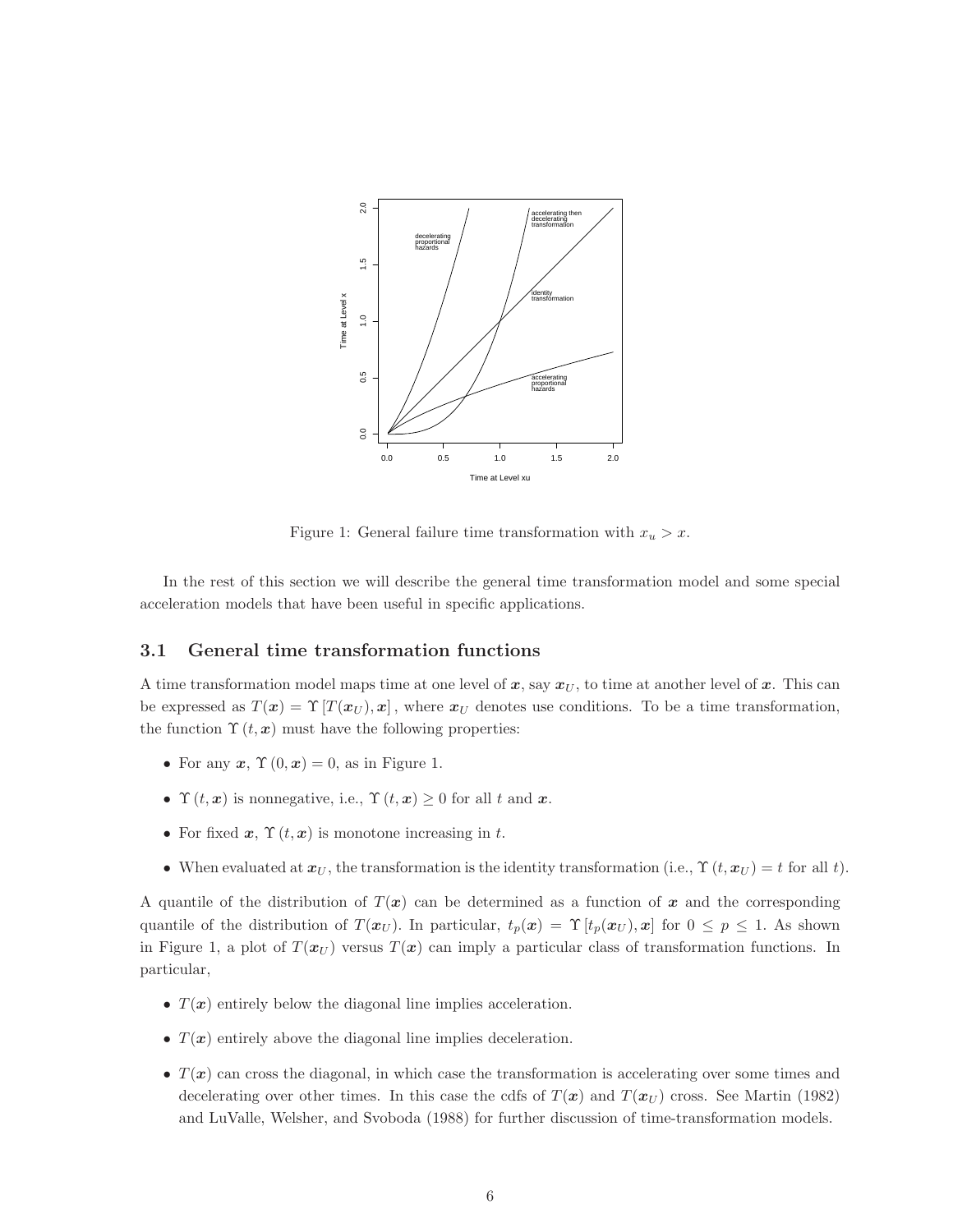### 3.2 Scale-accelerated failure time models (SAFTs)

A simple, commonly used model used to characterize the effect that explanatory variables  $\mathbf{x} = (x_1, \ldots, x_k)$ have on lifetime  $T$  is the scale-accelerated failure-time (SAFT) model. The model is ubiquitous in the statistical literature where it is generally referred to as the "accelerated failure time model." It is, however, a very special kind of accelerated failure time model. Some of the explanatory variables in  $x$ are used for acceleration, but others may be of interest for other reasons (e.g., for product design optimization decisions). Under a SAFT model, lifetime at  $x, T(x)$ , is scaled by a deterministic factor that might depend on  $x$  and unknown fixed parameters. More specifically, a model for the random variable  $T(x)$  is SAFT if  $T(x) = T(x_U)/\mathcal{AF}(x)$ , where the acceleration factor  $\mathcal{AF}(x)$  is a positive function of x satisfying  $\mathcal{AF}(x_U) = 1$ . Lifetime is accelerated (decelerated) when  $\mathcal{AF}(x) > 1$  ( $\mathcal{AF}(x) < 1$ ). In terms of distribution quantiles,

$$
t_p(\boldsymbol{x}) = \frac{t_p(\boldsymbol{x}_U)}{\mathcal{A}\mathcal{F}(\boldsymbol{x})}.\tag{1}
$$

.

Some special cases of these important SAFT models are discussed in the following sections.

Observe that under a SAFT model, the probability that failure at conditions  $x$  occurs at or before time t can be written as  $Pr[T(x) \leq t] = Pr[T(x_U) \leq \mathcal{AF}(x) \times t]$ . It is common practice (but certainly not necessary) to assume that lifetime  $T(x)$  has a log-location-scale distribution, with parameters  $(\mu, \sigma)$ , such as a lognormal distribution in which  $\mu$  is a function of the accelerating variable(s) and  $\sigma$  is constant (i.e., does not depend on  $x$ ). In this case,

$$
F(t; \boldsymbol{x}_U) = \Pr[T(\boldsymbol{x}_U) \le t] = \Phi\left[\frac{\log(t) - \mu_U}{\sigma}\right]
$$

where  $\Phi$  denotes a standard cumulative distribution function (e.g., standard normal) and  $\mu_U$  is the location parameter for the distribution of log[ $T(\boldsymbol{x}_U)$ ]. Thus,

$$
F(t; \mathbf{x}) = \Pr[T(\mathbf{x}) \le t] = \Phi\left(\frac{\log(t) - \{\mu_U - \log[\mathcal{A}\mathcal{F}(\mathbf{x})]\}}{\sigma}\right)
$$

Note that  $T(x)$  also has a log-location-scale distribution with location parameter  $\mu = \mu_U - \log[\mathcal{AF}(x)]$ and a scale parameter  $\sigma$  that does not depend on  $x$ .

#### 3.3 The proportional hazard regression model

For a continuous cdf  $F(t; x_U)$  and  $\Psi(x) > 0$  define the time transformation

$$
T(\boldsymbol{x}) = F^{-1}\left(1 - \left\{1 - F\left[T(\boldsymbol{x}_U); \boldsymbol{x}_U\right]\right\}^{1/\Psi(\boldsymbol{x})}; \boldsymbol{x}_U\right)
$$

It can be shown that  $T(x)$  and  $T(x_U)$  have the proportional hazard relationship

$$
h(t; \mathbf{x}) = \Psi(\mathbf{x})h(t; \mathbf{x}_U). \tag{2}
$$

This time transformation function is illustrated in Figure 1. In this example, the amount of acceleration (or deceleration),  $T(\mathbf{x}_U)/T(\mathbf{x})$ , depends on the position in time and the model is not a SAFT. If  $F(t; \mathbf{x}_U)$ has a Weibull distribution with scale parameter  $\eta_U$  and shape parameter  $\beta_U$ , then  $T(\mathbf{x}) = T(\mathbf{x}_U)/\mathcal{A}\mathcal{F}(\mathbf{x})$ , where  $\mathcal{AF}(x) = [\Psi(x)]^{1/\beta_U}$ . This implies that this particular PH regression model is also a SAFT regression model. It can be shown that the Weibull distribution is the only distribution in which both (1) and (2) hold. Lawless (1986) illustrates this result nicely.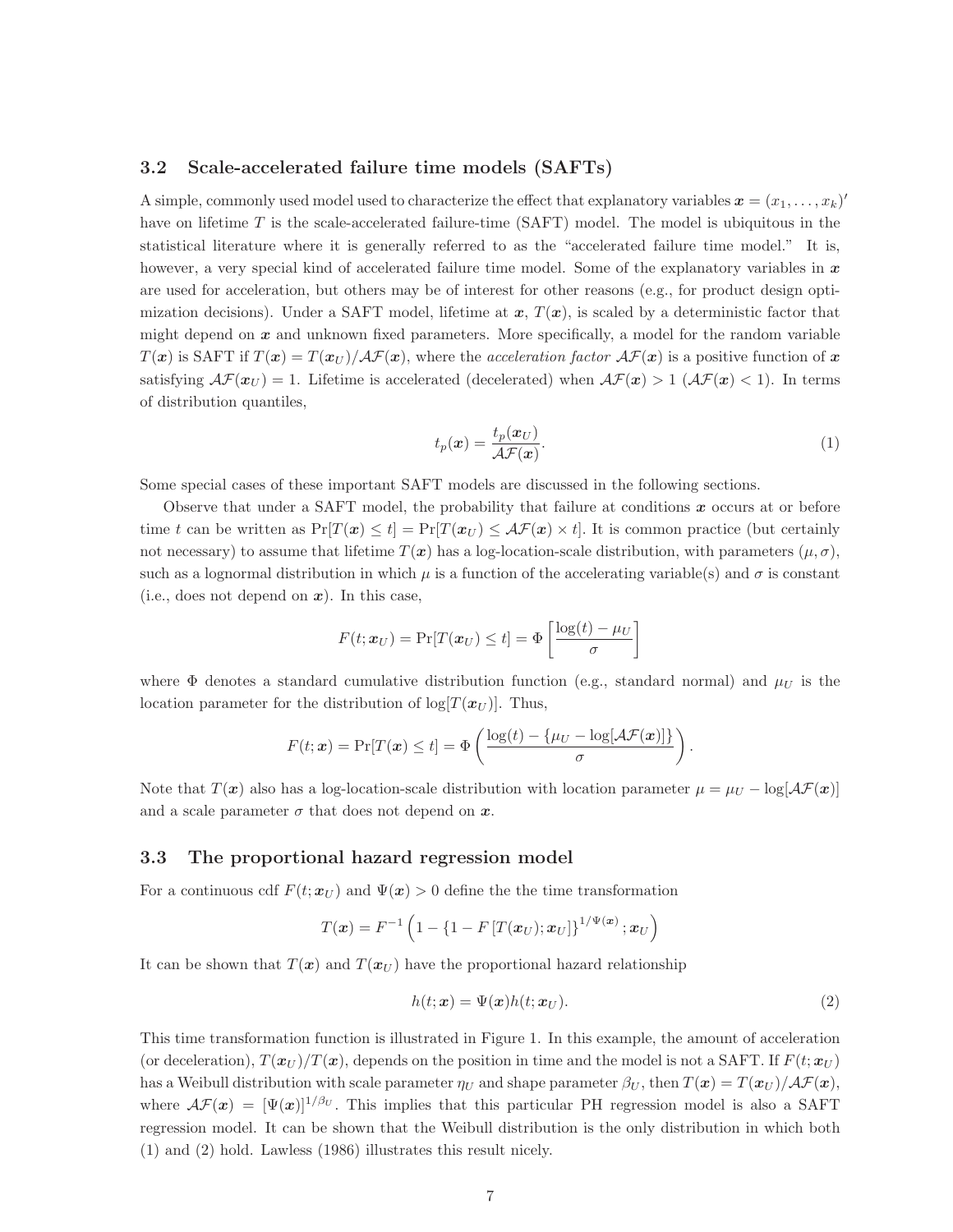

Figure 2: Superalloy fatigue data with fitted log-quadratic Weibull regression model with nonconstant  $\sigma$ . Censored observations are indicated by  $\triangleright$ . The response, Cycles, is shown in the x-axis.

### 3.4 Another non-SAFT example: the nonconstant  $\sigma$  regression model

This section describes acceleration models with nonconstant  $\sigma$ . In some life time applications, it is useful to consider log-location-scale models in which both  $\mu$  and  $\sigma$  depend on explanatory variables. The log-quantile function for this model is

$$
\log[t_p(\boldsymbol{x})] = \mu(\boldsymbol{x}) + \Phi^{-1}(p)\sigma(\boldsymbol{x}).
$$

Thus

$$
\frac{t_p(\boldsymbol{x}_U)}{t_p(\boldsymbol{x})} = \exp \left\{ \mu(\boldsymbol{x}_U - \mu(\boldsymbol{x})) + \Phi^{-1}(p) \left[ \sigma(\boldsymbol{x}_U) - \sigma(\boldsymbol{x}) \right] \right\}.
$$

Because  $t_p(x_U)/t_p(x)$  depends on p, this model is not a SAFT model.

Example 1 Weibull log-quadratic regression model with nonconstant  $\sigma$  for the superalloy fatigue data. Meeker and Escobar (1998, Section 17.5) analyze superalloy fatigue data using a Weibull model in which  $\mu = \beta_0^{[\mu]} + \beta_1^{[\mu]}x + \beta_2^{[\mu]}x^2$  and  $\log(\sigma) = \beta_0^{[\sigma]} + \beta_1^{[\sigma]}x$  (see Nelson 1984 and 1990 for a similar analysis, using a lognormal distribution). Figure 2 shows the log-quadratic Weibull regression model with nonconstant  $\sigma$  fit to the super alloy fatigue data.

Meeker and Escobar (1998) indicate that the evidence for nonconstant  $\sigma$  in the data is not strong. But having  $\sigma$  decrease with stress or strain is typical in fatigue data and this is what the data points plotted in Figure 2 show. Thus, it is reasonable to use a model with decreasing  $\sigma$  in this case, even in the absence of "statistical significance," especially because assuming a constant sigma could lead to anti-conservative estimates of life at lower levels of stress.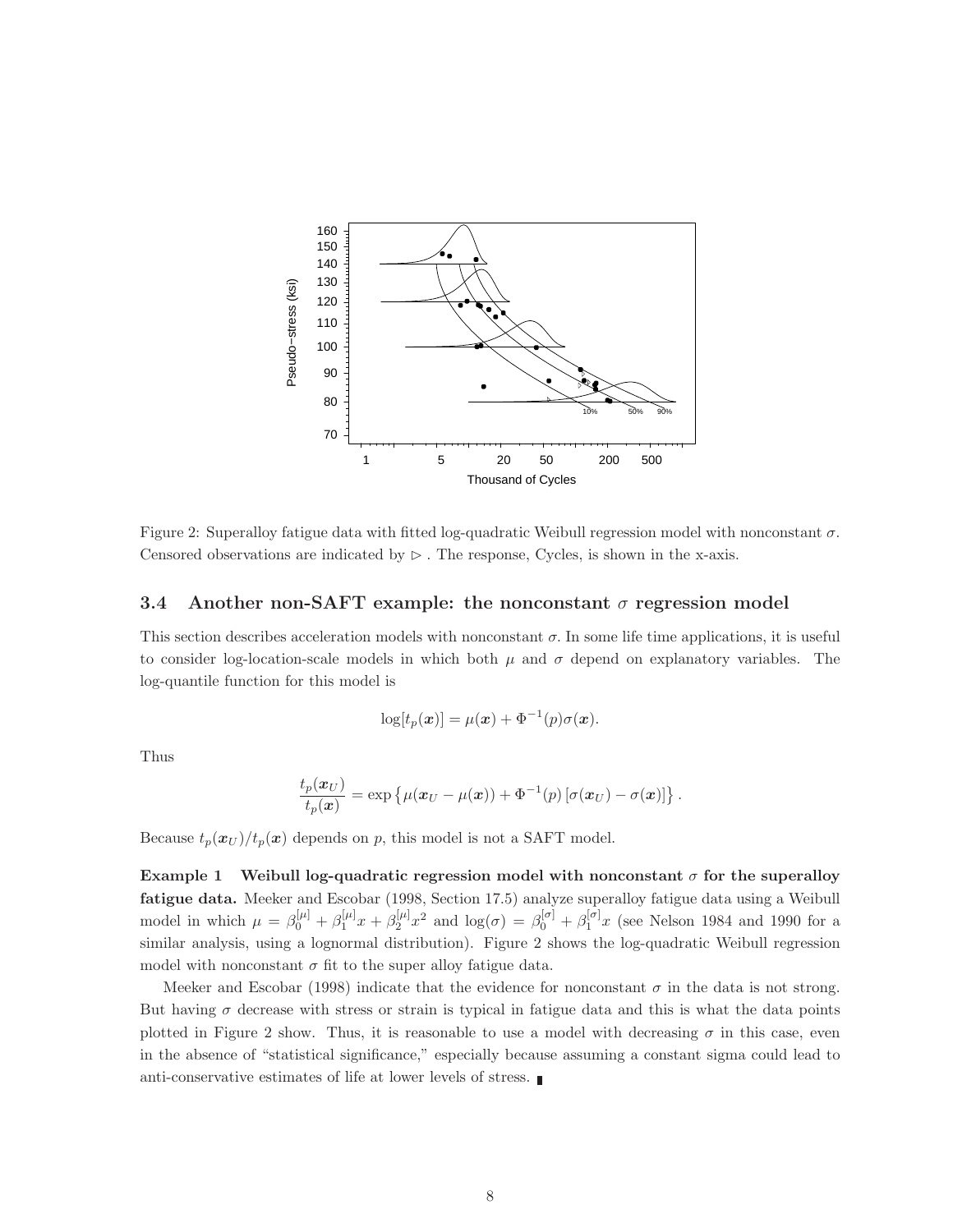# 4 Use-Rate Acceleration

Increasing the use rate can be an effective method of acceleration for some products. Use-rate acceleration may be appropriate for products such as electrical motors, relays and switches, paper copiers, and printers, and home appliances such as toasters and washing machines. Also it is common practice to increase the cycling rate (or frequency) in fatigue testing. The manner in which the use rate is increased may depend on the product.

## 4.1 Simple use-rate acceleration models

There is a basic assumption underlying simple use-rate acceleration models. Useful life must be adequately modeled with cycles of operation as the time scale and cycling rate (or frequency) should not affect the cycles-to-failure distribution. This is reasonable if cycling simulates actual use and if the cycling frequency is low enough that test units return to steady state after each cycle (e.g., cool down).

In such simple situations, where the cycles-to-failure distribution does not depend on the cycling rate, we say that *reciprocity holds*. This implies that the underlying model for lifetime versus use rate is SAFT where  $\mathcal{AF}(\text{UseRate}) = \text{UseRate}/\text{UseRate}_U$  is the factor by which the test is accelerated. For example, Nelson (1990, page 16) states that failure of rolling bearings can be accelerated by running them at 3 or more times the normal speed. Johnston et al. (1979) demonstrated that the cycles-to-failure of electrical insulation was shortened, approximately, by a factor of  $\mathcal{AF}(412) = 412/60 \approx 6.87$  when the applied AC voltage in endurance tests was increased from 60 Hz to 412 Hz.

ALTs with increased use rate attempt to simulate actual use. Thus other environmental factors should be controlled to mimic actual use environments. If the cycling rate is too high, it can cause reciprocity breakdown. For example it is necessary to have test units (such as a toaster) "cool down" between cycles of operation. Otherwise, heat buildup can cause the cycles to failure distribution to depend on the cycling rate.

## 4.2 Cycles to failure depends on use-rate

Testing at higher frequencies could shorten test times but could also affect the cycles-to-failure distribution due to specimen heating or other effects. In some complicated situations, wear rate or degradation rate depends on cycling frequency. Also, a product may deteriorate in stand-by as well as during actual use. Reciprocity breakdown is known to occur, for example, for certain components in copying machines where components tend to last longer (in terms of cycles) when printing is done at higher rates. Dowling (1993, page 706) describes how increased cycle-rate may affect the crack growth rate in per cycle fatigue testing. In such cases, the empirical power-rule relationship  $\mathcal{AF}(\text{UseRate}) = (\text{UseRate}/\text{UseRate}_U)^p$ is often used, where  $p$  can be estimated by testing at two or more use rates.

Example 2 Increased cycling rate for low-cycle fatigue tests. Fatigue life is typically measured in cycles to failure. To estimate low-cycle fatigue life of metal specimens, testing is done using cycling rates typically ranging between 10 Hz and 50 Hz (where 1 Hz is one stress cycle per second), depending on material type and available test equipment. At 50 Hz, accumulation of  $10^6$  cycles would require about 5 hours of testing. Accumulation of  $10<sup>7</sup>$  cycles would require about 2 days and accumulation of 10<sup>8</sup> cycles would require about 20 days. Higher frequencies are used in the study of high-cycle fatigue.

Some fatigue test are conducted to estimate crack growth rates, often as a function of explanatory variables like stress and temperature. Such tests generally use rectangular compact tension test speci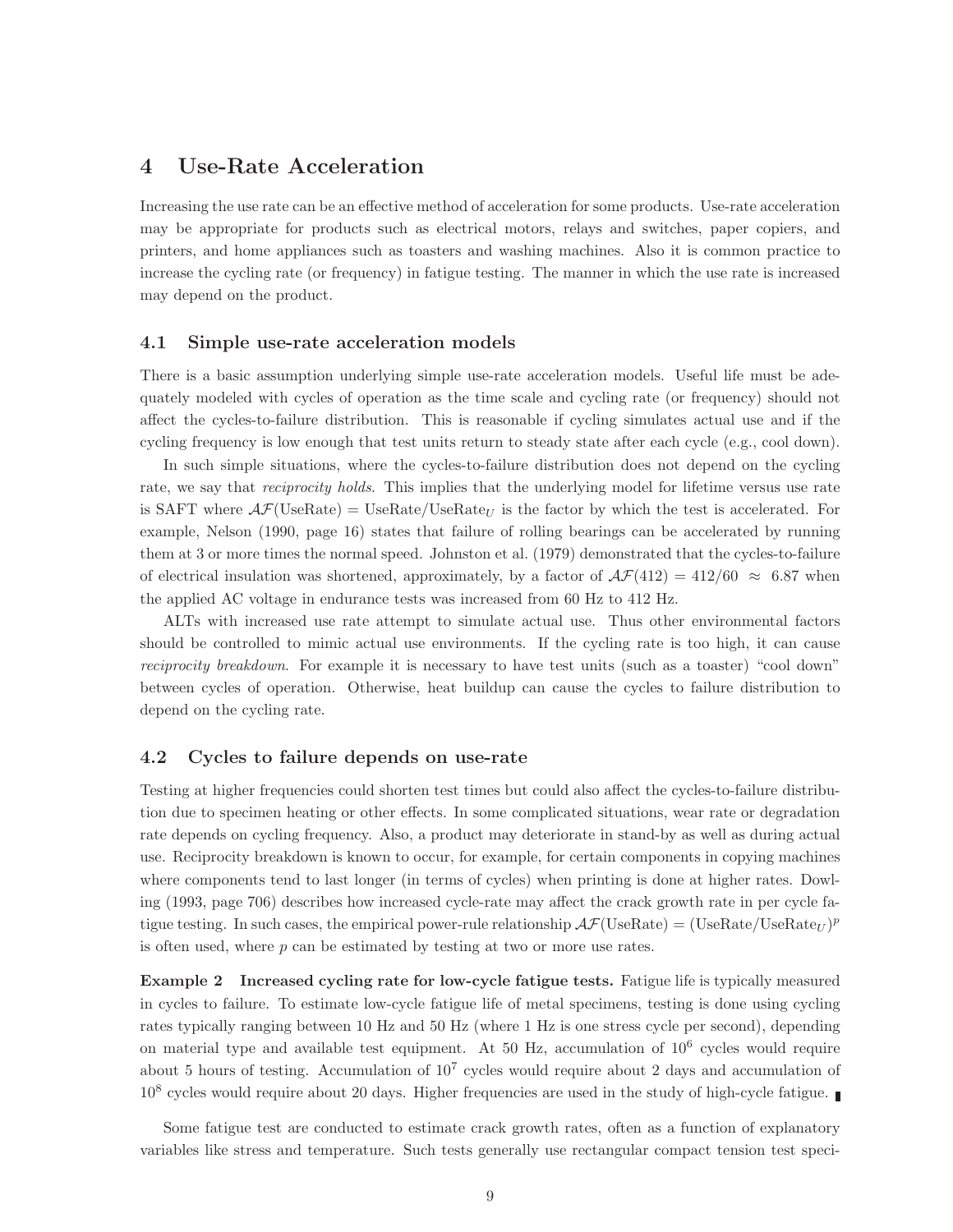mens containing a long slot cut normal to the centerline with a chevron machined into the end of the notch. Because the location of the chevron is a point of highest stress, a crack will initiate and grow from there. Other fatigue tests measure cycles to failure. Such tests use cylindrical dog-bone-shaped specimens. Again, cracks tend to initiate in the narrow part of the dog bone, although sometimes a notch is cut into the specimen to initiate the crack.

Cycling rates in fatigue tests are generally increased to a point where the desired response can still be measured without distortion. For both kinds of fatigue tests, the results are used as inputs to engineering models that predict the life of actual system components. The details of such models that are actually used in practice are usually proprietary, but are typified, for example, by Miner's rule (e.g., page 494 of Nelson 1990) which uses results of tests in which specimens are tested at constant stress to predict life in which system components are exposed to varying stresses. Example 15.3 in Meeker and Escobar (1998) describes, generally, how results of fatigue tests on specimens are used to predict the reliability of a jet engine turbine disk.

There is a danger, however, that increased temperature due to increased cycling rate will affect the cycles-to-failure distribution. This is especially true if there are effects like creep-fatigue interaction (see Dowling 1993, page 706, for further discussion). In another example, there was concern that changes in cycling rate would affect the distribution of lubricant on a rolling bearing surface. In particular, if T is life in cycles and T has a log-location scale distribution with parameters  $(\mu, \sigma)$ , then  $\mu = \beta_0 + \beta_1 \log(\text{cycles}/\text{unit time})$  where  $\beta_0$  and  $\beta_1$  can be estimated from data at two or more values of cycles/unit time.

# 5 Using Temperature to Accelerate Failure Mechanisms

It is sometimes said that high temperature is the enemy of reliability. Increasing temperature is one of the most commonly used methods to accelerate a failure mechanism.

## 5.1 Arrhenius relationship for reaction rates

The Arrhenius relationship is a widely-used model to describe the effect that temperature has on the rate of a simple chemical reaction. This relationship can be written as

$$
\mathcal{R}(\text{temp}) = \gamma_0 \exp\left(\frac{-E_a}{k \times \text{temp K}}\right) \tag{3}
$$

where R is the reaction rate and temp  $K = \text{temp}^{\circ}C + 273.15$  is thermodynamic temperature in kelvin  $(K)$ , k is either Boltzmann's constant or the universal gas constant and  $E_a$  is the activation energy. The parameters  $E_a$  and  $\gamma_0$  are product or material characteristics. In applications involving electronic component reliability, Boltzmann's constant  $k = 8.6171 \times 10^{-5} = 1/11605$  in units of electronvolt per kelvin  $(eV/K)$  is commonly used and in this case,  $E_a$  has units of electronvolt  $(eV)$ .

In the case of a simple one-step chemical reaction,  $E_a$  would represent an activation energy that quantifies the minimum amount of energy needed to allow a certain chemical reaction to occur. In most applications involving temperature acceleration of a failure mechanism, the situation is much more complicated. For example, a chemical degradation process many have multiple steps operating in series or parallel, with each step having its own rate constant and activation energy. Generally, the hope is that the behavior of the more complicated process can be approximated, over the entire range of temperature of interest, by the Arrhenius relationship. This hope could be realized, for example, if there is a single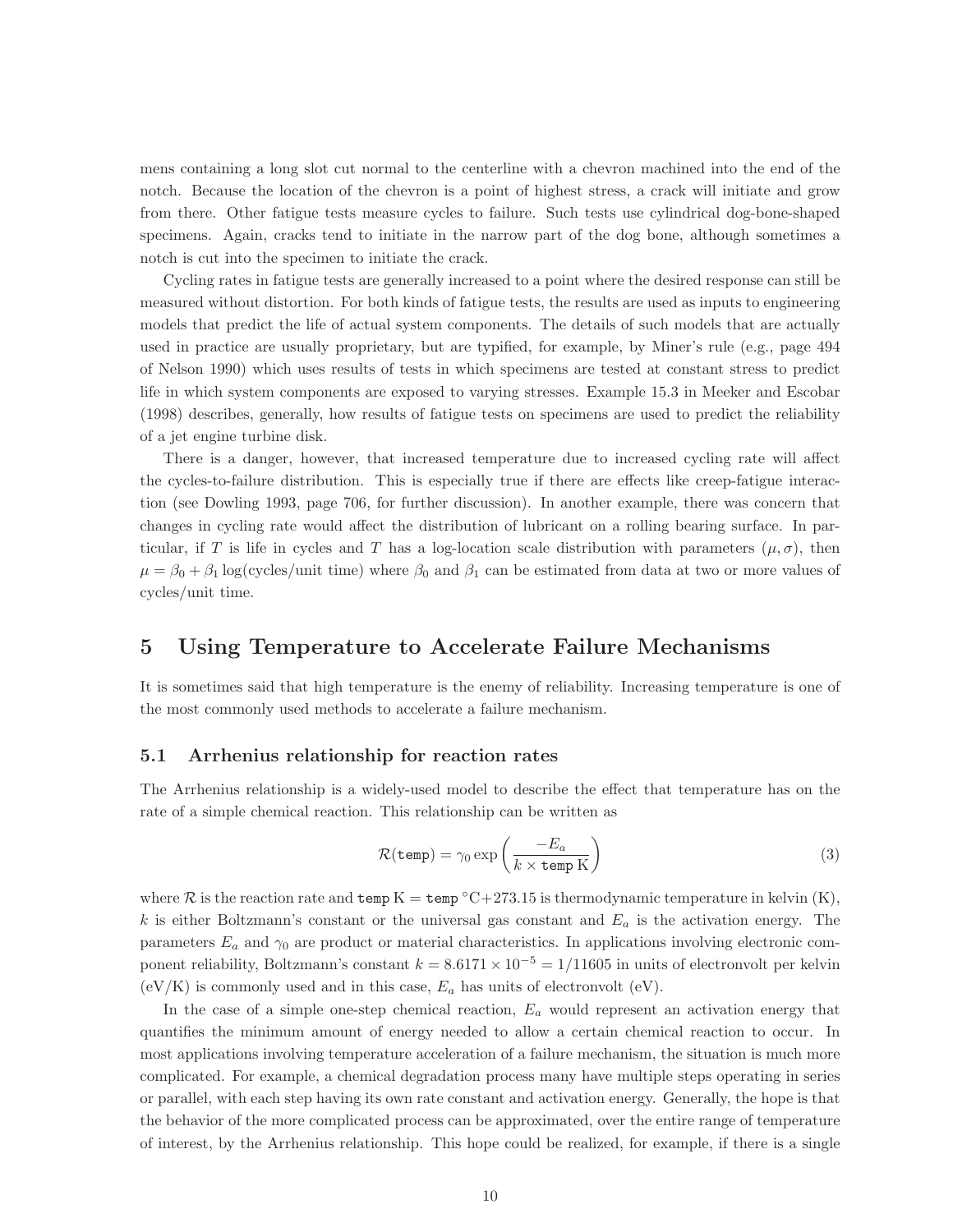

Figure 3: Time-acceleration factors as a function of temperature for the Adhesive-Bonded example with  $E_a = (0.4, 0.5, 0.6)$  eV

step in the degradation process that is rate-limiting and thus, for all practical purposes, controls the rate of the entire reaction. Of course this is a strong assumption that in most practical applications, is impossible to verify completely. In most accelerated test applications, it would be more appropriate to refer to  $E_a$  in (3) as a quasi activation energy.

### 5.2 Arrhenius relationship time-acceleration factor

The Arrhenius acceleration factor is

$$
\mathcal{AF}(\text{temp}, \text{temp}_U, E_a) = \frac{\mathcal{R}(\text{temp})}{\mathcal{R}(\text{temp}_U)} \n= \exp\left[E_a \left(\frac{11605}{\text{temp}_U \text{ K}} - \frac{11605}{\text{temp K}}\right)\right].
$$
\n(4)

When temp  $>$  temp<sub>U</sub>,  $\mathcal{AF}$ (temp, temp<sub>U</sub>,  $E_a$ )  $>$  1. When temp<sub>U</sub> and  $E_a$  are understood to be, respectively, product use temperature and reaction-specific quasi activation energy,  $\mathcal{AF}$ (temp) =  $\mathcal{AF}$ (temp, temp<sub>I</sub>,  $E_a$ ) will be used to denote a time-acceleration factor. The following example illustrates how one can assess approximate acceleration factors for a proposed accelerated test.

Example 3 Adhesive-bonded power element. Meeker and Hahn (1985) describe an adhesivebonded power element that was designed for use at  $temp = 50 °C$ . Suppose that a life test of this element is to be conducted at temp = 120 °C. Also suppose that experience with this product suggested that  $E_a$ can vary in the range  $E_a = 0.4$  eV to  $E_a = 0.6$  eV. Figure 3 gives the acceleration factors for the chemical reaction when testing the power element at 120 °C and quasi activation energies of  $E_a = (0.4, 0.5, 0.6)$ eV. The corresponding approximate acceleration factors at 120 °C are  $\mathcal{AF}(120) = 12.9, 24.5,$  and 46.4, respectively.

The Arrhenius relationship does not apply to all temperature acceleration problems and will be adequate over only a limited temperature range (depending on the particular application). Yet it is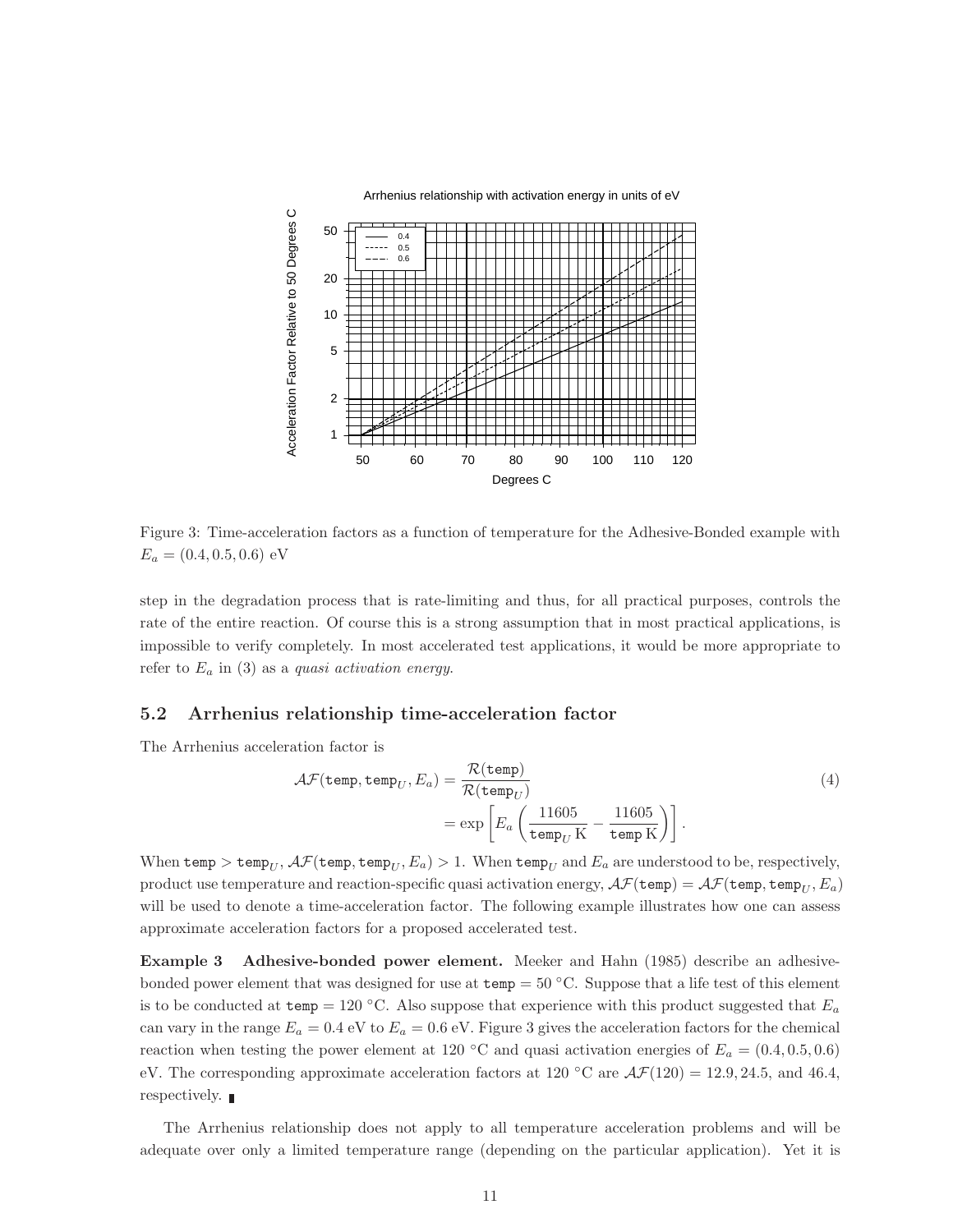satisfactorily and widely used in many applications. Nelson (1990, page 76) comments that " . . . in certain applications (e.g., motor insulation), if the Arrhenius relationship . . . does not fit the data, the data are suspect rather than the relationship."

## 5.3 Eyring relationship time-acceleration factor

The Arrhenius relationship (3) was discovered by Svante Arrhenius through empirical observation in the late 1800's. Eyring (e.g., Eyring, Gladstone, and Laidler 1941 or Eyring 1980) gives physical theory describing the effect that temperature has on a reaction rate. Written in terms of a reaction rate, the Eyring relationship is

$$
\mathcal{R}(\mathtt{temp}) = \gamma_0 \times A(\mathtt{temp}) \times \exp\left(\frac{-E_a}{k \times \mathtt{temp}\,\mathrm{K}}\right)
$$

where  $A$ (temp) is a function of temperature depending on the specifics of the reaction dynamics and  $\gamma_0$ and  $E_a$  are constants (Weston and Schwarz 1972, for example, provides more detail). Applications in the literature have typically used  $A(\text{temp}) = (\text{temp K})^m$  with a fixed value of m ranging between  $m = 0$ (Boccaletti et al. 1989, page 379),  $m = 0.5$  (Klinger 1991a), to  $m = 1$  (Nelson 1990, page 100 and Mann, Schafer, and Singpurwalla 1974, page 436).

The Eyring relationship temperature acceleration factor is

$$
\mathcal{AF}_{\text{Ey}}(\texttt{temp}, \texttt{temp}_U, E_a) = \left(\frac{\texttt{temp K}}{\texttt{temp}_U \text{K}}\right)^m \times \mathcal{AF}_{\text{Ar}}(\texttt{temp}, \texttt{temp}_U, E_a)
$$

where  $\mathcal{AF}_{Ar}$ (temp, temp<sub>U</sub>,  $E_a$ ) is the Arrhenius acceleration factor from (4). For use over practical ranges of temperature acceleration, and for practical values of m not far from 0, the factor outside the exponential has relatively little effect on the acceleration factor and the additional term is often dropped in favor the simpler Arrhenius relationship.

Example 4 Eyring acceleration factor for a metallization failure mode. An accelerated life test will be used to study a metallization failure mechanism for a solid state electronic device. Experience with this type of failure mechanism suggests that the quasi activation energy should be in the neighborhood of  $E_a = 1.2$  eV. The usual operating junction temperature for the device is 90 °C. The Eyring acceleration factor for testing at 160 °C, using  $m = 1$ , is

$$
\mathcal{AF}_{Ey}(160, 90, 1.2) = \left(\frac{160 + 273.15}{90 + 273.15}\right) \times \mathcal{AF}_{Ar}(160, 90, 1.2) = 1.1935 \times 491 = 586
$$

where  $\mathcal{AF}_{\text{Ar}}(160, 90, 1.2) = 491$  is the Arrhenius acceleration factor. We see that, for a fixed value of  $E_a$ , the Eyring relationship predicts, in this case, an acceleration that is 19% greater than the Arrhenius relationship. As explained below, however, this figure exaggerates the practical difference between these models.

When fitting models to limited data, the estimate of  $E_a$  depends strongly on the assumed value for m (e.g., 0 or 1). This dependency will compensate for and reduce the effect of changing the assumed value of  $m$ . Only with extremely large amounts of data would it be possible to adequately separate the effects of m and  $E_a$  using data alone. If m can be determined accurately on the basis of physical considerations, the Eyring relationship could lead to better low-stress extrapolations. Numerical evidence shows that the acceleration factor obtained from the Eyring model assuming  $m$  known, and estimating  $E_a$  from the data, is monotone decreasing as a function of  $m$ . Then the Eyring model gives smaller acceleration factors and smaller extrapolation to use-levels of temperature when  $m > 0$ . When  $m < 0$ , Arrhenius gives a smaller acceleration factor and a conservative extrapolation to use-levels of temperature.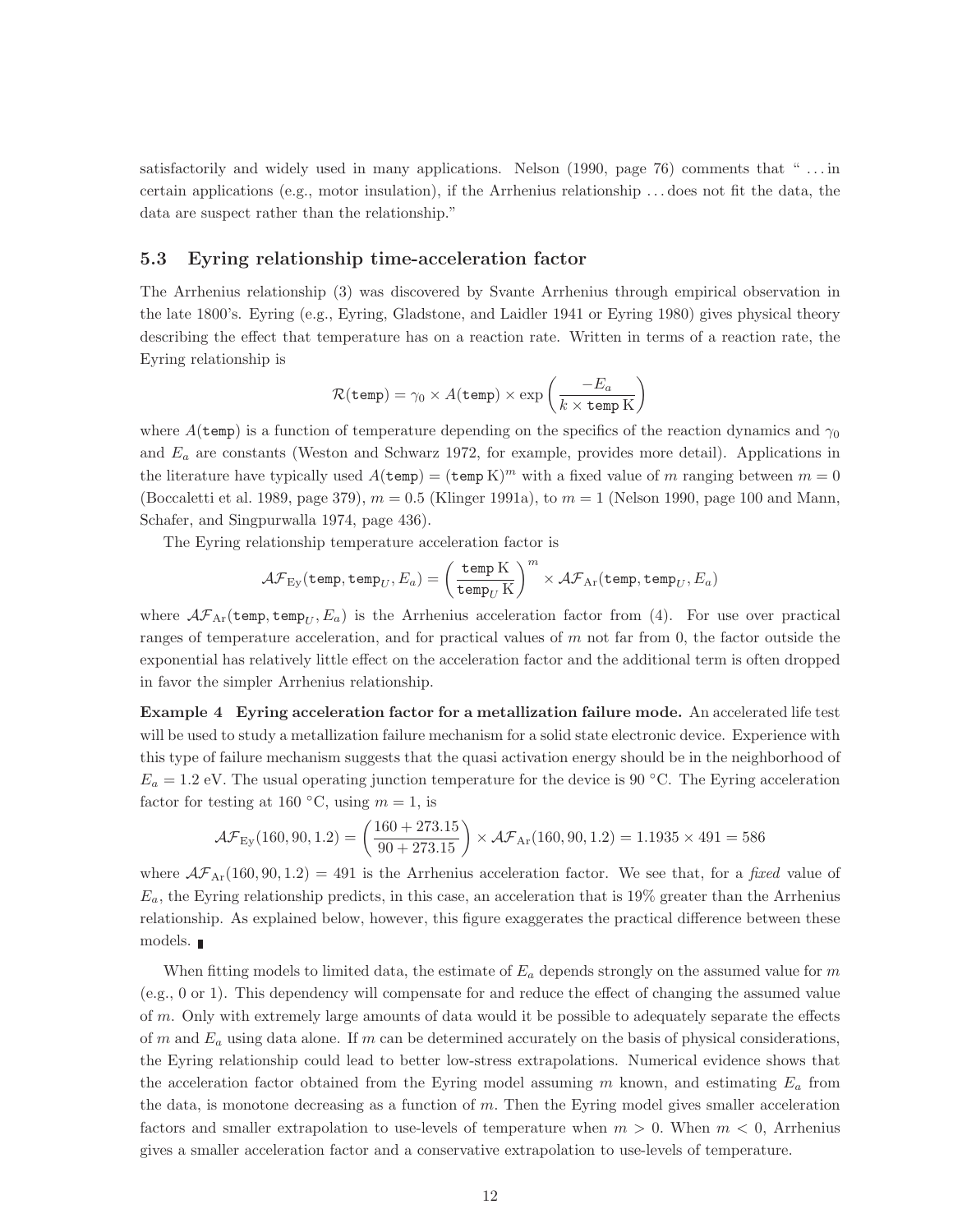

Figure 4: Nonlinear degradation paths at different temperatures with a SAFT relationship.

#### 5.4 Reaction-rate acceleration for a nonlinear degradation path model

Some simple chemical degradation processes (first order kinetics) might be described by the following path model

$$
\mathcal{D}(t; \text{temp}) = \mathcal{D}_{\infty} \times \{1 - \exp[-\mathcal{R}_U \times \mathcal{AF}(\text{temp}) \times t]\}\tag{5}
$$

where  $\mathcal{R}_U$  is the reaction rate at use temperature temp<sub>U</sub>,  $\mathcal{R}_U \times \mathcal{AF}$ (temp) is the rate reaction at a general temperature temp, and for temp  $>$  temp<sub>U</sub>,  $\mathcal{AF}$ (temp)  $>$  1. Figure 4 shows this function for fixed  $\mathcal{R}_U$ ,  $E_a$ , and  $\mathcal{D}_{\infty}$ , but at different temperatures. Note from (5) that when  $\mathcal{D}_{\infty} > 0$ ,  $\mathcal{D}(t)$  is increasing and failure occurs when  $\mathcal{D}(t) > \mathcal{D}_f$ . For the example in Figure 4, however,  $\mathcal{D}_{\infty} < 0$ ,  $\mathcal{D}(t)$  is decreasing, and failure occurs when  $\mathcal{D}(t) < \mathcal{D}_f = -0.5$ . In either case, equating  $\mathcal{D}(T; \text{temp})$  to  $\mathcal{D}_f$  and solving for failure time gives

$$
T(\text{temp}) = \frac{T(\text{temp}_U)}{\mathcal{AF}(\text{temp})}
$$
(6)

where  $T(\texttt{temp}_U) = \begin{pmatrix} 1 \end{pmatrix}$  $\mathcal{R}_U$  $\log\left(1-\frac{\mathcal{D}_{\rm f}}{\mathcal{D}_{\rm f}}\right)$  $\mathcal{D}_{\infty}$  $\setminus$ is failure time at use conditions. Faster degradation shortens time to any particular definition of failure (e.g., crossing  $\mathcal{D}_f$  or some other specified level) by a scale factor that depends on temperature. Thus changing temperature is similar to changing the units of time. Consequently, the time to failure distributions at  $\text{temp}_U$  and  $\text{temp}$  are related by

$$
\Pr[T(\text{temp}_U) \le t] = \Pr[T(\text{temp}) \le t/\mathcal{AF}(\text{temp})].\tag{7}
$$

Equations (6) and (7) are forms of the Scale Accelerated Failure Time (SAFT) model introduced in Section 3.2.

With a SAFT model, for example, if  $T(\texttt{temp}_U)$  (time at use or some other baseline temperature) has a log-location-scale distribution with parameters  $\mu_U$  and  $\sigma$ , then

$$
\Pr[T \le t; \mathtt{temp}_U] = \Phi\left[\frac{\log(t) - \mu_U}{\sigma}\right].
$$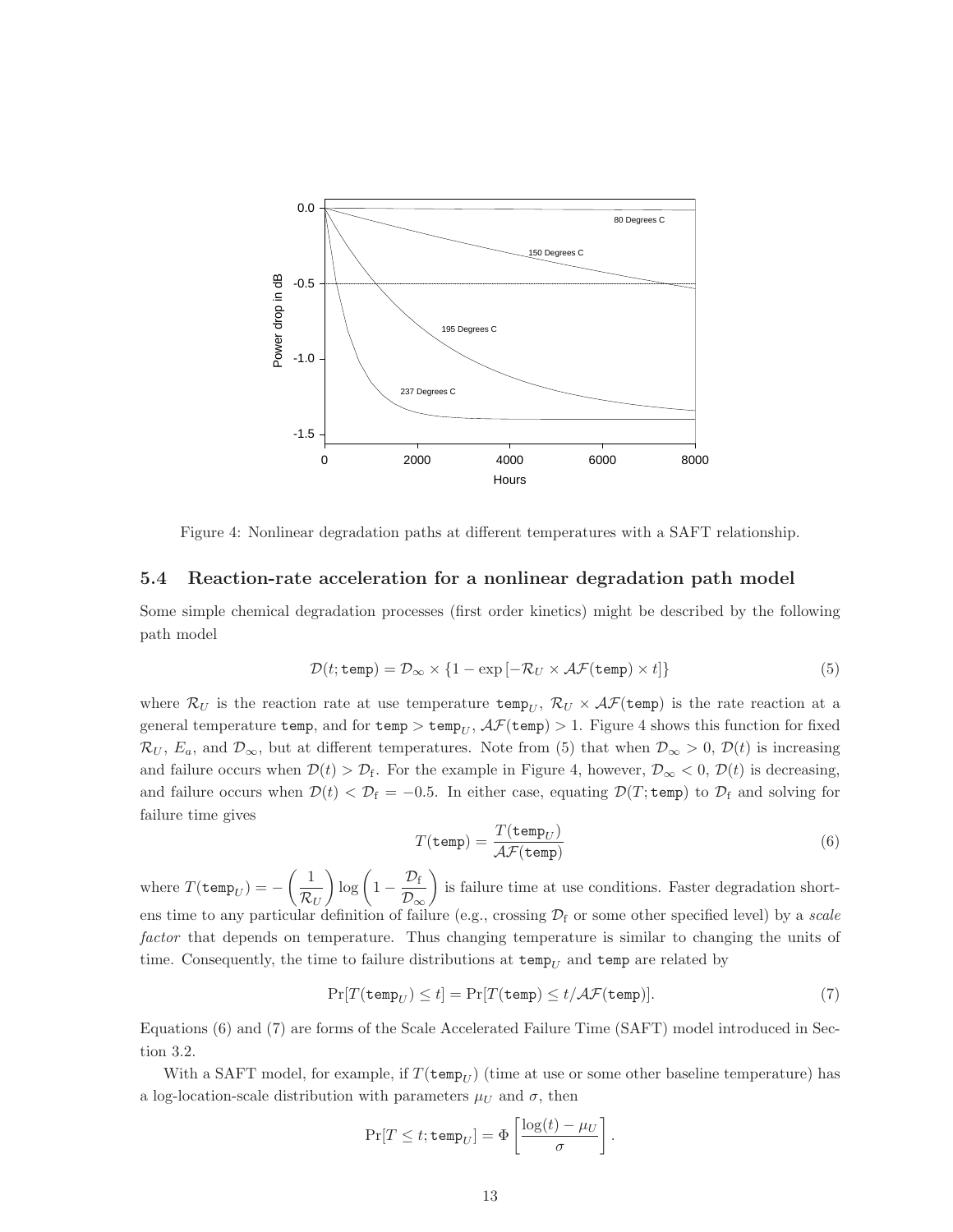

Figure 5: Arrhenius-lognormal model fitted to the Device-A data. Censored observations are indicated by ∆.

At any other temperature,

$$
\Pr[T \leq t; \mathtt{temp}] = \Phi\left[\frac{\log(t) - \mu}{\sigma}\right]
$$

where

$$
\mu = \mu(x) = \mu_U - \log[\mathcal{AF}(\mathtt{temp})] = \beta_0 + \beta_1 x,
$$

 $x = 11605/(\texttt{temp K})$ ,  $x_U = 11605/(\texttt{temp}_U \text{K})$ ,  $\beta_1 = E_a$ , and  $\beta_0 = \mu_U - \beta_1 x_U$ . LuValle, Welsher, and Svoboda (1988) and Klinger (1992) describe more general physical/chemical degradation model characteristics needed to assure that the SAFT property holds.

Example 5 Time acceleration for Device-A. Hooper and Amster (1990) analyze the temperatureaccelerated life test data on a particular kind of electronic device that it is identified here as Device-A. The data are given in Meeker and Escobar (1998, page 637). The purpose of the experiment was to determine if Device-A would meet its failure rate objective through 10,000 hours and 30,000 hours at its nominal operating ambient temperature of 10 ◦C. Figure 5 shows the censored life data and the Arrhenius-lognormal ML fit of the distribution quantiles versus temperature, describing the relationship between life and temperature. There were 0 failure out of 30 units tested at 10 ◦C, 10 out of 100 at 40 ◦C, 9 out of 20 at 60 ◦C, and 14 out of 15 at 80 ◦C. The censored observations are denoted in Figure 5 by a ∆. The life-temperature relationship plots as a family of straight lines because temperature is plotted on an Arrhenius axis and life is plotted on a log axis. The densities are normal densities because the lognormal life distributions are plotted on a log axis.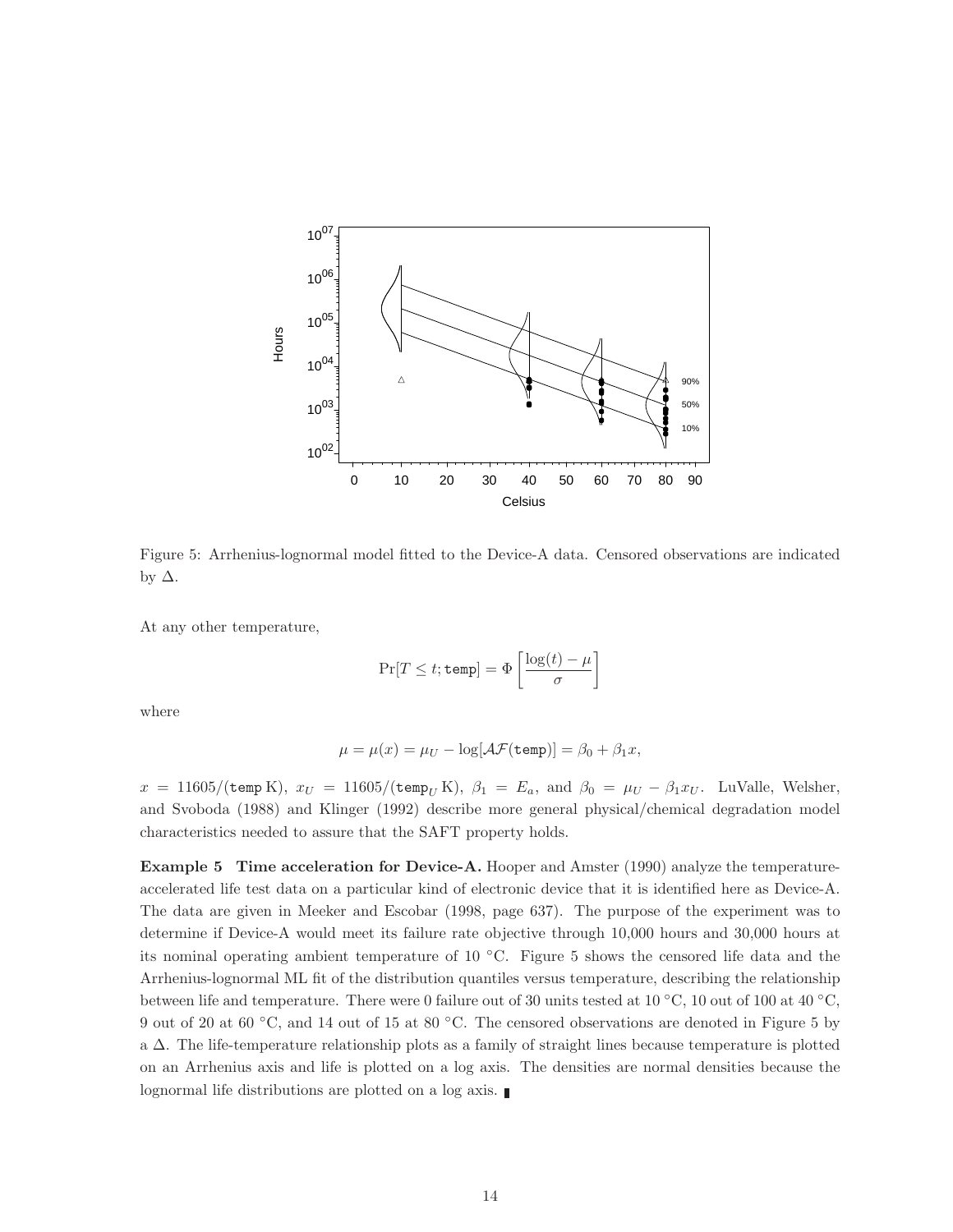#### 5.5 Examples where the Arrhenius model is not appropriate

As described in Section 5.1, strictly speaking, the Arrhenius relationship will describe the rate of a chemical reaction only under special circumstances. It is easy to construct examples where the Arrhenius model does not hold. For example, if there is more than one competing chemical reaction and those chemical reactions have different activation energies, the Arrhenius model will not describe the rate of the overall chemical reaction.

Example 6 Acceleration of parallel chemical reactions. Consider the chemical degradation path model having two separate reactions contributing to failure and described by

$$
\mathcal{D}(t; \texttt{temp}) = \mathcal{D}_{1\infty} \times \{1 - \exp[-\mathcal{R}_{1U} \times \mathcal{AF}_1(\texttt{temp}) \times t]\} + \mathcal{D}_{2\infty} \times \{1 - \exp[-\mathcal{R}_{2U} \times \mathcal{AF}_2(\texttt{temp}) \times t]\}.
$$

Here  $\mathcal{R}_{1U}$  and  $\mathcal{R}_{2U}$  are the use-condition rates of the two parallel reactions contributing to failure. Suppose that the Arrhenius relationship can be used to describe temperature dependence for these rates, providing acceleration functions  $\mathcal{AF}_1$ (temp) and  $\mathcal{AF}_2$ (temp). Then, unless  $\mathcal{AF}_1$ (temp) =  $\mathcal{AF}_2$ (temp) for all temp, this degradation model does not lead to a SAFT model. Intuitively, this is because temperature affects the two degradation processes differently, inducing a nonlinearity into the acceleration function relating times at two different temperatures.

To obtain useful extrapolation models for degradation processes having more than one step, each with its own rate constant, it is, in general, necessary to have adequate models for the important individual steps. For example, when the individual processes can be observed, it may be possible to estimate the effect that temperature (or other accelerating variable) has on each of the rate constants.

# 5.6 Other units for activation energy

The discussion and examples of the Arrhenius and Eyring relationships in Sections 5.2–5.4 used units of electronvolt for  $E_a$  and electronvolt per kelvin for k. These units for the Arrhenius model are used most commonly in applications involving electronics. In other areas application (e.g., degradation of organic materials such as paints and coatings, plastics, food, and pharmaceuticals) it is more common to see Boltzmann's constant  $k$  in units of electronvolt replaced with the universal gas constant in other units. For example, the gas constant is commonly given in units of kilojoule per mole kelvin (i.e.,  $R = 8.31447 \text{ kJ/(mol·K)}$ . In this case,  $E_a$  is activation energy in units of kilojoule per mole (kJ/mol). The corresponding Arrhenius acceleration factor is

$$
\mathcal{AF}(\texttt{temp}, \texttt{temp}_U, E_a) = \exp\left[E_a \left(\frac{120.27}{\texttt{temp}_U \,\text{K}} - \frac{120.27}{\texttt{temp K}}\right)\right].
$$

The universal gas constant can also be expressed in units of kilocalorie per mole kelvin, kcal/(mol·K) (i.e.,  $R = 1.98588$  kcal/(mol·K)). In this case  $E_a$  is in units of kilocalorie per mole (kcal/mol). The corresponding Arrhenius acceleration factor is

$$
\mathcal{AF}(\texttt{temp},\texttt{temp}_U,E_a) = \exp\left[E_a\left(\frac{503.56}{\texttt{temp}_U\,\text{K}} - \frac{503.56}{\texttt{temp K}}\right)\right].
$$

It is also possible to use units of  $kJ/(mol·K)$  and  $kcal/(mol·K)$  for the  $E_a$  coefficient in the Eyring model.

Although  $k$  is standard notation for Boltzmann's constant and  $R$  is standard notation for the universal gas constant, we use  $k$  to denote either of these in the Arrhenius relationship.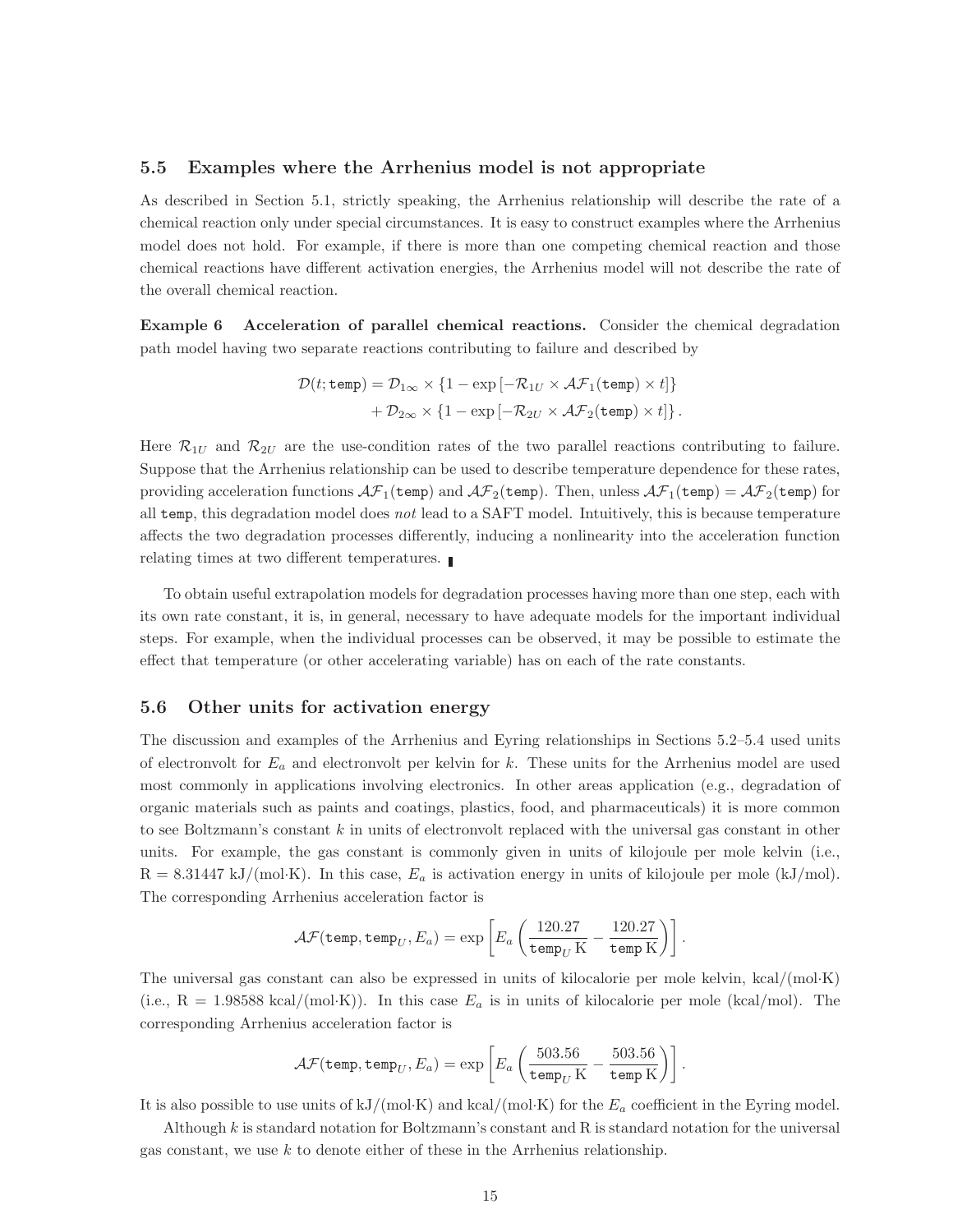## 5.7 Temperature cycling

Some failure modes are caused by temperature cycling. In particular, temperature cycling causes thermal expansion and contraction which can induce mechanical stresses. Some failure modes caused by thermal cycling include:

- Power on/off cycling of electronic equipment can damage integrated circuit encapsulement and solder joints.
- Heat generated by take-off power-thrust in jet engines can cause crack initiation and growth in fan disks.
- Power-up/power-down cycles can cause cracks in nuclear power plant heat exchanger tubes and turbine generator components.
- Temperature cycling can lead to delamination in inkjet printhead components.

As in fatigue testing, it is possible to accelerate thermal cycling failure modes by increasing either the frequency or amplitude of the cycles (increasing amplitude generally increases mechanical stress). The most commonly used model for acceleration of thermal cycling is the Coffin-Manson relationship which says that the number of cycles to failure is

$$
N=\frac{\delta}{(\Delta\texttt{temp})^{\beta_1}}
$$

where  $\Delta$ temp is the temperature range and  $\delta$  and  $\beta_1$  are properties of the material and test setup. This power-rule relationship explains the effect that temperature range has on thermal-fatigue life cycles-tofailure distribution. Nelson (1990, page 86) suggests that for some metals,  $\beta_1 \approx 2$  and that for plastic encapsulements used for integrated circuits ,  $\beta_1 \approx 5$ . The Coffin-Manson relationship was originally developed as an empirical model to describe the effect that temperature cycling on the failure of component in the hot part of a jet engine. See Nelson (1990, page 86) for further discussion and references.

Letting T be the random number of cycles to failure (e.g.,  $T = N \epsilon$  where  $\epsilon$  is a random variable), the acceleration factor when  $\Delta$ temp, relative to the number of cycles when  $\Delta$ temp<sub>U</sub>, is

$$
\mathcal{AF}(\Delta \texttt{temp}) = \frac{T(\Delta \texttt{temp}_U)}{T(\Delta \texttt{temp})} = \left(\frac{\Delta \texttt{temp}}{\Delta \texttt{temp}_U}\right)^{\beta_1}
$$

There may be a  $\Delta$ temp threshold below which little or no fatigue damage is done during thermal cycling.

Empirical evidence has shown that the effect of temperature cycling can depend importantly on temp<sub>max</sub> K, the maximum temperature in the cycling (e.g., if temp<sub>max</sub> K is more than 0.2 or 0.3 times a metal's melting point). The cycles-to-failure distribution for temperature cycling can also depend on the cycling rate (e.g., due to heat buildup). An empirical extension of the Coffin-Manson relationship that describes such dependencies is

$$
N = \frac{\delta}{(\Delta \text{temp})^{\beta_1}} \times \frac{1}{(\text{freq})^{\beta_2}} \times \exp\left(\frac{E_a \times 11605}{\text{tempmax K}}\right)
$$

where freq is the cycling frequency, and  $E_a$  is a quasi activation energy.

As with all acceleration models, caution must be used when using such a model outside the range of available data and past experience.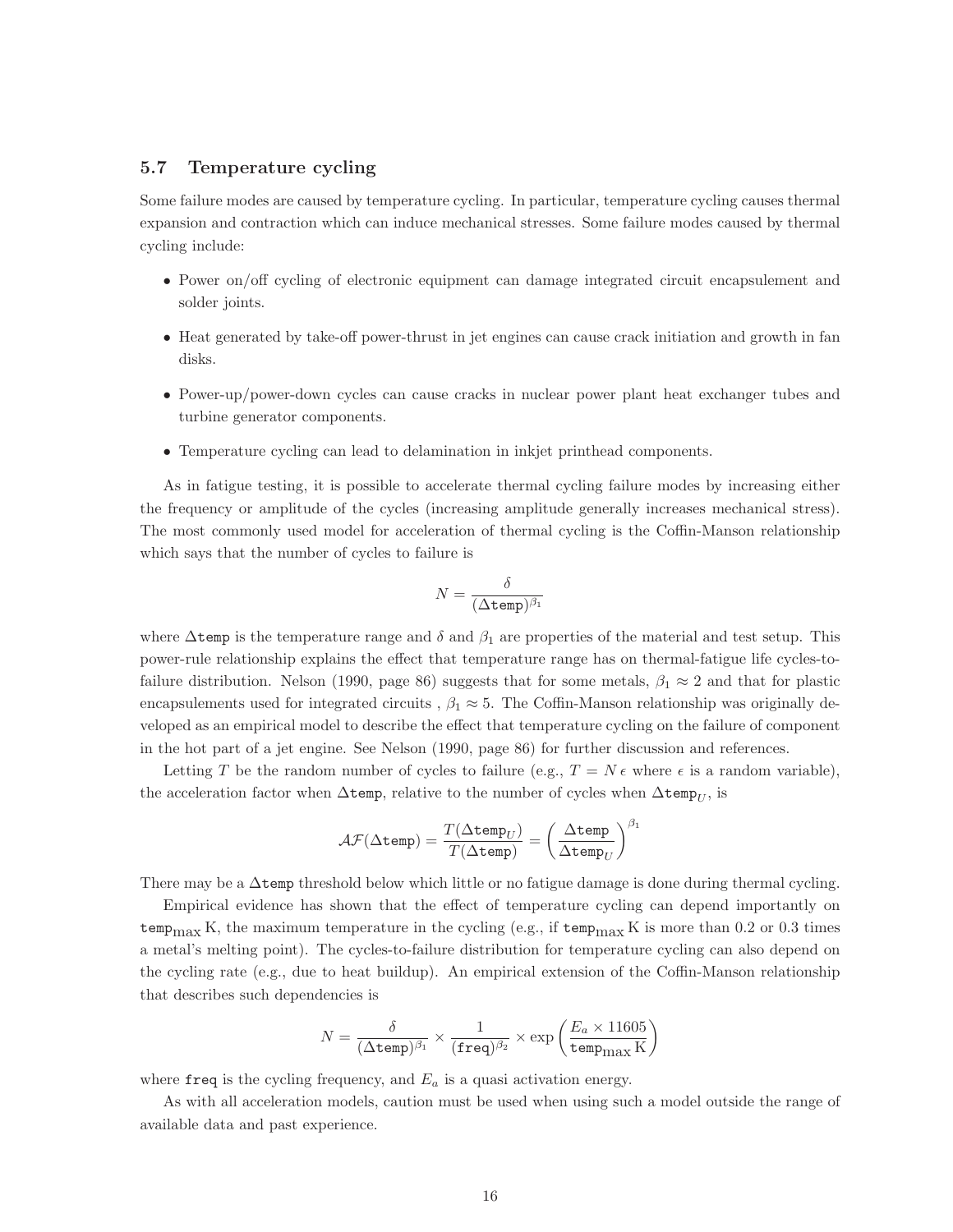

Figure 6: Scatter plot of printing circuit board accelerated life test data. Censored observations are indicated by ∆. There are 48 censored observations at 4,078 hours in the 49.5% RH test and 11 censored observations at 3,067 hours in the 62.8% RH test.

# 6 Using Humidity to Accelerate Reaction Rates

Humidity is another commonly used accelerating variable, particularly for failure mechanisms involving corrosion and certain kinds of chemical degradation.

Example 7 Accelerated life test of a printed wiring board. Figure 6 shows data from an ALT of printed circuit boards, illustrating the use of humidity as an accelerating variable. This is a subset of the larger experiment described by LuValle, Welsher, and Mitchell (1986), involving acceleration with temperature, humidity, and voltage. A table of the data is given in Meeker and LuValle (1995) and in Meeker and Escobar (1998). Figure 6 shows clearly that failures occur earlier at higher levels of humidity.

#### ī

Vapor density measures the amount of water vapor in a volume of air in units of mass per unit volume. Partial vapor pressure (sometime simply referred to as "vapor pressure") is closely related and measures that part of the total air pressure exerted by the water molecules in the air. Partial vapor pressure is approximately proportional to vapor density. The partial vapor pressure at which molecules are evaporating and condensing from the surface of water at the same rate is the saturation vapor pressure. For a fixed amount of moisture in the air, saturation vapor pressure increases with temperature.

Relative humidity is usually defined as

$$
RH = \frac{\text{Vapor Pressure}}{\text{Saturation Vapor Pressure}}
$$

and is commonly expressed as a percent. For most failure mechanisms, physical-chemical theory suggests that RH is the appropriate scale in which to relate reaction rate to humidity, especially if temperature is also to be used as an accelerating variable (Klinger 1991b).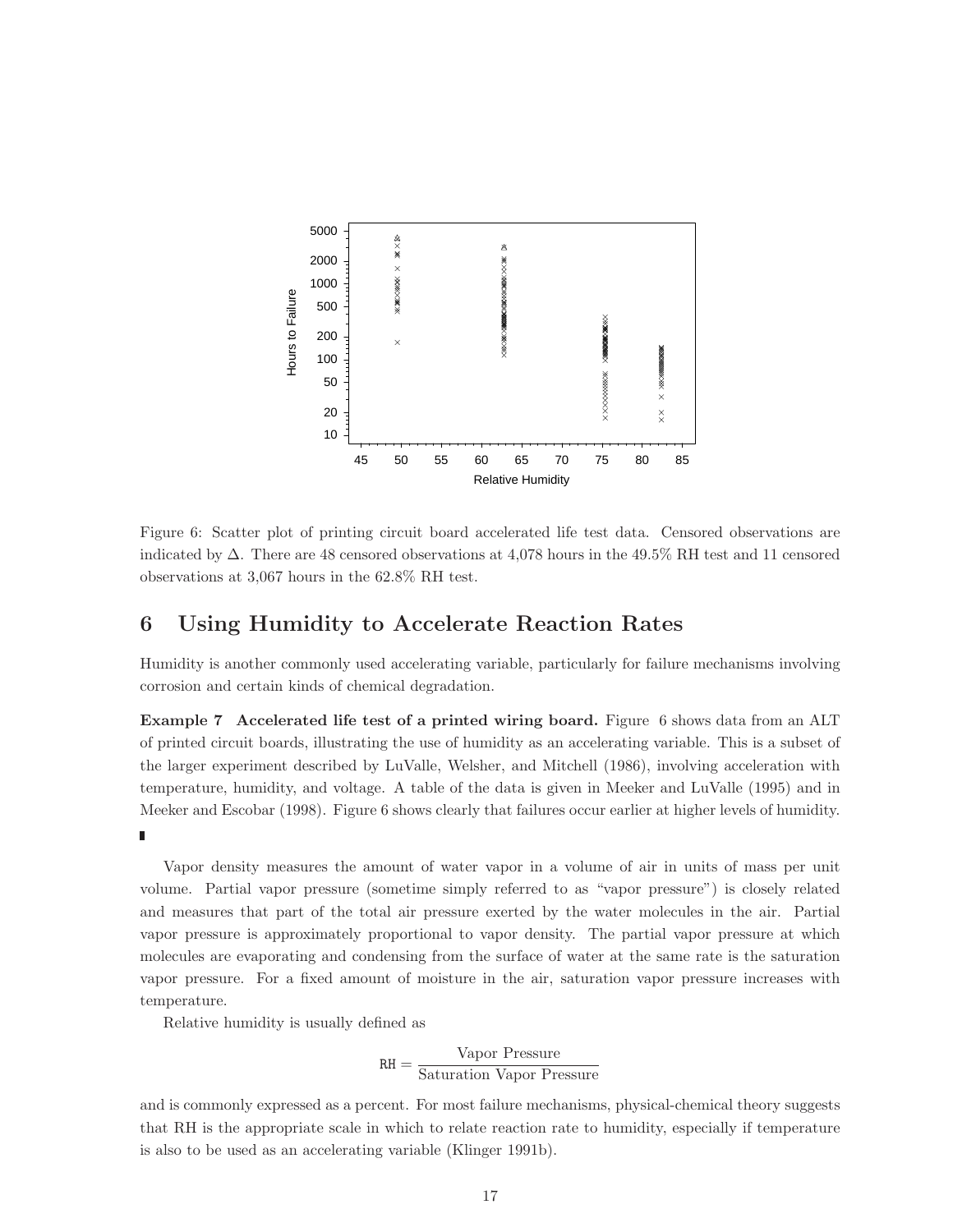A variety of different humidity models (mostly empirical but a few with some physical basis) have been suggested for different kinds of failure mechanisms. Much of this work has been motivated by concerns about the effect of environmental humidity on plastic-packaged electronic devices. Humidity is also an important factor in the service-life distribution of paints and coatings. In most test applications where humidity is used as an accelerating variable, it is used in conjunction with temperature. For example, Peck (1986) presents data and models relating life of semiconductor electronic components to humidity and temperature. See also Peck and Zierdt (1974) and Joyce et al. (1985). Gillen and Mead (1980) describe a kinetic approach for modeling accelerated aging data. LuValle, Welsher, and Mitchell (1986) describe the analysis of time to failure data on printed circuit boards that have been tested at higher than usual temperature, humidity, and voltage. They suggest ALT models based on the physics of failure. Chapter 2 of Nelson (1990) and Boccaletti et al. (1989) review and compare a number of different humidity models.

The Eyring/Arrhenius temperature-humidity acceleration relationship in the form of (14) uses  $x_1 =$ 11605/temp K,  $x_2 = \log(RH)$ , and  $x_3 = x_1x_2$  where RH is relative humidity, expressed as a proportion. An alternative humidity relationship suggested by Klinger (1991b), on the basis of a simple kinetic model for corrosion, uses the term  $x_2 = \log[\text{RH}/(1 - \text{RH})]$  (a logistic transformation) instead.

In most applications where it is used as an accelerating variable, higher humidity increases degradation rates and leads to earlier failures. In applications where drying is the failure mechanism, however, an artificial environment with lower humidity can be used to accelerate a test.

# 7 Acceleration Model for Photodegradation

Many organic compounds degrade chemically when exposed to UV radiation. Such degradation is known as photodegradation. This section describes models that have been used to study photodegradation and that are useful when analyzing data from accelerated photodegradation tests. Many of the ideas in this section originated from early research into the effects of light on photographic emulsions (e.g., James 1977) and the effect that UV exposure has on causing skin cancer (e.g., Blum 1959). Important applications include prediction of service life of products exposed to UV radiation (outdoor weathering) and fiber-optic systems.

### 7.1 Time scale and model for total effective UV dosage

As described in Martin et al. (1996), the appropriate time scale for photodegradation is the total (i.e., cumulative) effective UV dosage, denoted by  $D_{\text{Tot}}$ . Intuitively, this total effective dosage can be thought of as the cumulative number of photons absorbed into the degrading material and that cause chemical change. The total effective UV dosage at real time  $t$  can be expressed as

$$
D_{\text{Tot}}(t) = \int_0^t D_{\text{Inst}}(\tau) d\tau \tag{8}
$$

where the instantaneous effective UV dosage at real time  $\tau$  is

$$
D_{\text{Inst}}(\tau) = \int_{\lambda_1}^{\lambda_2} D_{\text{Inst}}(\tau, \lambda) d\lambda = \int_{\lambda_1}^{\lambda_2} E_0(\lambda, \tau) \{1 - \exp[-A(\lambda)]\} \phi(\lambda) d\lambda.
$$
 (9)

Here  $E_0(\lambda, \tau)$  is the spectral irradiance (or intensity) of the light source at time  $\tau$  (both artificial and natural light sources have potentially time-dependent mixtures of light at different wave lengths, denoted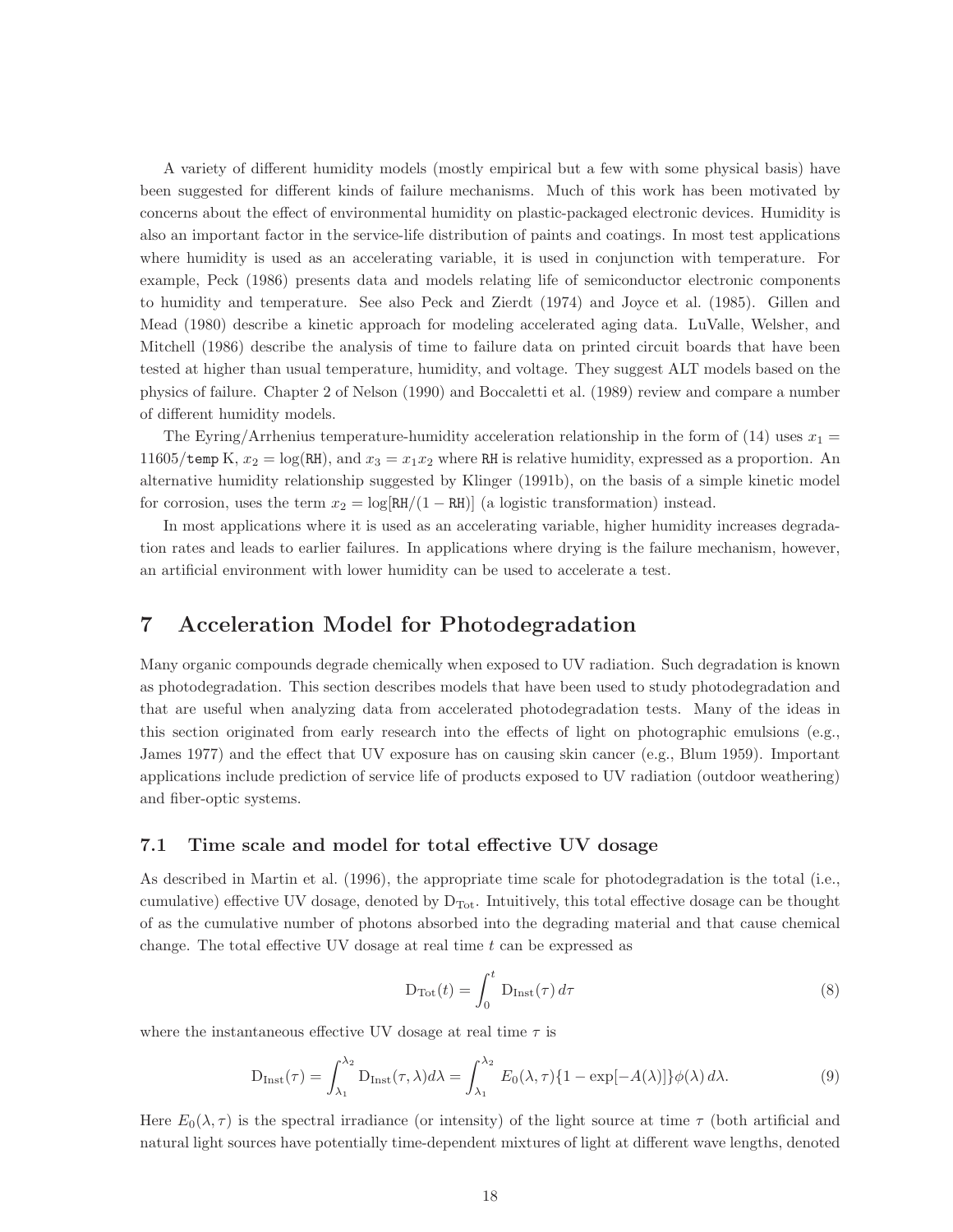by  $\lambda$ ),  $[1-\exp(-A(\lambda))]$  is the spectral absorbance of the material being exposed (damage is caused only by photons that are absorbed into the material), and  $\phi(\lambda)$  is a quasi quantum efficiency of the absorbed radiation (allowing for the fact that photons at certain wavelengths have a higher probability of causing damage than others). The functions  $E_0$  and A in the integrand of equation (9) can either be measured directly or estimated from data and the function  $\phi(\lambda)$  can be estimated from data. A simple log-linear model is commonly used to describe quasi quantum efficiency as a function of wavelength. That is,

$$
\phi(\lambda) = \exp(\beta_0 + \beta_1 \lambda).
$$

The integrals over wavelength, like that in equation (9), are typically taken over the UV-B band (290 nm to 320 nm), as this is the range of wavelengths over which both  $\phi(\lambda)$  and  $E_0(\lambda, t)$  are importantly different from 0. Longer wavelengths (in the UV-A band) are not terribly harmful to organic materials  $(\phi(\lambda) \approx 0)$ . Shorter wavelengths (in the UV-C band) have more energy, but are generally filtered out by ozone in the atmosphere  $E_0(\lambda, t) \approx 0$ .

# 7.2 Additivity

Implicit in the model (9) is the assumption of additivity. Additivity implies, in this setting, that the photo-effectiveness of a source is equal to the sum of the effectiveness of its spectral components. This part of the model makes it relatively easy to conduct exposure tests with specific combinations of wavelengths (e.g., by using selected band-pass filters to define  $E_0(\lambda, \tau)$  functions as levels of spectral intensity in an experiment) to estimate the quasi quantum efficiency as a function of  $\lambda$ . Then the total dosage model in (9) can be used to predict photodegradation under other combinations of wavelengths (i.e., for other  $E_0(\lambda, \tau)$  functions).

# 7.3 Reciprocity and reciprocity breakdown

The intuitive idea behind reciprocity in photodegradation is that the time to reach a certain level of degradation is inversely proportional to the rate at which photons attack the material being degraded. Reciprocity breakdown occurs when the coefficient of proportionality changes with light intensity. Although reciprocity provides an adequate model for some degradation processes (particularly when the range of intensities used in experimentation and actual applications is not too broad) some examples have been reported in which there is reciprocity breakdown (e.g., Blum 1959 and James 1977).

Light intensity can be affected by filters. Sunlight is filtered by the earth's atmosphere. In laboratory experiments, different neutral density filters are used to reduce the amount of light passing to specimens (without having an important effect on the wavelength spectrum), providing an assessment of the degree of reciprocity breakdown. Reciprocity implies that the effective time of exposure is

$$
d(t) = \text{CF} \times D_{\text{Tot}}(t) = \text{CF} \times \left[ \int_0^t \int_{\lambda_1}^{\lambda_2} D_{\text{Inst}}(\tau, \lambda) d\lambda d\tau \right]
$$

where CF is an "acceleration factor." For example, commercial outdoor test exposure sites use mirrors to concentrate light to achieve, say "5 Suns" acceleration or  $CF = 5$ . A 50% neutral density filter in a laboratory experiment will provide deceleration corresponding to  $CF = 0.5$ .

When there is evidence of reciprocity breakdown, the effective time of exposure is often modeled, empirically, by

$$
d(t) = (\text{CF})^p \times \text{D}_{\text{Tot}}(t) = (\text{CF})^p \times \left[ \int_0^t \int_{\lambda_1}^{\lambda_2} \text{D}_{\text{Inst}}(\tau, \lambda) d\lambda d\tau \right]. \tag{10}
$$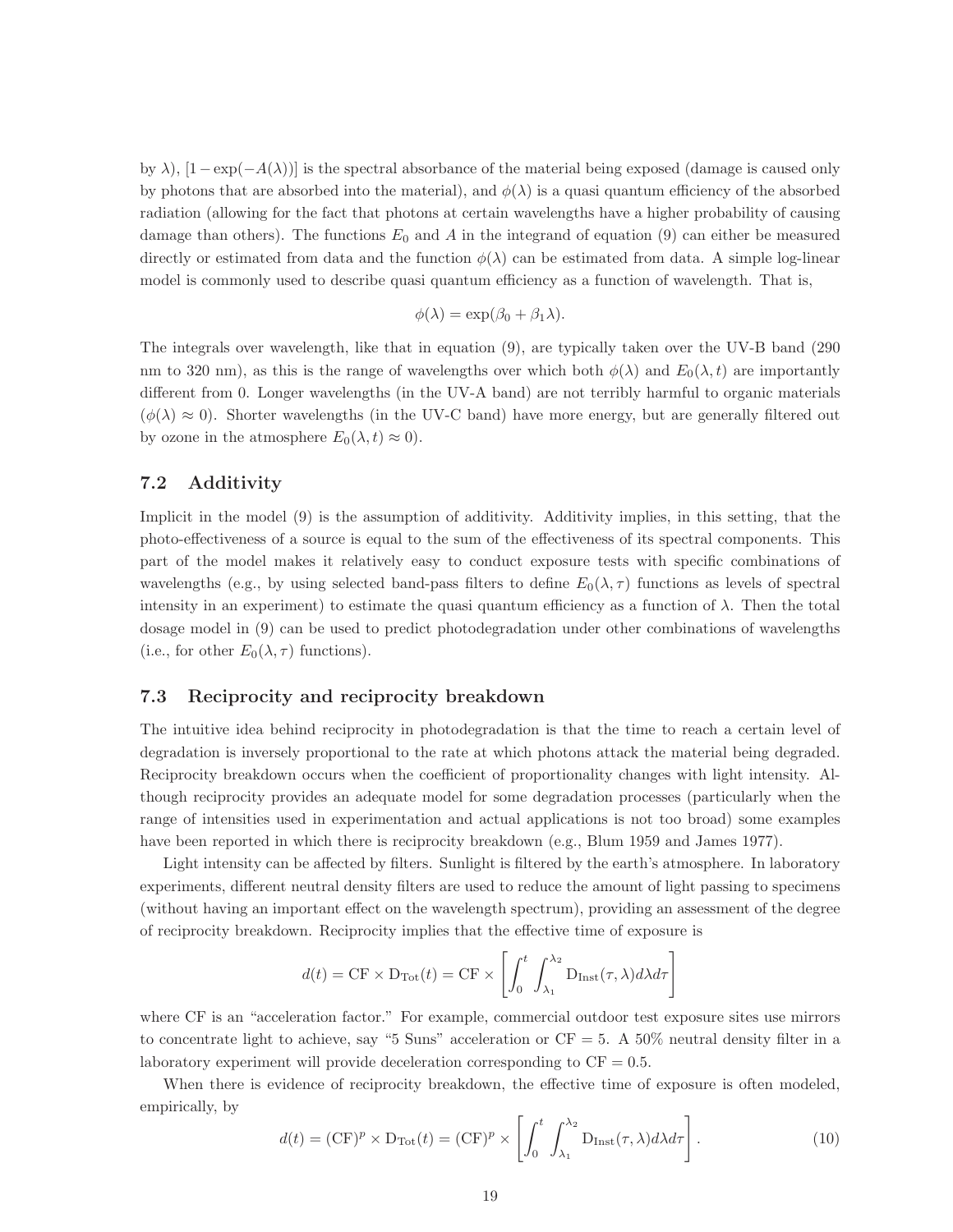

Figure 7: Sample paths for wave number 1510 cm<sup>−</sup><sup>1</sup> and band pass filter with nominal center at 306 nm for different combinations of temperature (25, 35, 45, and 55  $\degree$ C) and neutral density filter (passing (10, 40, 60, and 100)% of photons across the UV-B spectrum)

Model (10) has been shown to fit data well and experimental work in the photographic literature suggests that when there is reciprocity breakdown, the value of p does not depend strongly, if at all, on wavelength λ. A statistical test for  $p = 1$  can be used to assess the reciprocity assumption.

# 7.4 Model for photodegradation and UV intensity

Degradation (or damage)  $D(t)$  at time t depends on environmental variables like UV, temp, and RH, that may vary over time, say according to a multivariable profile  $\xi(t) = [UV, temp, RH, \dots]$ . Laboratory tests are conducted in well-controlled environments, usually holding these variables constant (although sometimes such variables are purposely changed during an experiment, as in step-stress accelerated tests). Interest often centers, however, on life in a variable environment. Figure 7 shows some typical sample paths (for FTIR peak at 1510 cm-1, representing benzene ring mass loss) for several specimens of an epoxy exposed to UV radiation using a band pass filter with a nominal center at 306 nm. Separate paths are shown for each combination of  $(10, 40, 60, 100)$ % neutral density filters and 45 °C and 55 °C, as a function of total (cumulative) absorbed UV-B dosage. These sample paths might be modeled by a given functional form

$$
D(t) = g(z), \quad z = \log[d(t)] - \mu
$$

where z is scaled time and  $g(z)$  would usually be suggested by knowledge of the kinetic model (e.g., linear for zeroth-order kinetics and exponential for first-order kinetics), although empirical curve fitting may be adequate for purposes where the amount of extrapolation in the time dimension is not large. As in SAFT models,  $\mu$  can be modeled as a function of explanatory variables like temperature and humidity when these variables affect the degradation rate.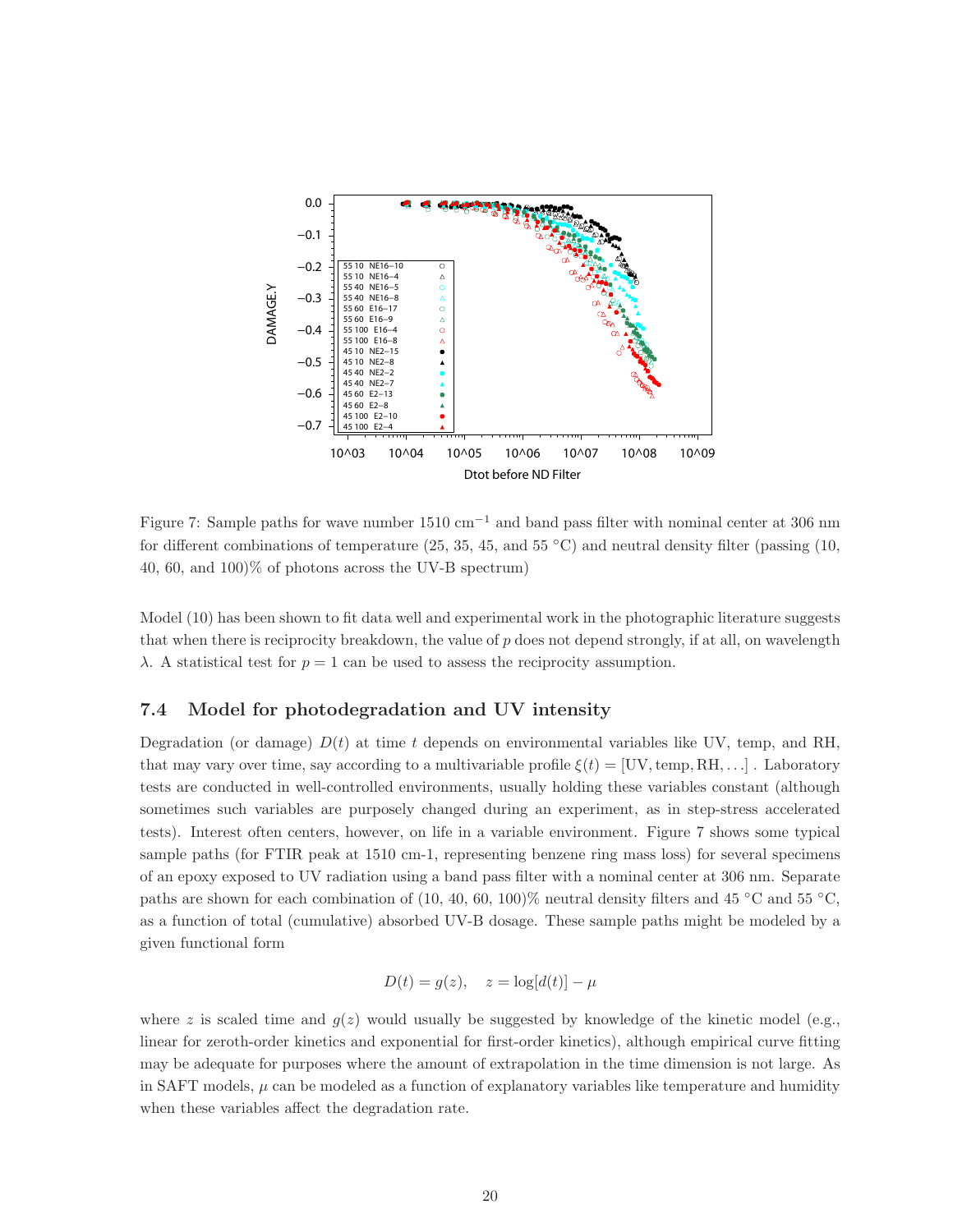# 8 Voltage and Voltage-Stress Acceleration

Increasing voltage or voltage stress (electric field) is another commonly used method to accelerate failure of electrical materials and components like light bulbs, capacitors, transformers, heaters, and insulation.

Voltage quantifies the amount of force needed to move an electric charge between two points. Physically, voltage can be thought of as the amount of pressure behind an electrical current. Voltage stress quantifies voltage per unit of thickness across a dielectric and is measured in units of volt/thickness (e.g.,  $V/mm$  or  $kV/mm$ ).

## 8.1 Voltage acceleration mechanisms

Depending on the failure mode, higher voltage stress can:

- Accelerate failure-causing electro-chemical reactions or the growth of failure-causing discontinuities in the dielectric material.
- Increase the voltage stress relative to dielectric strength of a specimen. Units at higher stress will tend to fail sooner than those at a lower stress.

Sometimes one or the other of these effects will be the primary cause of failure. In other cases, both effects will be important.

Example 8 Accelerated life test of insulation for generator armature bars. Doganaksoy, Hahn, and Meeker (2003) discuss an ALT for a new mica-based insulation design for generator armature bars (GAB). Degradation of an organic binder in the insulation causes a decrease in voltage strength and this was the primary cause of failure in the insulation. The insulation was designed for use at a voltage stress of 120 V/mm. Voltage-endurance tests were conducted on 15 electrodes at each of 5 accelerated voltage levels between 170 V/mm and 220 V/mm (i.e., a total of 75 electrodes). Each test was run for 6480 hours at which point 39 of the electrodes had not yet failed. Table 1 gives the data from these tests. The insulation engineers were interested in the 0.01 and 0.05 quantiles of lifetime at the use condition of 120 V/mm. Figure 8 plots the insulation lifetimes against voltage stress.

Table 1: GAB insulation data

| Voltage Stress | Lifetime                                                                                               |
|----------------|--------------------------------------------------------------------------------------------------------|
| (V/mm)         | (Thousand hours)                                                                                       |
| 170            | $15$ censored <sup>*</sup>                                                                             |
| 190            | 3.248, 4.052, 5.304, 12 censored*                                                                      |
| <b>200</b>     | $1.759, 3.645, 3.706, 3.726, 3.990, 5.153, 6.368, 8$ censored*                                         |
| 210            | $1.401, 2.829, 2.941, 2.991, 3.311, 3.364, 3.474, 4.902, 5.639, 6.021, 6.456, 4$ censored <sup>*</sup> |
| 220            | $0.401, 1.297, 1.342, 1.999, 2.075, 2.196, 2.885, 3.019, 3.550, 3.566, 3.610, 3.659,$                  |
|                | 3.687, 4.152, 5.572                                                                                    |

\*Units were censored at 6.480 thousand hours.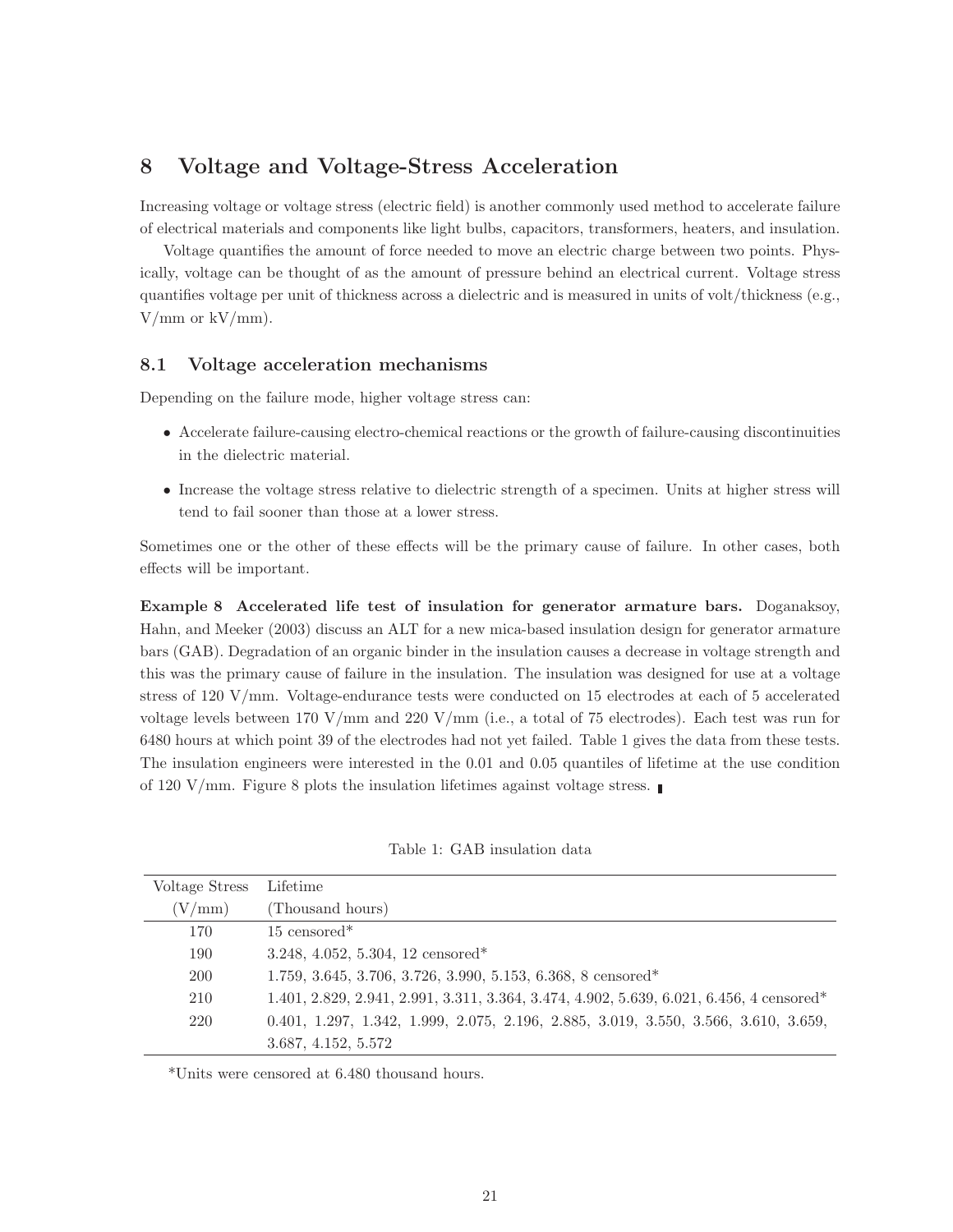

Figure 8: GAB insulation data. Scatter plot of life versus voltage. Censored observations are indicated by  $\Delta$ .

## 8.2 Inverse power relationship

Ľ

The inverse power relationship is frequently used to describe the effect that stresses like voltage and pressure have on lifetime. Voltage is used in the following discussion. When the thickness of a dielectric material or insulation is constant, voltage is proportional to voltage stress. Let volt denote voltage and let volt $_U$  be the voltage at use conditions. The lifetime at stress level volt is given by

$$
T(\texttt{volt}) = \frac{T(\texttt{volt}_U)}{\mathcal{A}\mathcal{F}(\texttt{volt})} = \left(\frac{\texttt{volt}}{\texttt{volt}_U}\right)^{\beta_1} T(\texttt{volt}_U)
$$

where  $\beta_1$ , in general, is negative. The model has SAFT form with acceleration factor

$$
\mathcal{AF}(\text{volt}) = \mathcal{AF}(\text{volt}, \text{volt}_U, \beta_1) = \frac{T(\text{volt}_U)}{T(\text{volt})} = \left(\frac{\text{volt}}{\text{volt}_U}\right)^{-\beta_1}.
$$
\n(11)

If  $T(\text{volt}_U)$  has a log-location-scale distribution with parameters  $\mu_U$  and  $\sigma$ , then  $T(\text{volt})$  also has a loglocation-scale distribution with  $\mu = \beta_0 + \beta_1 x$ , where  $x_U = \log(\text{vol } t_U)$ ,  $x = \log(\text{vol } t)$ ,  $\beta_0 = \mu_U - \beta_1 x_U$ , and  $\sigma$  does not depend on x.

Example 9 Time acceleration for GAB insulation. For the GAB insulation data in Example 8, an estimate for  $\beta_1$  is  $\hat{\beta}_1 = -9$  (methods for computing such estimates are described in Meeker and Escobar 1998, Chapter 19). Recall that the design voltage stress is  $\text{volt}_U = 120 \text{ V/mm}$  and consider testing at volt = 170 V/mm. Thus, using  $\beta_1 = \widehat{\beta}_1$ ,  $\mathcal{AF}(170) = (170/120)^9 \approx 23$ . Thus by increasing voltage stress from 120 V/mm to 170 V/mm, one estimates that lifetime is shortened by a factor of  $1/\mathcal{AF}(170) \approx 1/23 = 0.04$ . Figure 9 plots  $\mathcal{AF}$  versus volt for  $\beta_1 = -7, -9, -11$ . Using direct computations or from the plot, one obtains  $\mathcal{AF}(170) \approx 11$  for  $\beta_1 = -7$  and  $\mathcal{AF}(170) \approx 46$  for  $\beta_1 = -11$ .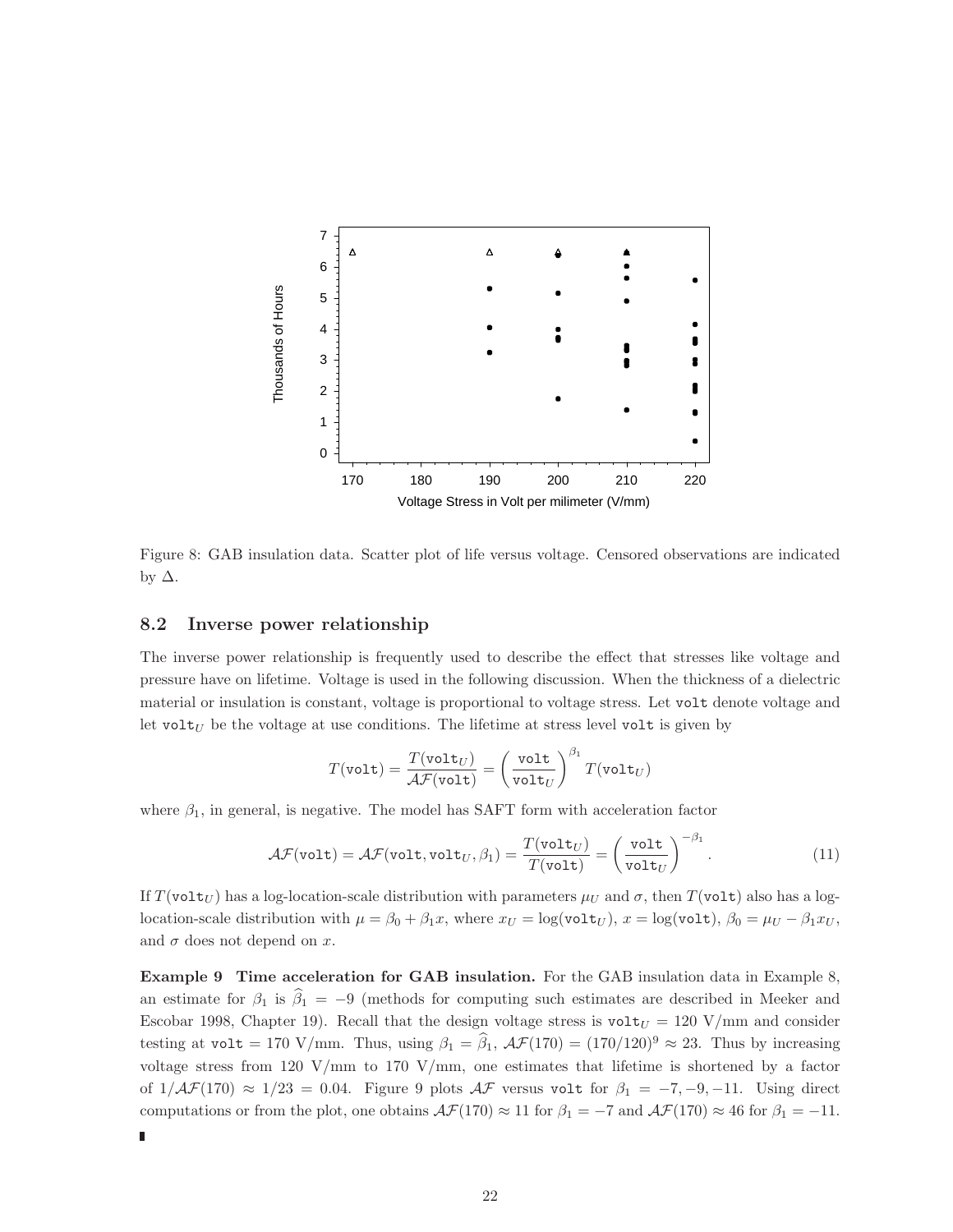

Figure 9: Time-acceleration factor as a function of voltage stress and exponent  $-\beta_1 = -7, -9, -11$ .

Example 10 Accelerated life test of a mylar-polyurethane insulation. Meeker and Escobar (1998, Section 19.3) re-analyzed ALT data from a special type of mylar-polyurethane insulation used in high-performance electro-magnets. The data, originally from Kalkanis and Rosso (1989), give time to dielectric breakdown of units tested at  $(100.3, 122.4, 157.1, 219.0, 361.4)$  kV/mm. The purpose of the ALT was to evaluate the reliability of the insulating structure and to estimate the life distribution at system design voltages, assumed to be 50 kV/mm. Figure 10 shows that failures occur much sooner at high voltage stress. Except for the 361.4 kV/mm data, the relationship between log life and log voltage appears to be approximately linear. Meeker and Escobar (1998), in their re-analysis, omitted the 361.4 kV/mm data because it is clear that a new failure mode had manifested itself at this highest level of voltage stress. Insulation engineers have suggested to us that the new failure mode was likely caused by thermal buildup that was not important at lower levels of voltage stress.

# 8.3 Physical motivation for the inverse power relationship for voltage-stress acceleration

The inverse power relationship is widely used to model life as a function of pressure-like accelerating variables (e.g., stress, pressure, voltage stress). This relationship is generally considered to be an empirical model because it has no formal basis from knowledge of the physics/chemistry of the modeled failure modes. It is commonly used because engineers have found, over time, that it often provides a useful description of certain kinds of AT data.

This section presents a simple physical motivation for the inverse power relationship for voltagestress acceleration under constant temperature situations. Section 9.2 describes a more general model for voltage acceleration involving a combination of temperature and voltage acceleration.

This discussion here is for insulation. The ideas extend, however, to other dielectric materials, products, and devices like insulating fluids, transformers, capacitors, adhesives, conduits, and containers that can be modeled by a stress-strength interference model.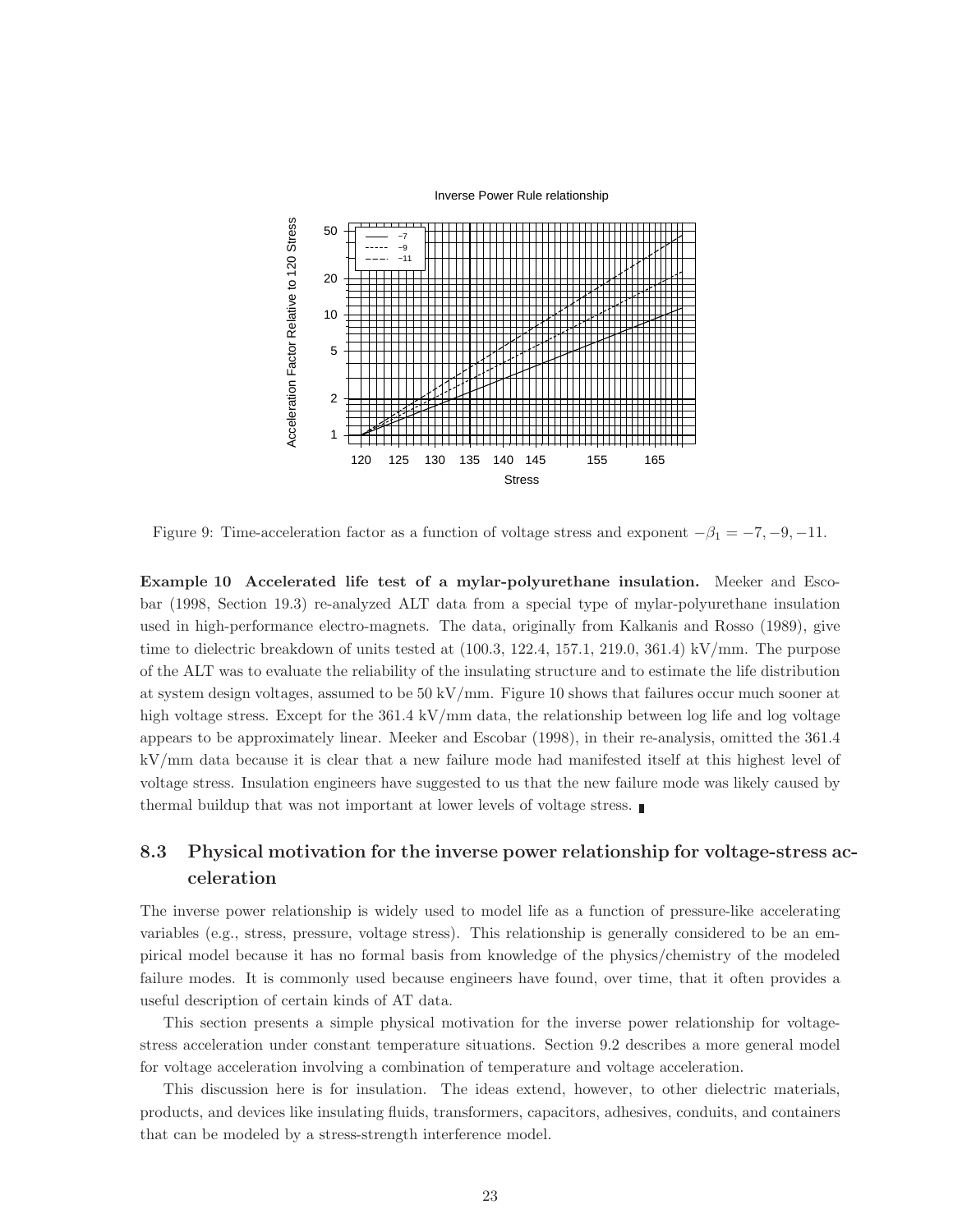

Figure 10: Inverse power relationship-lognormal model fitted to the mylar-polyurethane data (also showing the 361.4 kV/mm data omitted from the ML estimation).

In applications, an insulator should not conduct an electrical current. An insulator has a characteristic dielectric strength which can be expected to be random from unit-to-unit. The dielectric strength of an insulation specimen operating in a specific environment at a specific voltage may degrade with time. Figure 11 shows a family of simple curves to model degradation and unit-to-unit variability in dielectric strength over time. The unit-to-unit variability could be caused, for example, by materials or manufacturing variability. The horizontal lines represent voltage-stress levels that might be present in actual operation or in an accelerated test. When a specimen's dielectric strength falls below the applied voltage stress, there will be flash-over, a short circuit, or other failure-causing damage to the insulation. Analytically, suppose that degrading dielectric strength at age t can be expressed as

$$
\mathcal{D}(t) = \delta_0 \times t^{1/\beta_1}.
$$

Here, as in Section 5.4, failure occurs when  $\mathcal{D}(t)$  crosses  $\mathcal{D}_f$ , the applied voltage stress, denoted by volt. In Figure 11, the unit-to-unit variability is in the  $\delta_0$  parameter. Equating  $\mathcal{D}(T)$  to volt and solving for failure time  $T$  gives

$$
T(\text{volt}) = \left(\frac{\text{volt}}{\delta_0}\right)^{\beta_1}.
$$

Then the acceleration factor for volt versus volt $_U$  is

$$
\mathcal{AF}(\texttt{volt}) = \mathcal{AF}(\texttt{volt}, \texttt{volt}_U, \beta_1) = \frac{T(\texttt{volt}_U)}{T(\texttt{volt})} = \left(\frac{\texttt{volt}}{\texttt{volt}_U}\right)^{-\beta_1}
$$

which is an inverse power relationship, as in (11).

To extend this model, suppose that higher voltage also leads to an increase in the degradation rate and that this increase is described with the degradation model

$$
\mathcal{D}(t) = \delta_0 \left[ \mathcal{R}(\texttt{volt}) \times t \right]^{1/\gamma_1}
$$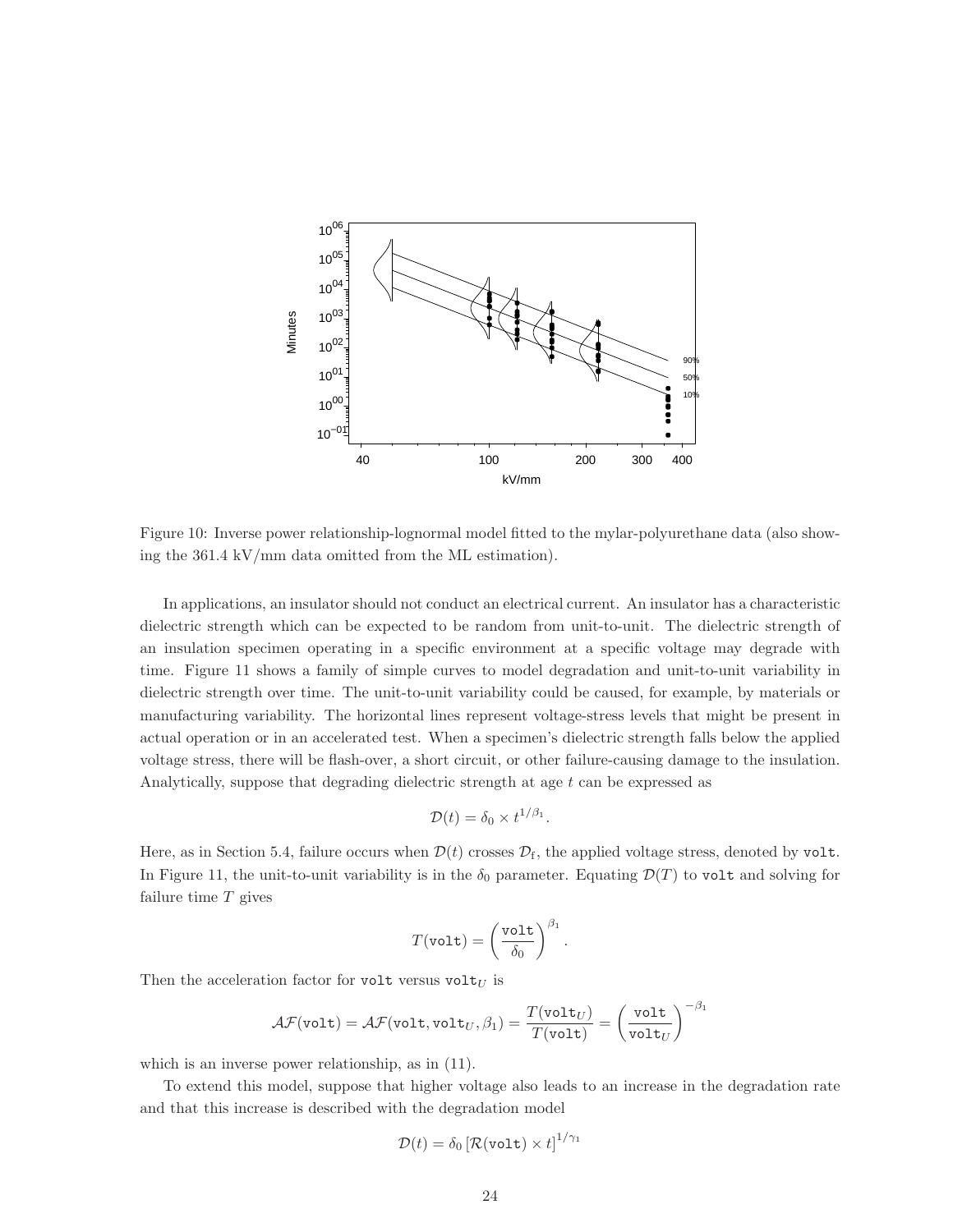

Figure 11: Dielectric strength degrading over time, relative to voltage-stress levels (horizontal lines).

where

$$
\mathcal{R}(\texttt{volt}) = \gamma_0 \exp \left[ \gamma_2 \log(\texttt{volt}) \right].
$$

Suppose failure occurs when  $\mathcal{D}(t)$  crosses  $\mathcal{D}_{\rm f}$ , the applied voltage stress, denoted by volt. Then equating  $\mathcal{D}(T)$  to volt and solving for failure time T gives the failure time

$$
T(\text{volt}) = \frac{1}{\mathcal{R}(\text{volt})} \left(\frac{\text{volt}}{\delta_0}\right)^{\gamma_1}.
$$

Then the ratio of failure times at  $\text{volt}_U$  versus volt is the acceleration factor

$$
\mathcal{AF}(\texttt{volt}) = \frac{T(\texttt{volt}_U)}{T(\texttt{volt})} = \left(\frac{\texttt{volt}}{\texttt{volt}_U}\right)^{\gamma_2 - \gamma_1}
$$

.

which is again an inverse power relationship with  $\beta_1 = \gamma_1 - \gamma_2$ .

This motivation for the inverse power relationship described here is not based on any fundamental understanding of what happens to the insulating material at the molecular level over time. As we describe in Section 11, the use of such fundamental understanding could provide a better, more credible model for extrapolation.

# 8.4 Other inverse power relationships

The inverse power relationship is also commonly used for other accelerating variables including pressure, cycling rate, electric current, stress, and humidity. Some examples are given in Section 9.

# 8.5 A more general empirical power relationship: Box-Cox transformations

As shown in Section 8.2, the inverse power relationship induces a log-transformation in volt giving the model  $\mu = \beta_0 + \beta_1 x$ , where  $x = \log(\text{volt})$ . There might be other transformations of volt that could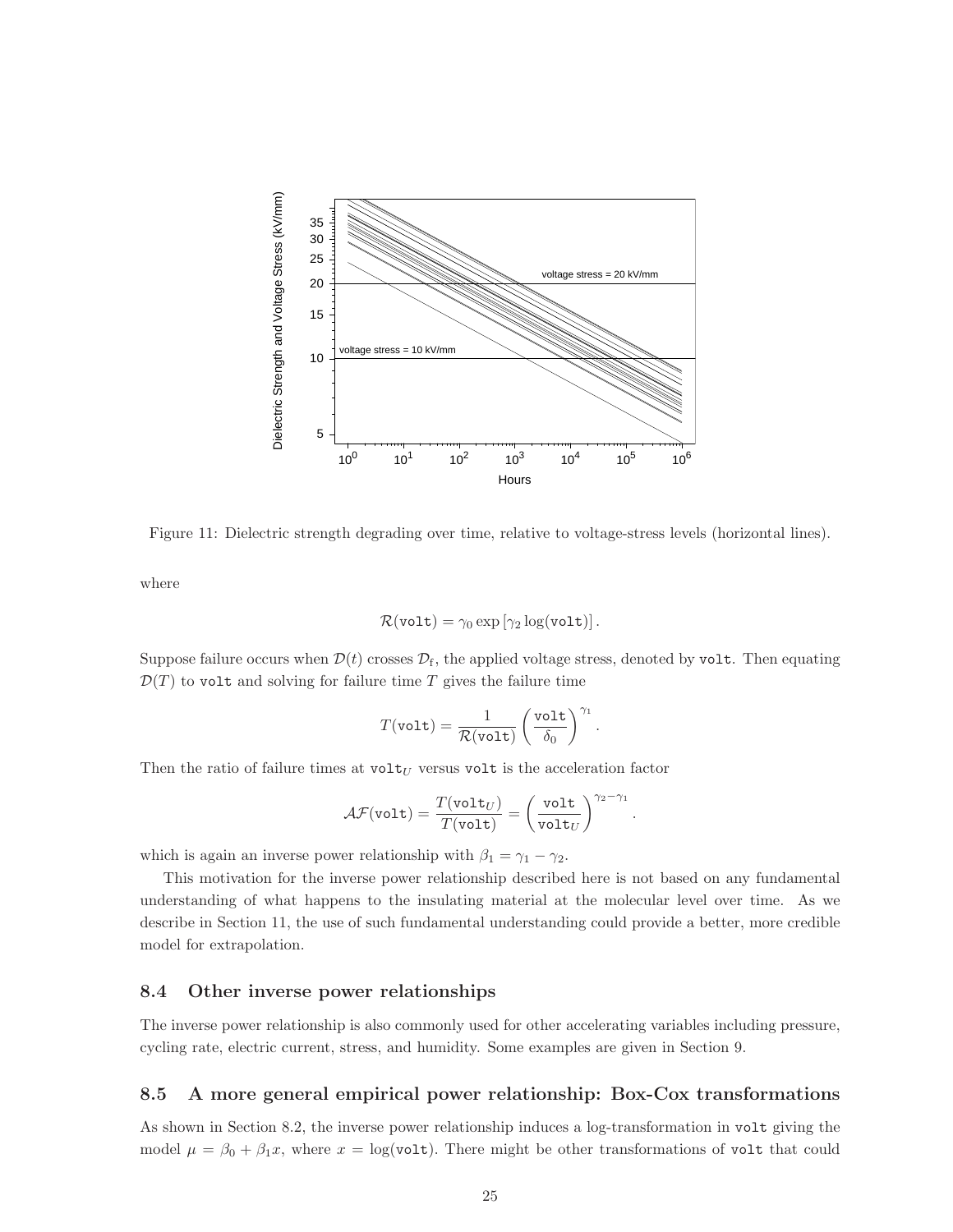provide a better description of the data. A general, and useful, approach is to expand the formulation of the model by adding a parameter or parameters and investigating the effect of perturbing the added parameter(s), to see the effect on answers to questions of interest. Here this approach is used to expand the inverse power relationship model.

Suppose that  $X_1$  is a positive accelerating variable and  $X_2$  is a collection of other explanatory variables, some of which might be accelerating variables. Consider the model  $\mu = \beta_0 + \beta_1 X_1 + \beta_2' X_2$ , where the  $\beta$ 's are unknown parameters. We start by replacing  $X_1$  with the more general Box-Cox transformation (Box and Cox 1964) on  $X_1$ . In particular, we fit the model

$$
\mu = \gamma_0 + \gamma_1 W_1 + \gamma_2' \mathbf{X}_2
$$

where the  $\gamma$ 's are unknown parameters and

$$
W_1 = \begin{cases} \frac{X_1^{\lambda} - 1}{\lambda} & \lambda \neq 0\\ \log(X_1) & \lambda = 0. \end{cases}
$$
 (12)

The Box-Cox transformation (Box and Cox 1964) was originally proposed as a simplifying transformation for a response variable. Transformation of accelerating and explanatory variables, however, provides a convenient extension of the accelerating modeling choices. The Box-Cox transformation includes all the power transformations and because  $W_1$  is a continuous function of  $\lambda$ , (12) provides a continuum of transformations for possible evaluation and model assessment. The Box-Cox transformation parameter  $\lambda$ can be varied over some range of values (e.g.,  $-1$  to 2) to see the effect of different voltage-life relationships on the fitted model and inferences of interest. The results from the analysis can be displayed in a number of different ways.

For fixed  $X_2$ , the Box-Cox transformation model acceleration factor is

$$
\mathcal{A}\mathcal{F}_{\text{BC}}(X_1) = \begin{cases} \left[ \exp\left(\frac{X_{1U}^{\lambda} - X_1^{\lambda}}{\lambda}\right) \right]^{\gamma_1} & \text{if } \lambda \neq 0\\ \left(\frac{X_{1U}}{X_1}\right)^{\gamma_1} & \text{if } \lambda = 0 \end{cases}
$$

where  $X_{1U}$  are use conditions for the  $X_1$  accelerating variable.  $\mathcal{AF}_{BC}(X_1)$  is monotone increasing in  $X_1$ if  $\gamma_1 < 0$  and monotone decreasing in  $X_1$  if  $\gamma_1 > 0$ .

Example 11 Spring life test data. Meeker, Escobar, and Zayac (2003) analyze spring accelerated life test data. Time is in units of kilocycles to failure. The explanatory variables are processing temperature (Temp) in degrees Fahrenheit, spring compression displacement (Stroke) in mils, and the categorical variable Method which takes the values New or Old. Springs that had not failed after 5000 kilocycles were coded as "Suspended." At the condition 50 mils,  $500\text{ °F}$ , and the New processing method, there were no failures before 5000 kilocycles. All of the other conditions had at least some failures and at five of the twelve conditions, all of the springs failed. At some of the conditions, one or more of the springs had not failed after 5000 kilocycles.

Figure 12 (see Meeker, Escobar, and Zayac 2003) is a plot of the 0.10 Weibull quantile estimates versus  $\lambda$  from  $-1$  and 2. Approximate confidence intervals are also given. The plot illustrates the sensitivity of the 0.10 quantile estimate to the Box-Cox transformation. Note that  $\lambda = 0$  corresponds to the log transformation that is commonly used in fatigue life versus stress models. Also,  $\lambda = 1$  corresponds to no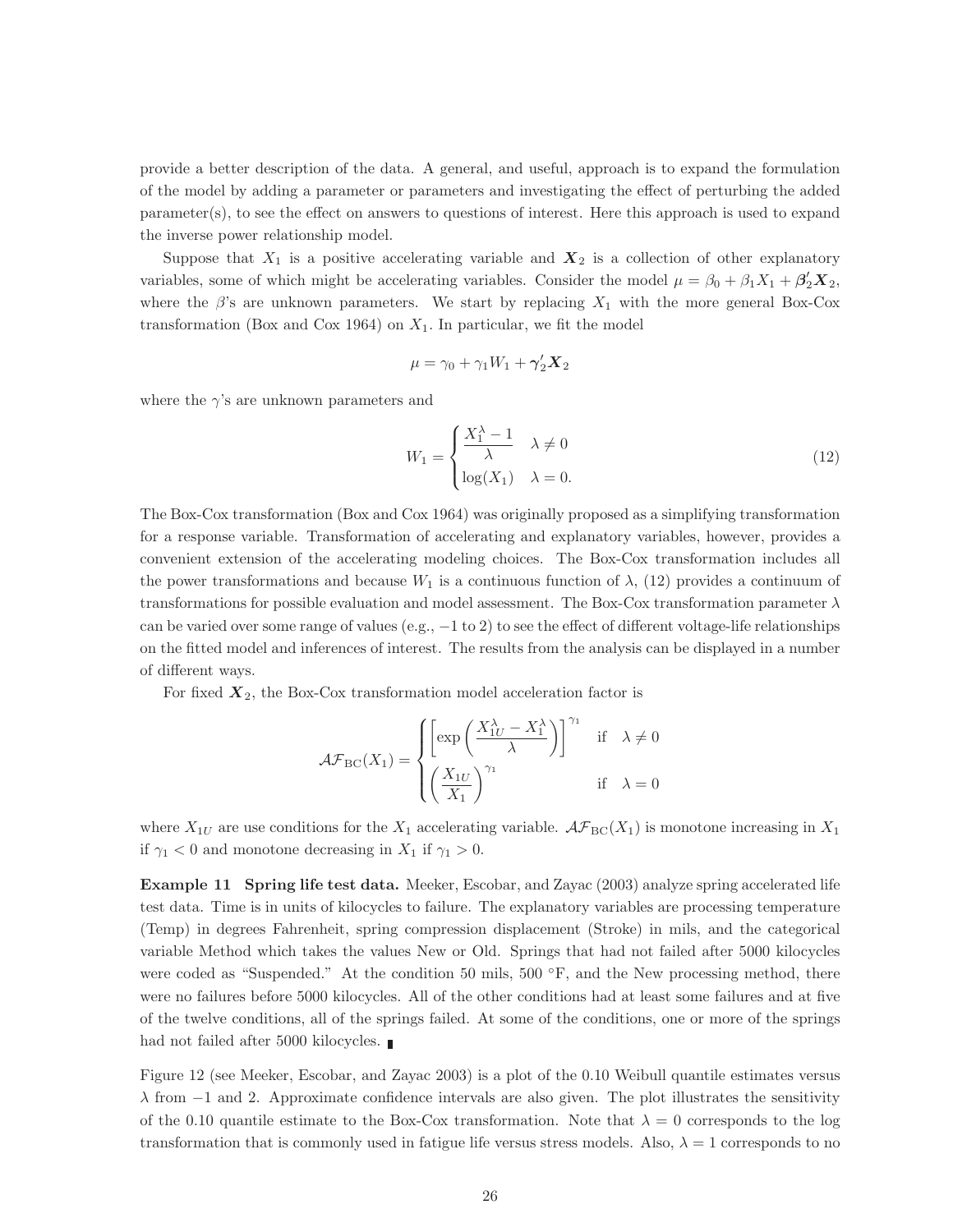

Figure 12: Plot of the ML estimate of the 0.10 quantile of spring life at 20 mils, 600 ◦F, using the new method versus the Stroke displacement Box-Cox transformation parameter  $\lambda$  with 95% confidence limits.

transformation (or, more precisely, a linear transformation that affects the regression parameter values but not the underlying structure of the model). Figure 12 shows that fatigue life decreases by more than an order of magnitude as  $\lambda$  moves from 0 to 1. In particular, the ML estimate of the 0.10 quantile decreases from 900 megacycles to 84 megacycles when  $\lambda$  is changed from 0 to 1.

Figure 13 is a profile likelihood plot for the Box-Cox  $\lambda$  parameter, providing a visualization of what the data say about the value of this parameter. In this case the peak is at a value of  $\lambda$  close to 0; this is in agreement with the commonly used fatigue life/stress model. Values of  $\lambda$  close to 1 are less plausible, but cannot be ruled out, based on these data alone. The engineers, based on experience with the same failure mode and similar materials, felt that the actual value of  $\lambda$  was near 0 (corresponding to the log transformation) and almost certainly less than 1. Thus a conservative decision could be made by designing with an assumed value of  $\lambda = 1$ . Even the somewhat optimistic evaluation using  $\lambda = 0$ would not meet the 500 megacycle target life.

Meeker, Escobar, and Zayac (2003) also discuss the sensitivity to the assumed form of the temperaturelife relationship and the sensitivity to changes in the assumed distribution.

# 9 Acceleration Models with More than One Accelerating Variable

Some accelerated tests use more than one accelerating variable. Such tests might be suggested when it is known that two or more potential accelerating variables contribute to degradation and failure. Using two or more variables may provide needed time-acceleration without requiring levels of the individual accelerating variables to be too high. Some accelerated tests include engineering variables that are not accelerating variables. Examples include material type, design, operator, and so on.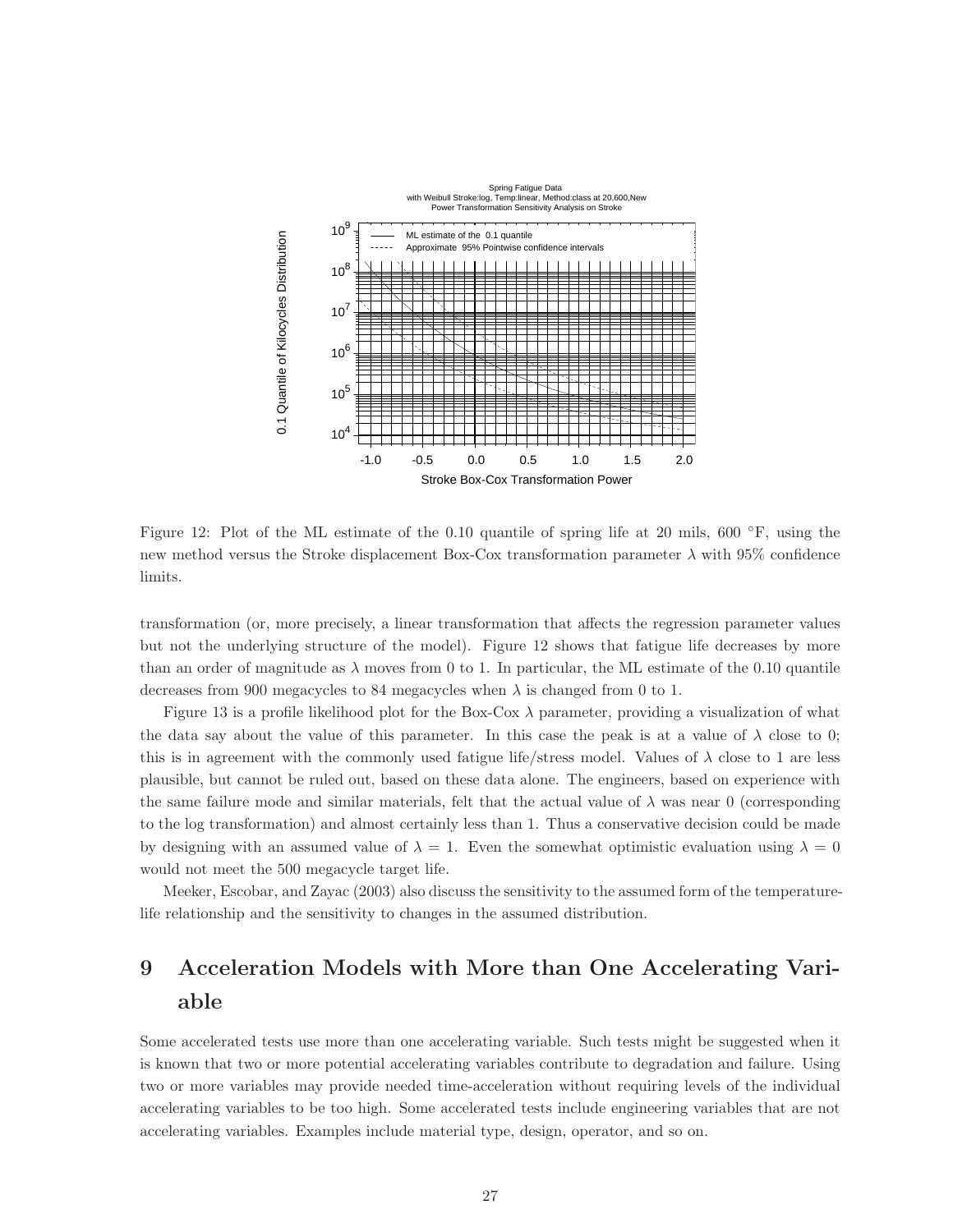

Figure 13: Profile likelihood plot for the Stroke Box-Cox transformation parameter  $\lambda$  in the spring life model.

### 9.1 Generalized Eyring relationship

The generalized Eyring relationship extends the Eyring relationship in Section 5.3, allowing for one or more non-thermal accelerating variables (such as humidity or voltage). For one additional non-thermal accelerating variable  $X$ , the model, in terms of reaction rate, can be written as

$$
\mathcal{R}(\text{temp}, X) =
$$
  
 
$$
\gamma_0 \times (\text{temp K})^m \times \exp\left(\frac{-\gamma_1}{k \times \text{temp K}}\right) \times \exp\left(\gamma_2 X + \frac{\gamma_3 X}{k \times \text{temp K}}\right) \tag{13}
$$

where X is a function of the non-thermal stress. The parameters  $\gamma_1 = E_a$  (activation energy) and  $\gamma_0$ ,  $\gamma_2$ ,  $\gamma_3$  are characteristics of the particular physical/chemical process. Additional factors like the one on the right-hand-side of (13) can be added for other non-thermal accelerating variables.

In the following sections, following common practice, we set  $(\text{temp K})^m = 1$ , using what is essentially the Arrhenius temperature-acceleration relationship. These sections describe some important specialcase applications of this more general model. If the underlying model relating the degradation process to failure is a SAFT model, then, as in Section 5.2, the generalized Eyring relationship can be used to describe the relationship between times at different sets of conditions  $\mathbf{temp}$  and X. In particular, the acceleration factor relative to use conditions  $\text{temp}_U$  and  $X_U$  is

$$
\mathcal{AF}(\mathtt{temp},X) = \frac{\mathcal{R}(\mathtt{temp},X)}{\mathcal{R}(\mathtt{temp}_U,X_U)}.
$$

The same approach used in Section 5.4 shows the effect of accelerating variables on time to failure. For example, suppose that  $T(\text{temp}_{U})$  (time at use or some other baseline temperature) has a log-locationscale distribution with parameters  $\mu_U$  and  $\sigma$ . Then  $T(\text{temp})$  has the same log-location-scale distribution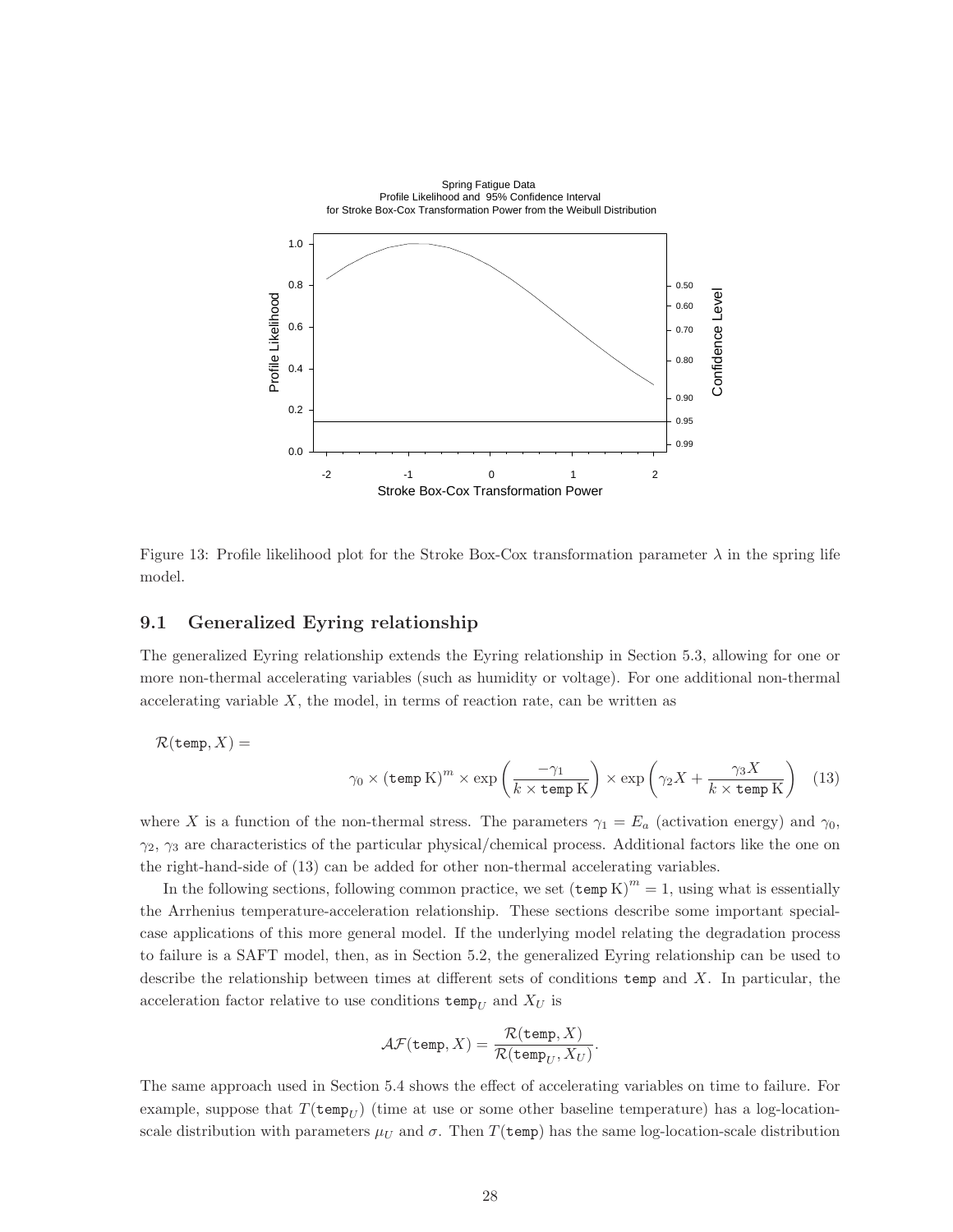with

$$
\mu = \mu_U - \log[\mathcal{AF}(\text{temp}, X)] = \beta_0 + \beta_1 x_1 + \beta_2 x_2 + \beta_3 x_1 x_2 \tag{14}
$$

where  $\beta_1 = E_a$ ,  $\beta_2 = -\gamma_2$ ,  $\beta_3 = -\gamma_3$ ,  $x_1 = 11605/(\text{temp K})$ ,  $x_2 = X$ , and  $\beta_0 = \mu_U - \beta_1 x_{1U} - \beta_2 x_{2U} - \beta_3 x_{2U}$  $\beta_3x_{1U}x_{2U}$ .

# 9.2 Temperature-voltage acceleration models

Many different models have been used to describe the effect of the combination of temperature and voltage on acceleration. For instance, Meeker and Escobar (1998, Section 17.7) analyzed data from a study relating voltage and temperature to the failure of glass capacitors. They modeled the location parameter of log lifetime as a simple linear function of temp °C and volt. The generalized Eyring relationship in Section 13 can also be used with  $X = \log(\text{volt})$ , as done in Boyko and Gerlach (1989). Klinger (1991a) modeled the Boyko and Gerlach (1989) data by including second order terms for both accelerating variables.

To derive the time-acceleration factor for the extended Arrhenius relationship with temp and volt, one can follow steps analogous to those outlined in Section 8.2. Using (13) with  $X = \log(\text{volt})$ , one obtains

$$
\mathcal{R}(\mathtt{temp},\mathtt{volt}) = \gamma_0 \times \exp\left(\frac{-E_a}{k \times \mathtt{temp}\, \mathrm{K}}\right) \times \exp\left[\gamma_2 \log(\mathtt{volt}) + \frac{\gamma_3 \log(\mathtt{volt})}{k \times \mathtt{temp}\, \mathrm{K}}\right].
$$

Again, failure occurs when the dielectric strength crosses the applied voltage stress, that is,  $\mathcal{D}(t) = \text{volt}$ . This occurs at time

$$
T(\text{temp}, \text{volt}) = \frac{1}{\mathcal{R}(\text{temp}, \text{volt})} \left(\frac{\text{volt}}{\delta_0}\right)^{\gamma_1}.
$$

From this, one computes

$$
\mathcal{AF}(\texttt{temp}, \texttt{volt}) = \frac{T(\texttt{temp}_U, \texttt{volt}_U)}{T(\texttt{temp}, \texttt{volt})}
$$
  
= 
$$
\exp[E_a(x_{1U} - x_1)] \times \left(\frac{\texttt{volt}}{\texttt{volt}_U}\right)^{\gamma_2 - \gamma_1} \times {\texttt{exp}[x_1 \log(\texttt{volt}) - x_{1U} \log(\texttt{volt}_U)]}\gamma_3.
$$

where  $x_{1U} = 11605/(\text{temp}_U \text{K})$  and  $x_1 = 11605/(\text{temp K})$ . When  $\gamma_3 = 0$ , there is no interaction between temperature and voltage. In this case,  $\mathcal{AF}$ (temp, volt) can be factored into two terms, one that involves temperature only and a another term that involves voltage only. Thus, if there is no interaction, the contribution of temperature (voltage) to acceleration is the same at all levels of voltage (levels of temperature).

#### 9.3 Temperature-current density acceleration models

d'Heurle and Ho (1978) and Ghate (1982) studied the effect of increased current density (A/cm<sup>2</sup> ) on electromigration in microelectronic aluminum conductors. High current densities cause atoms to move more rapidly, eventually causing extrusion or voids that lead to component failure. ATs for electromigration often use increased current density and temperature to accelerate the test. An extended Arrhenius relationship could be appropriate for such data. In particular, when T has a log-location-scale distribution, then (13) applies with  $x_1 = 11605/\text{temp K}$ ,  $x_2 = \log(\text{current})$ . The model with  $\beta_3 = 0$  (without interaction) is known as "Black's equation" (Black 1969).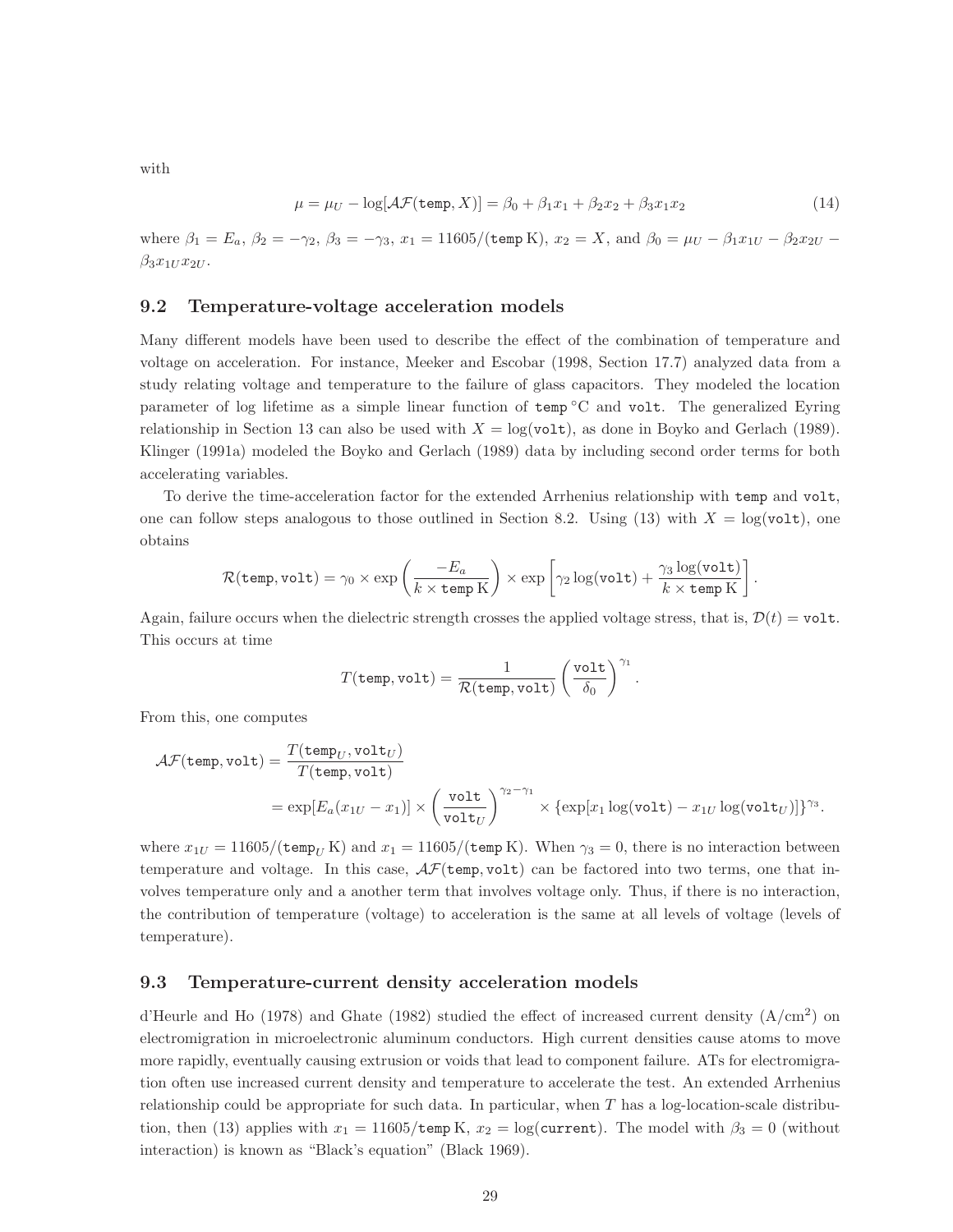

Figure 14: Relative change in light output from 138 hours at different levels of temperature and current. Relative change is in the linear scale and hours is in the square-root scale which linearizes the response as function of time.



Figure 15: LED device data. Lognormal multiple probability plot showing the fitted Arrhenius-inverse power relationship lognormal model (with no interaction) for the failure LED data. The plots also shows the estimate of  $F(t)$  at use conditions, 20 °C and 20 mA.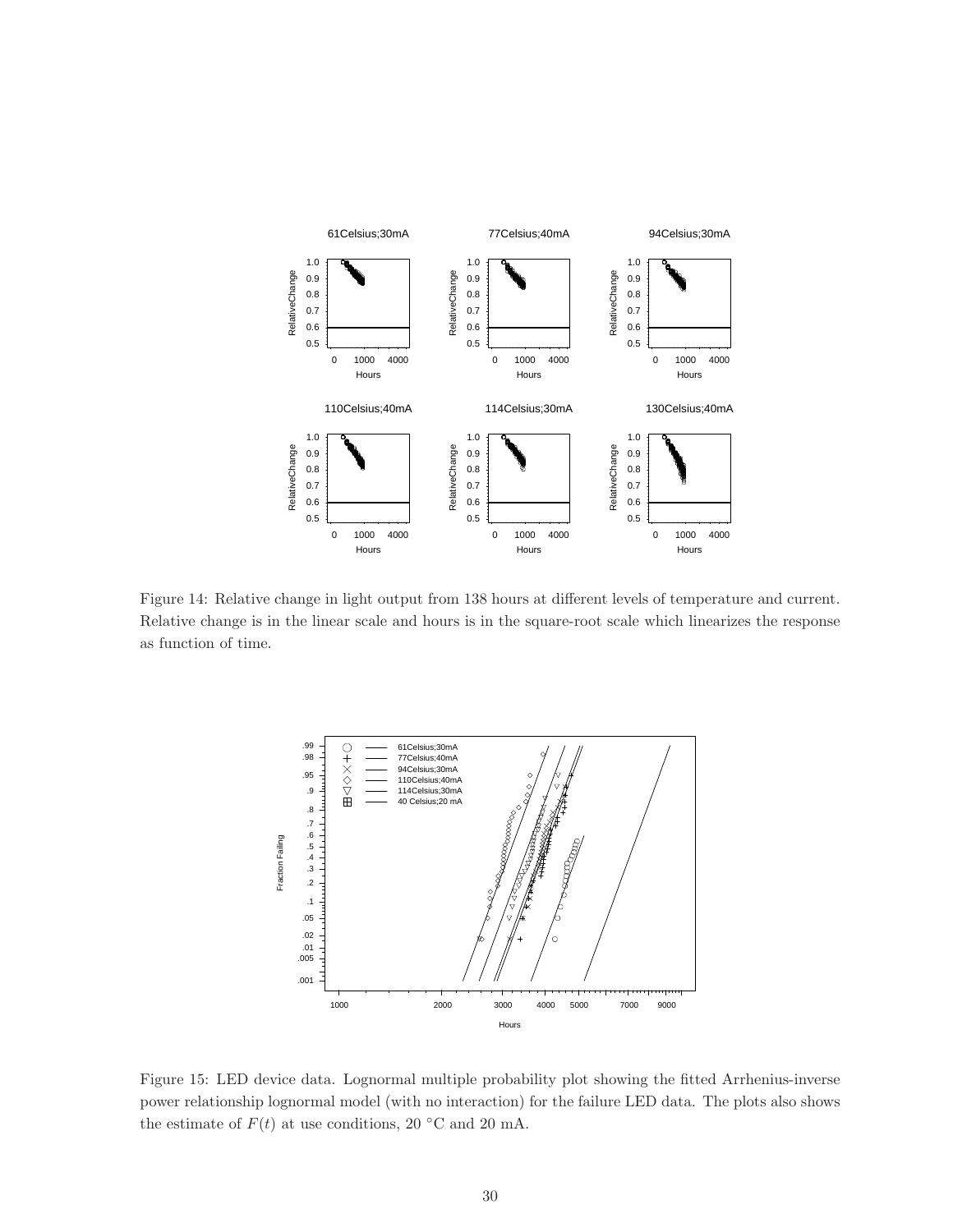Example 12 Light emitting diode (LED) reliability. A degradation study on a light emitting diode (LED) device was conducted to study the effect of current and temperature on light output over time and to predict life at use conditions. A unit was said to have failed if its light output was reduced to 60% of its initial value. Two levels of current and six levels of temperature were used in the test. Figure 14 shows the LED light output data versus time in hours, in the square-root scale. No units had failed during the test. For a simple method of degradation analysis, predicted pseudo failure times are obtained by using ordinary least squares to fit a line through each sample path on the square-root scale, for "Hours," and the linear scale for "Relative Change." Figure 15 shows the ML fit of the Arrheniusinverse power relationship lognormal model (with no interaction) for the pseudo failure LED data. The data at 130 ◦C and 40 mA were omitted in the model fitting because it was determined that a new failure mode had manifested itself at that highest level of test conditions (initial efforts by engineers to use the bad data had resulted in physically impossible estimates of life at the use conditions). Figure 15 also shows the estimate of  $F(t)$  at use conditions of 20 °C and 20 mA.

## 9.4 Temperature-humidity acceleration models

Relative humidity is another environmental variable that can be combined with temperature to accelerate corrosion or other chemical reactions. Examples of applications include paints and coatings, electronic devices and electronic semiconductor parts, circuit boards, permalloy specimens, foods, and pharmaceuticals. Although most ALT models that include humidity were derived empirically, some humidity models have a physical basis. For example, Gillen and Mead (1980) and Klinger (1991b) studied kinetic models relating aging with humidity. LuValle, Welsher, and Mitchell (1986) provided physical basis for studying the effect of humidity, temperature, and voltage on the failure of circuit boards. See Boccaletti et al. (1989), Chapter 2 of Nelson (1990), Joyce et al. (1985), Peck (1986), and Peck and Zierdt (1974) for ALT applications involving temperature and humidity.

The extended Arrhenius relationship (13) applied to ALTs with temperature and humidity uses  $x_1 = 11605/\text{temp K}$ ,  $x_2 = \log(\text{RH})$ , and  $x_3 = x_1x_2$  where RH is a proportion denoting relative humidity. The case when  $\beta_3 = 0$  (no temperature-humidity interaction) is known as "Peck's relationship" and was used by Peck (1986) to study failures of epoxy packing. Klinger (1991b) suggested the term  $x_2 =$ log[RH/(1−RH)] instead of log(RH). This alternative relationship is based on a kinetic model for corrosion.

#### 9.5 Modeling photodegradation temperature and humidity effects

When modeling photodegradation, as described in Section 7, it is often necessary to account for the effect of temperature and humidity. The Arrhenius rate reaction model (3) can be used to scale time (or dosage) in the usual manner. Humidity is also known to affect photodegradation rate. Sometimes the rate of degradation will be directly affected by moisture content of the degrading material. In this case one can use a model such as described in Burch, Martin, and Van Landingham (2002) to predict moisture content as a function or relative humidity.

Combining these model terms with the log of total effective UV dosage from (8), gives

$$
log(d; CF, p) = log[D_{Tot}(t)] + p \times log(CF)
$$

$$
\mu = \beta_0 + \frac{E_a}{k \times temp K} + C \times MC(RH)
$$

where temp K is temperature in kelvin, MC(RH) is a model prediction of moisture content, as a function of relative humidity, k is Boltzmann's constant,  $E_a$  is a quasi activation energy, and  $\beta_0$  and C are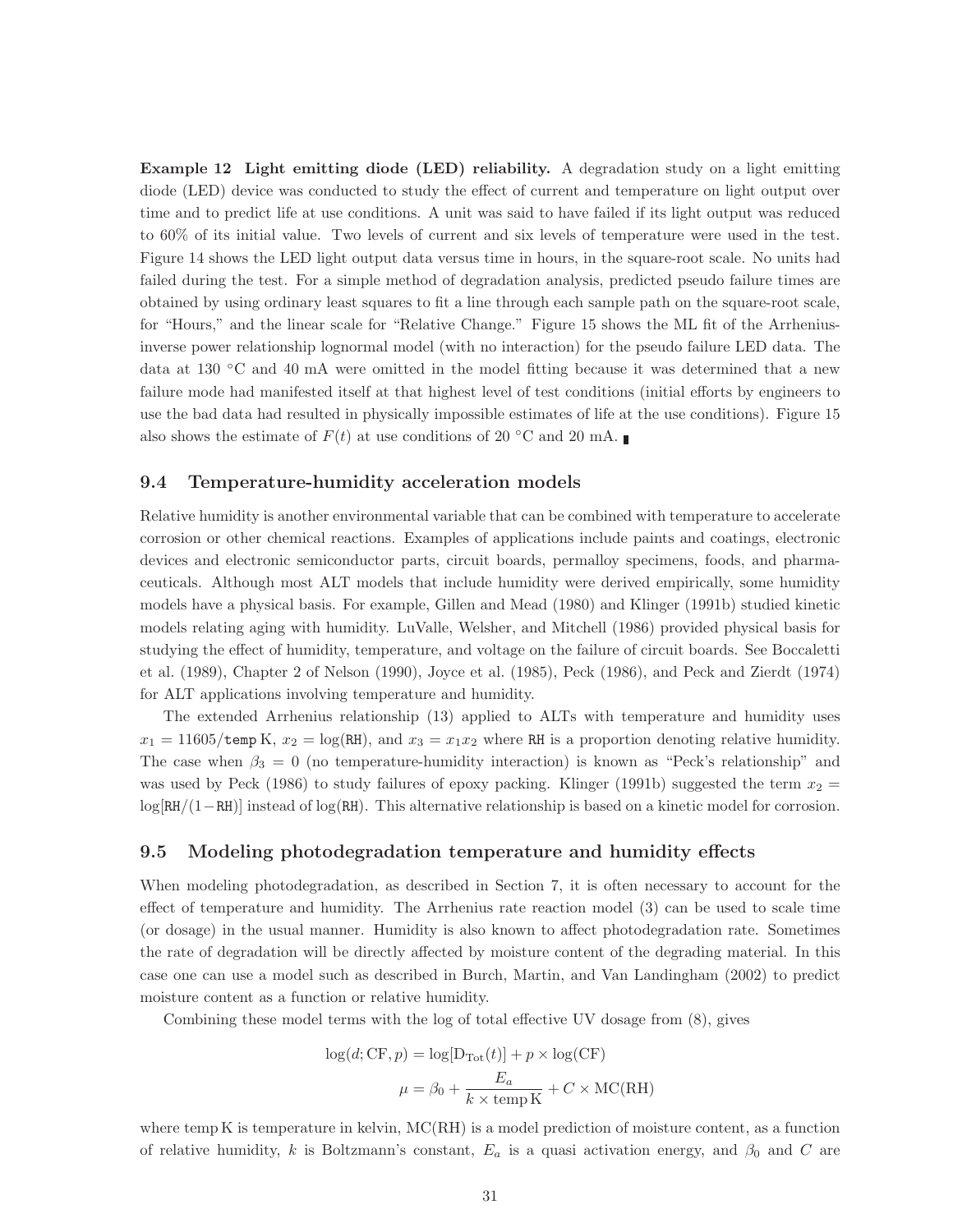

Figure 16: Sample paths for wave number  $1510 \text{ cm}^{-1}$  and band pass filter with nominal center at 306 nm for different combinations of temperature (25, 35, 45, and 55) °C and neutral density filter (passing 10, 40, 60, and 100% of photons across the UV-B spectrum)

parameters that are characteristic of the material and the degradation process. Figure 16 shows the same data displayed in Figure 7, except that the time scale for the data has been adjusted for the differences in both the neutral density filters and the two different levels of temperature, bringing all data to the scale of a 100% neutral density filter and 55  $\degree$ C.

### 9.6 The danger of induced interactions

As illustrated in Example 13 of Pascual, Meeker, and Escobar 2006 (using data related to Example 12 of this paper), interactions can cause difficulty in the interpretation of accelerated test results. Initially, in that example, an interaction term had been used in the model fitting to provide a model that fits the data better at the high levels of temperature and current density that had been used in the test. Extrapolation to the use conditions, however, produced estimates of life that were shorter than the test conditions! The problem was that with the interaction term, there was saddle point in the response surface, outside of the range of the data. Extrapolation beyond the saddle point resulted in nonsensical predictions that lower temperature and current would lead to shorter life (in effect, the extrapolation was using a quadratic model).

It is important to choose the definition of accelerated test experimental factors with care. Inappropriate choices can induce strong interactions between the factors. Suppose, for example, that there is no interaction between the factors voltage stress and specimen thickness in an acceleration model for dielectric failure. Then

$$
\mu = \beta_0 + \beta_1
$$
Thickness +  $\beta_2$ Voltage Stress

where thickness is measured in mm and Voltage Stress = Voltage/Thickness is measured in  $V/mm$ . If the model is written in terms of thickness and voltage,

$$
\mu = \beta_0 + \beta_1
$$
Thickness +  $\beta_2$ Voltage Stress × Thickness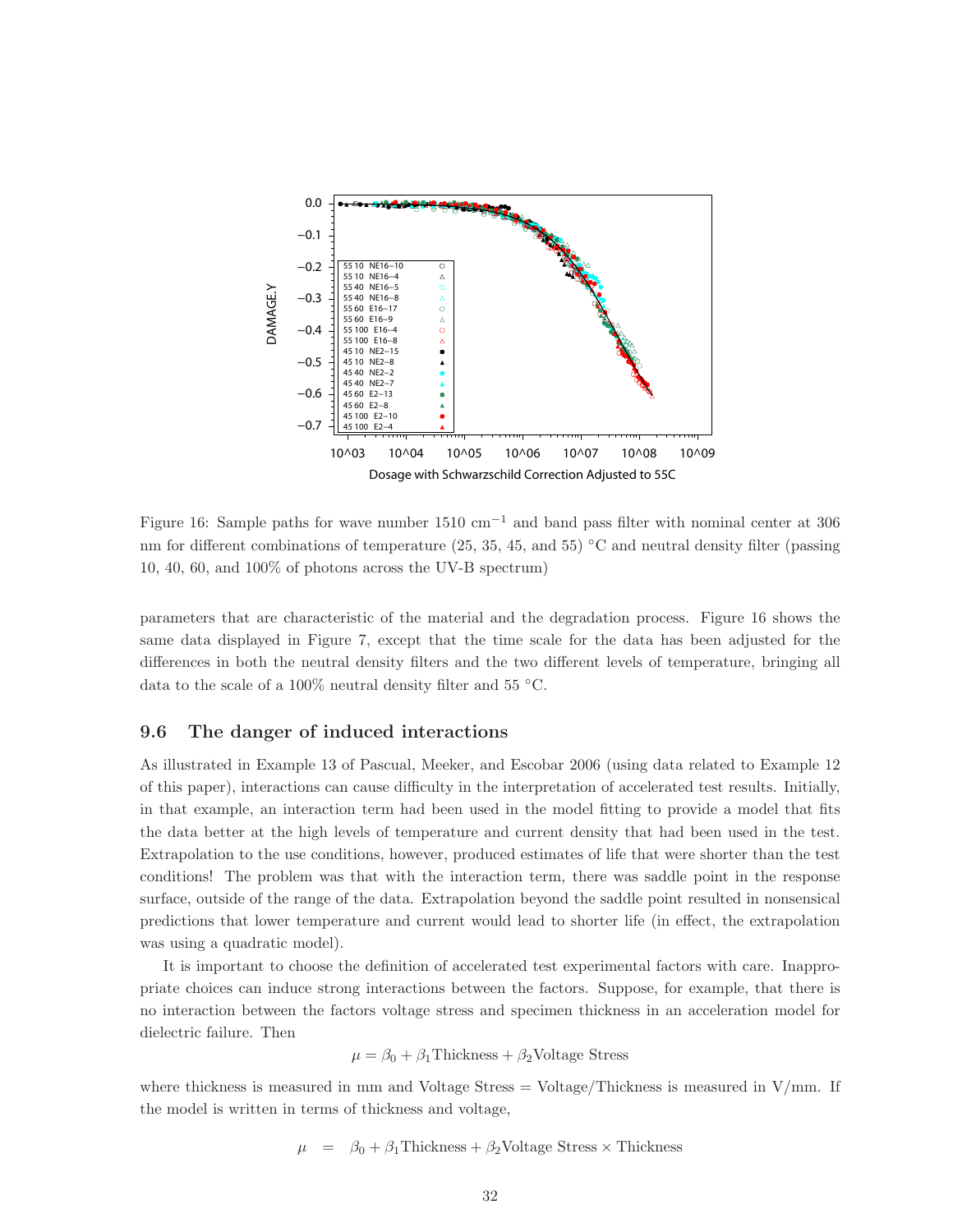Thus, the variables voltage and thickness would have a strong interaction.

Similarly, if RH and temperature have no interaction in the acceleration model for a corrosion failure mechanism, it is easy to show that the strong effect that temperature has on saturation vapor pressure would imply that factors temperature and vapor pressure would have a strong interaction.

These concerns are related to the "sliding factor" ideas described in Phadke (1989, Section 6.4).

# 10 Comments on the Application of Acceleration Models

# 10.1 Concerns about extrapolation

All accelerated tests involve extrapolation. The use of extrapolation in applications requires justification. It is always best when the needed justification comes from detailed physical/chemical knowledge of the effect of the accelerating variable on the failure mechanism. As a practical matter, however, such knowledge is often lacking, as is time and resources for acquiring the needed knowledge. Empirical relationships are often used as justification, but rarely are data available to check the relationship over the entire range of interest for the accelerating variable(s).

Evans (1977) makes the important point that the need to make rapid reliability assessments and the fact that accelerated tests may be "the only game in town" is not sufficient to *justify* the use of the method. Justification must be based on physical models or empirical evidence. Evans (1991) describes difficulties with accelerated testing and suggests the use of sensitivity analysis, such as that described in Meeker, Escobar, and Zayac (2003). He also comments that acceleration factors of 10 "are not unreasonable" but that "factors much larger than that tend to be figments of the imagination and lots of correct but irrelevant arithmetic."

## 10.2 Some basic guidelines

Some guidelines for the use of acceleration models include:

• ATs must generate the same failure mode occurring in the field.

Generally, accelerated tests are used to obtain information about one particular, relatively simple failure mechanism (or corresponding degradation measure). If there is more than one failure mode, it is possible that the different failure mechanisms will be accelerated at different rates. Then, unless this is accounted for in the modeling and analysis, estimates could be seriously incorrect when extrapolating to lower use-levels of the accelerating variables.

- Accelerating variables should be chosen to correspond with variables that cause actual failures.
- It is useful to investigate previous attempts to accelerate failure mechanisms similar to the ones of interest. There are many research reports and papers that have been published in the physics of failure literature. The annual Proceedings of the International Reliability Physics Symposium, sponsored by the IEEE Electron Devices Society and the IEEE Reliability Society, contain numerous articles describing physical models for acceleration and failure.
- Accelerated tests should be designed, as much as possible, to minimize the amount of extrapolation required, as described in Chapters 20 and 21 of Meeker and Escobar 1998. High levels of accelerating variables can cause extraneous failure modes that would never occur at use-levels of the accelerating variables. If extraneous failures are not recognized and properly handled, they can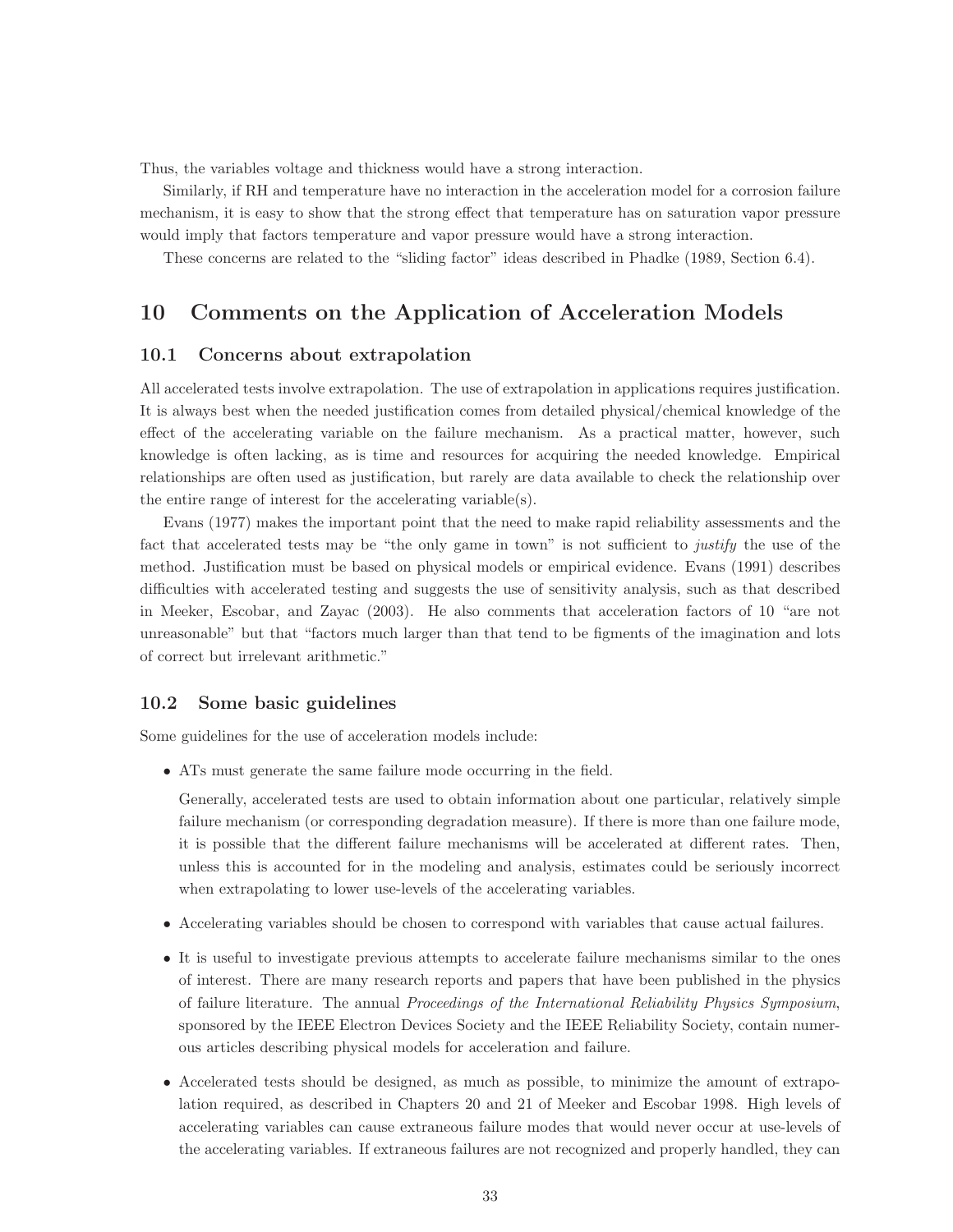lead to seriously incorrect conclusions. Also, the relationship may not be accurate enough over a wide range of acceleration.

- In practice, it is difficult or impractical to verify acceleration relationships over the entire range of interest. Of course, accelerated test data should be used to look for departures from the assumed acceleration model. It is important to recognize, however, that the available data will generally provide very little power to detect anything but the most serious model inadequacies. Typically there is no useful diagnostic information about possible model inadequacies at accelerating variable levels close to use conditions.
- Simple models with the right shape have generally proven to be more useful than elaborate multiparameter models.
- Sensitivity analyses should be used to assess the effect of perturbing uncertain inputs (e.g., inputs related to model assumptions).
- Accelerated test programs should be planned and conducted by teams including individuals knowledgeable about the product and its use environment, the physical/chemical/mechanical aspects of the failure mode, and the statistical aspects of the design and analysis of reliability experiments.

# 11 Future Research in the Development of Accelerated Test Models

Research in the development of accelerated test models is a multidisciplinary activity. Statisticians have an important role to play on the teams of scientists that develop and use of accelerated test models. On such a team engineers and scientists and primarily responsible for

- Identifying and enumerating possible failure modes and, for new products, predicting all possible life-limiting failure modes.
- Understanding the physical/chemical failure mechanisms that lead to a product's failure modes and for identifying accelerating variables that can be used to accelerate the failure mechanism.
- Suggesting deterministic physical/chemical mathematical relationships between the rate of the failure mechanisms and the accelerating variable(s). When such a relationship is not available, they may be able to provide guidance from standard practice or previous experience with similar products and materials.

Statisticians are important for

- Planning appropriate experiments. Accelerated test programs often start with simple experiments to understand the failure modes that can occur and the behavior of mechanisms that can cause failures. Use of traditional methods for designed experiments is important for these tests. In addition, there may be special features of accelerated tests (e.g., censoring) that require special test planning methods (see Chapter 6 of Nelson, 1990, and Chapter 20 of Meeker and Escobar, 1998, for discussion of accelerated test planning).
- Providing expertise in the analysis of data arising from preliminary studies and the accelerated tests themselves. Features such as censoring, multiple failure modes, and models that are nonlinear in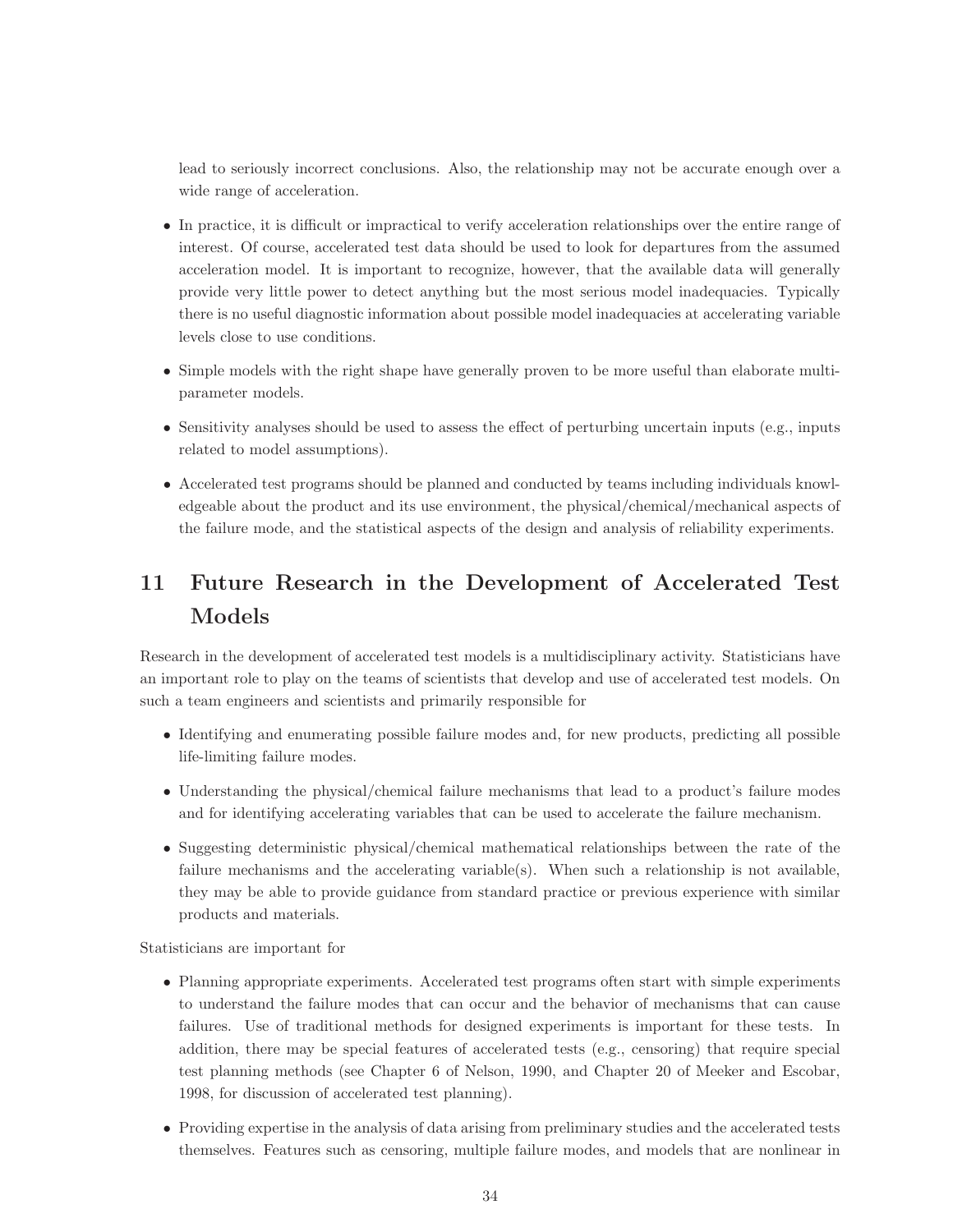the parameters are common. Methods for detecting model departures are particularly important. Model departures may suggest problems with the data, sources of experimental variability that might be eliminated, or problems with the suggested model that may suggest changes to the proposed model.

- Identifying sources of variability in experimental data (either degradation data or life data) that reflect actual variability in the failure mechanism. For this purpose it is generally useful to compare field data. In most applications there will be additional variability in field data and it is important to understand the differences in order to design appropriate laboratory experiments and to be able to draw useful conclusions and predictions from laboratory data.
- Working within cross disciplinary teams to develop statistical models of failure and acceleration based on fundamental understanding of failure mechanisms. With fundamental understanding of failure mechanisms and knowledge of sources of variability, it is possible to develop, from first principles, failure-time distributions and acceleration models. Better, more credible, models for extrapolation should result from such modeling efforts if the assumptions and other inputs are accurate. Some examples of where such models have been developed include
	- Fisher and Tippet (1928) derived the asymptotic distributions of extreme values and these results provide fundamental motivation for use of distributions such as the Weibull distribution (one of the three distributions of minima) in reliability applications in which failure is caused by the first of many similar possible events (e.g., the failure of a large system with many similar possible failure points, none of which dominate in the failure process).
	- Tweedie (1956), in modeling electrophoretic measurements, used the distribution of first passage time of a Brownian motion with drift to derive the inverse gaussian distribution.
	- Birnbaum and Saunders (1969), in modeling time to fracture from a fatigue crack growth process, derived a distribution that is today known as the Birnbaum-Saunders distribution. This distribution can be thought of as a discrete-time analog of the inverse gaussian distribution.
	- Meeker and LuValle (1995), using a kinetic model for the growth of conducting filaments, developed a probability distribution, dependent on the level of relative humidity, to predict the failure time of printed circuit boards.
	- Meeker, Escobar, and Lu (1998), using a kinetic model for chemical degradation inside of an electronic amplifying device, developed a probability distribution which, when combined with the Arrhenius model, could be used to predict the failure time of the devices.
	- LuValle et al. (1998) and LuValle, Lefevre, and Kannan (2004, pages 200-206) use physicsbased models to describe degradation processes.

# Acknowledgments

We want to thank two anonymous referees who provided valuable comments on an earlier version of this paper. These comments led to important improvements in the paper. Charles Annis and Michael Luvalle provided us, respectively, helpful descriptions of methods for fatigue testing and modeling chemical processes related to ATs.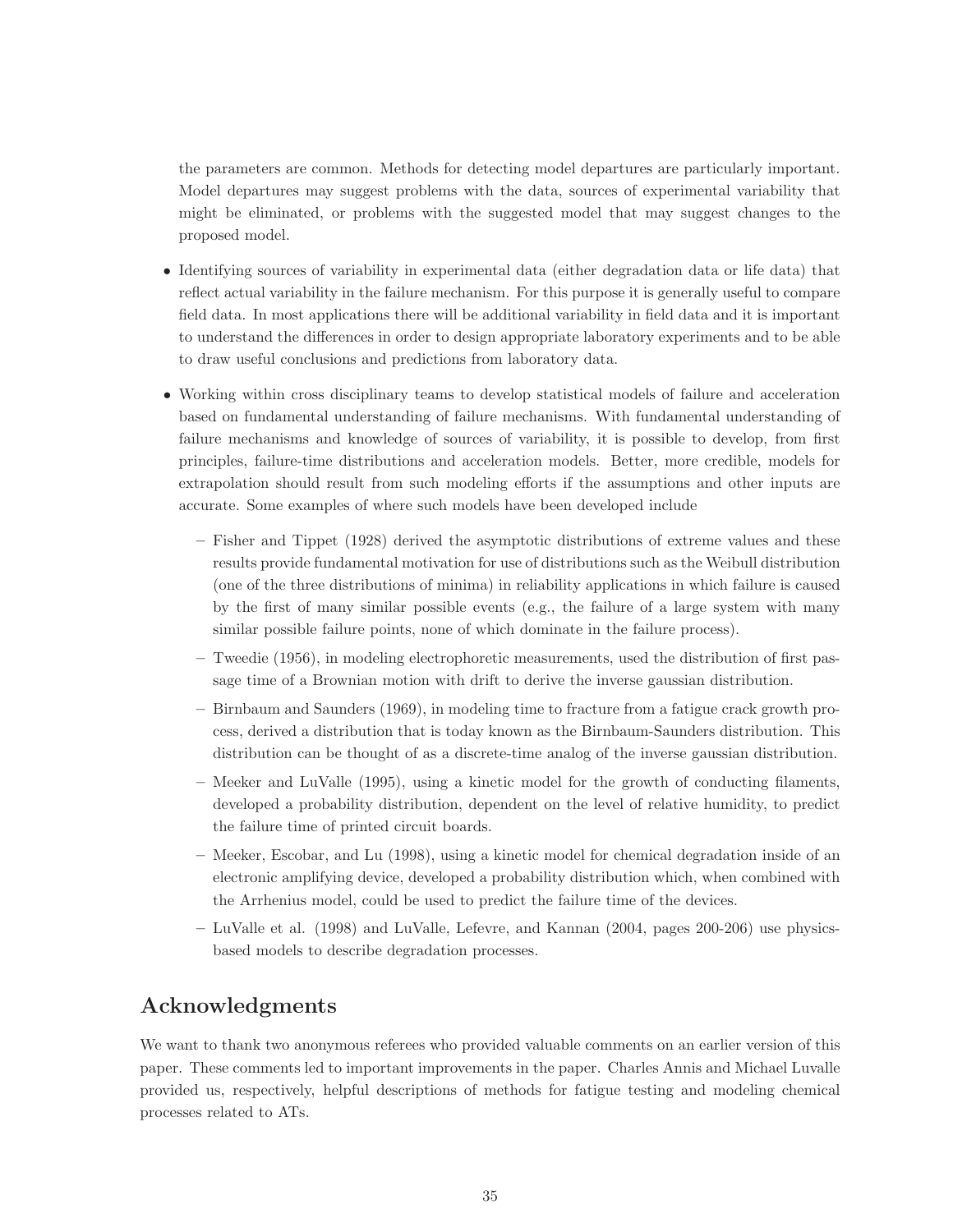Figures 4 and 11 originally appeared in Meeker and Escobar (1998) and Figures 12 and 13 originally appeared in Meeker, Escobar, and Zayac (2003) and appear in this paper with permission of the copyright owner, John Wiley and Sons Inc.

# References

- [1] Birnbaum, Z. W. and Saunders, S. C. (1969), "A new family of life distributions," Journal of Applied Probability, 6, 319-327
- [2] Black, J. R. (1969), "Electromigration–a brief survey and some recent results," IEEE Transactions on Electronic Devices, ED-16, 338–347.
- [3] Blum, H. F. (1959), Carcinogenesis by Ultraviolet Light, Princeton: Princeton University Press.
- [4] Boccaletti, G., Borri, F. R., D'Esponosa, F., and Ghio, E. (1989), "Accelerated Tests." Microelectronic Reliability, Volume II, Reliability, Integrity Assessment and Assurance, Chapter 11, edited by E. Pollino, Norwood: Artech House.
- [5] Box, G. E. P., and Cox, D. R. (1964), "An analysis of transformations," (with discussion), Journal of the Royal Statistical Society, Series B 26, 211–252.
- [6] Boyko, K. C., and Gerlach, D. L. (1989), "Time dependent dielectric breakdown of 210 Å oxides," Proceedings of the IEEE International Reliability Physics Symposium, 27, 1–8.
- [7] Burch, D., Martin, J. W., and Van Landingham, M. R. (2002), "Computer Analysis of a Polymer Coating Exposed to Field Weather Conditions," Journal of Coatings Technology, 74, 75–86.
- [8] d'Heurle, F. M., and Ho, P. S. (1978), "Electromigration in thin films." Thin Films-Interdiffusion and Reactions, 243–303, edited by J. M. Poate, K. N. Tu, and J. W. Mayer, New York: John Wiley & Sons.
- [9] Doganaksoy, N., Hahn, G. J., and Meeker, W. Q. (2003), "Accelerated testing for speedier reliability analysis," Quality Progress 36, 58–63.
- [10] Dowling, N. E. (1993), Mechanical Behavior of Materials, Englewood Cliffs: Prentice Hall.
- [11] Escobar, L. A., Meeker, W. Q., Kugler, D. L., Kramer, L. L. (2003), "Accelerated Destructive Degradation Tests: Data, Models, and Analysis," Mathematical and Statistical Methods in Reliability, B. H. Lindqvist and K. A. Doksum, Editors, World Scientific Publishing Company.
- [12] Evans, R. A. (1977), "Accelerated testing: the only game in town," IEEE Transactions on Reliability, **R-26**, 241.
- [13] Evans, R. A. (1991), "Accelerated testing," IEEE Transactions on Reliability, R-40, 497.
- [14] Eyring, H. (1980), Basic Chemical Kinetics, New York: John Wiley & Sons.
- [15] Eyring, H., Gladstone, S., and Laidler, K. J. (1941), The Theory of Rate Processes, New York: McGraw Hill.
- [16] Fisher, R. and Tippet, L. (1928), "Limiting forms of the frequency distribution of the largest or smallest member of a sample," Proceedings of the *Cambridge Philosophical Society*, **24**, 180-190.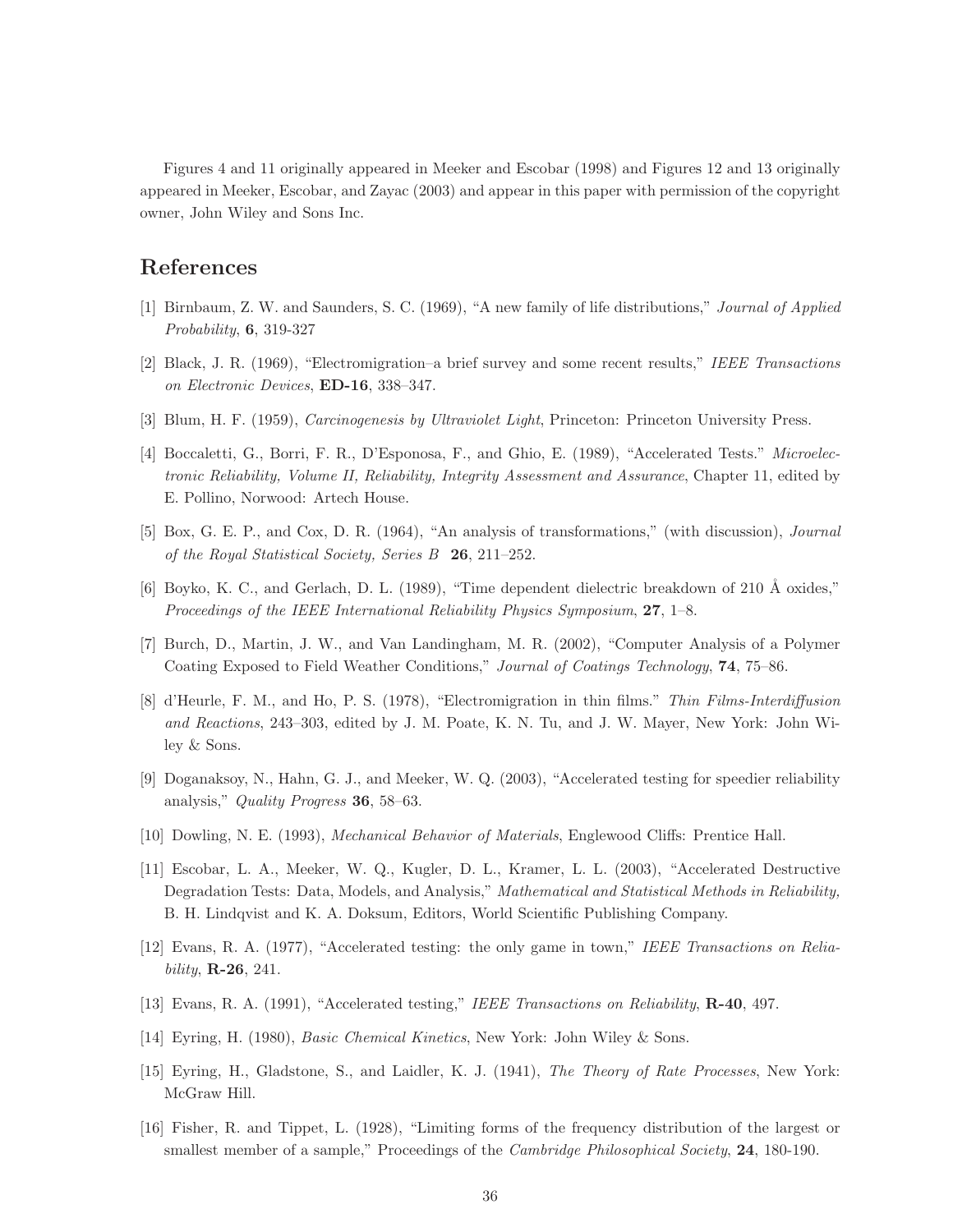- [17] Ghate, P. B. (1982), "Electromigration-induced failures in VLSI interconnects," Proceedings of the International Reliability Physics Symposium, 20, 292–299.
- [18] Gillen, K. T., and Mead, K. E. (1980), "Predicting life expectancy and simulating age of complex equipment using accelerated aging techniques." Available from the National Technical Information Service, U. S. Department of Commerce, 5285 Port Royal Road, Springfield, VA 22151.
- [19] Hooper, J. H., and Amster, S. J. (1990), "Analysis and presentation of reliability data." Handbook of Statistical Methods for Engineers and Scientists, edited by H. M. Wadsworth, New York: McGraw Hill.
- [20] James, T. H., Editor (1977), The Theory of the Photographic Process, 4th edition. New York: Macmillan:
- [21] Johnston, D. R., LaForte, J. T., Podhorez, P. E., and Galpern, H. N. (1979), "Frequency acceleration of voltage endurance," IEEE Transaction on Electrical Insulation, HI-14, 121–126.
- [22] Joyce, W. B., Liou, K-Y., Nash, F. R., Bossard, P. R., and Hartman, R. L. (1985), "Methodology of accelerated aging," AT&T Technical Journal, 64, 717–764.
- [23] Kalkanis, G., and Rosso, E. (1989), "The inverse power law model for the lifetime of a mylar– polyurethane laminated DC HV insulating structure," Nuclear Instruments and Methods in Physics Research, A281, 489–496.
- [24] Klinger, D. J. (1991a), "On the notion of activation energy in reliability: Arrhenius, Eyring, and thermodynamics," 1991 Proceedings of the Annual Reliability and Maintainability Symposium, 295– 300, New York: Institute of Electrical and Electronics Engineers.
- [25] Klinger, D. J. (1991b), "Humidity acceleration factor for plastic packaged electronic devices," Quality and Reliability Engineering International, 7, 365–370.
- [26] Klinger, D. J. (1992), "Failure time and rate constant of degradation: an argument for the inverse relationship," Microelectronics and Reliability, 32, 987–994.
- [27] Klinger, D. J., Nakada, Y., and Menendez, M. A. (1990),  $AT\&T$  Reliability Manual, New York: Van Nostrand Reinhold.
- [28] Lawless, J. F. (1986), A note of lifetime regression models, Biometrika, 73, 509–512.
- [29] LuValle, M. J., Welsher, T. L., and Mitchell, J. P. (1986), "A new approach to the extrapolation of accelerated life test data," The Proceedings of the Fifth International Conference on Reliability and Maintainability, 620–635, Biarritz, France.
- [30] LuValle, M. J., Welsher, T. L., and Svoboda, K. (1988), "Acceleration transforms and statistical kinetic models," Journal of Statistical Physics, 52, 311–320.
- [31] LuValle, M. J., Copeland, L. R., Kannan, S. Judkins, J. and Lemaire, P. (1998), "A Strategy for extrapolation in accelerated testing," Bell Labs Technical Journal, 3, 139-147.
- [32] LuValle, M. J., Lefevre, B., and Kannan, S. (2004), The Design and Analysis of Accelerated Tests for Mission Critical Reliability, Boca Raton: CRC Press.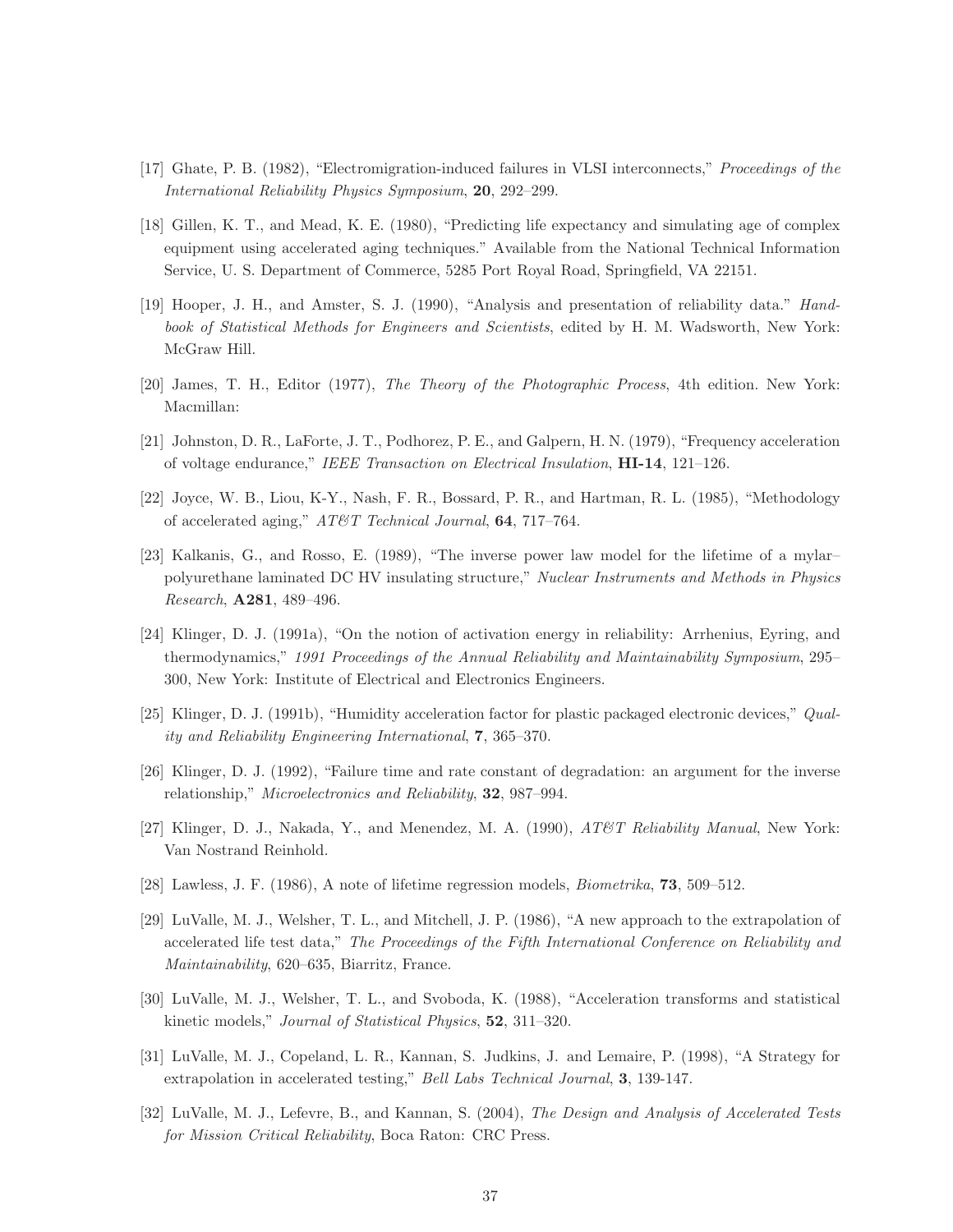- [33] Mann, N. R., Schafer, R. E., and Singpurwalla, N. D. (1974), Methods for Statistical Analysis of Reliability and Life Data, New York: John Wiley & Sons.
- [34] Martin, J. W. (1982), "Time transformation functions commonly used in life testing analysis," Durability of Building Materials, 1, 175–194.
- [35] Martin, J. W., Saunders, S. C., Floyd, F. L., and Wineburg, J. P. (1996), Methodologies for Predicting the Service Lives of Coating Systems, Blue Bell: Federation of Societies for Coatings Technology.
- [36] Meeker, W. Q., and Escobar, L. A. (1998), Statistical Methods for Reliability Data, New York: John Wiley & Sons.
- [37] Meeker, W. Q., and Escobar, L. A. (2004), "Reliability: the other dimension of quality," Quality Technology & Quality Management,  $1, 1-25$ .
- [38] Meeker, W. Q., Escobar, L. A. and Lu, C. J. (1998), "Accelerated Degradation Tests: Modeling and Analysis," Technometrics 40, 89-99.
- [39] Meeker, W. Q., Escobar, L. A., and Zayac, S. (2003), "Use of Sensitivity Analysis to Assess the Effect of Model Uncertainty in Analyzing Accelerated Life Test Data." Case Studies in Reliability and Maintenance, Chapter 6, edited by W. R. Blischke and D. N. P. Murthy, New York: John Wiley & Sons.
- [40] Meeker, W. Q., and Hamada, M. (1995), "Statistical tools for the rapid development & evaluation of high-reliability products," IEEE Transactions on Reliability R-44, 187–198.
- [41] Meeker, W. Q. and Hahn, G. J. (1977), "Asymptotically Optimum Over-Stress Tests to Estimate the Survival Probability at a Condition with a Low Expected Failure Probability" (with discussion), Technometrics, 19, 381–399.
- [42] Meeker, W. Q., and Hahn, G. J. (1985), How to Plan an Accelerated Life Test-Some Practical Guidelines Volume 10 of the ASQC Basic References in Quality Control: Statistical Techniques. Available from the American Society for Quality Control, 310 W. Wisconsin Ave., Milwaukee, WI 53203.
- [43] Meeker, W. Q., and LuValle, M. J. (1995), "An Accelerated Life Test Model Based on Reliability Kinetics," Technometrics 37, 133-146.
- [44] Nelson, W. (1984), "Fitting of fatigue curves with nonconstant standard deviation to data with runouts," Journal of Testing and Evaluation , 12, 69–77.
- [45] Nelson, W. (1990), Accelerated Testing: Statistical Models, Test Plans, and Data Analyses, New York: John Wiley & Sons.
- [46] Pascual, F. G., Meeker, W. Q., and Escobar, L. A. (2006), "Accelerated Life Test Models and Data Analysis." Chapter 22 in Handbook of Engineering Statistics, edited by H. Pham, New York: Springer-Verlag.
- [47] Peck, D. S. (1986), "Comprehensive model for humidity testing correlation," Proceedings of the IEEE International Reliability Physics Symposium, 24, 44–50.